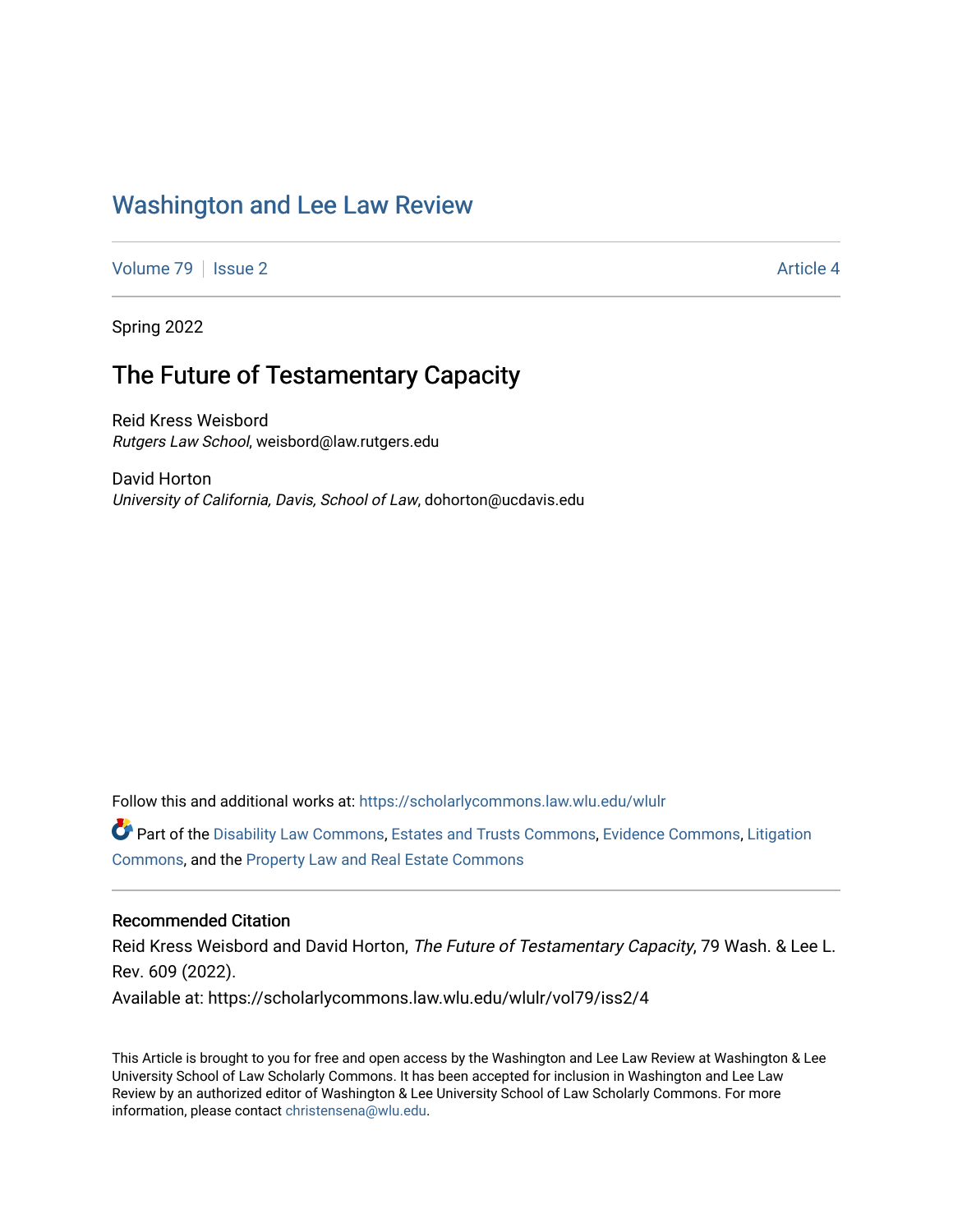# The Future of Testamentary Capacity

Reid Kress Weisbord\* & David Horton\*\*

## *Abstract*

*Recently, the #FreeBritney saga cast a harsh spotlight on state guardianship systems. Yet despite their serious flaws, guardianship regimes have benefited from waves of reform. Indeed, since the 1970s, most jurisdictions have taken steps to protect the autonomy of people with cognitive, intellectual, or developmental disabilities (CIDD). Likewise, lawmakers are currently experimenting with supported decision-making (SDM): an alternative to guardianship designed to help individuals with CIDD make their own choices. These changes are no panacea, but they have modernized a field that once summarily denied "idiots" and "lunatics" power over their affairs.* 

*However, in a related context, the legal system's treatment of individuals with CIDD remains rooted in the past. Since the sixteenth century, judges have voided wills executed by owners who lack testamentary capacity. This Article reveals that this notoriously problematic rule has resisted the progressive forces that have swept through guardianship law. The Article then offers fresh insight into how parties litigate testamentary capacity claims by reporting the results of a study of 3,449 estates from California. Finally, the Article analyzes several unsettled doctrinal issues, such as whether testators have due process rights to participate in adjudications of their own competence, the relationship between SDM and will-making, and the appropriate capacity test for nonprobate transfers.* 

609

<sup>\*</sup> Professor of Law and Judge Norma L. Shapiro Scholar, Rutgers Law School.

<sup>\*\*</sup> Martin Luther King, Jr. Professor of Law, University of California, Davis, School of Law.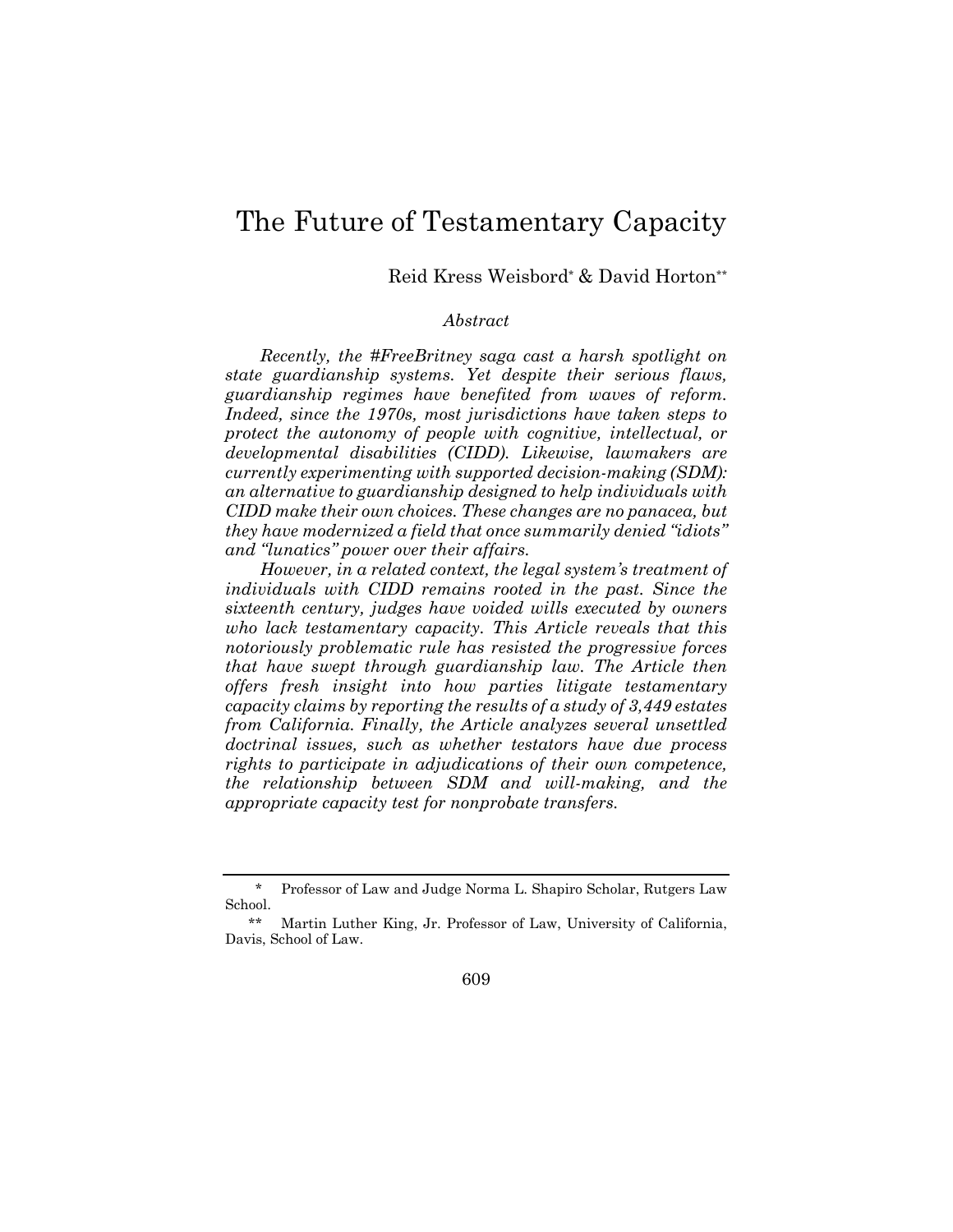#### *Table of Contents*

| T.                                            |                                                                                                                                                                                     |  |  |  |  |  |
|-----------------------------------------------|-------------------------------------------------------------------------------------------------------------------------------------------------------------------------------------|--|--|--|--|--|
| H.                                            | <b>B.</b> Testamentary Capacity and Disability                                                                                                                                      |  |  |  |  |  |
| III. TESTAMENTARY CAPACITY ON THE GROUND  641 |                                                                                                                                                                                     |  |  |  |  |  |
|                                               | IV. THE FUTURE OF TESTAMENTARY CAPACITY  650<br>A. Living Probate and Procedural Due Process650<br>B. Supported Decision-Making (SDM)663<br>2. Capacity and Nonprobate Transfers673 |  |  |  |  |  |
|                                               |                                                                                                                                                                                     |  |  |  |  |  |

#### **INTRODUCTION**

Recently, Britney Spears became an unlikely spokesperson for an important cause. Spears was placed under a guardianship in  $2008$ ,<sup>1</sup> meaning that a third party—in her case, her father, James P. Spears—controlled her personal and financial choices.2 Yet during a hearing on June 23, 2021, Britney delivered a passionate twenty-three-minute plea for a court to

 <sup>1.</sup> California, where Britney lives, generally uses the term "conservatorship" for judicially supervised management of property for adults and married minor children and the term "guardianship" for such arrangements imposed upon minor children. *See* CAL. PROB. CODE §§ 1510, 1800.3(a) (West 2021). We will use the word "guardianship" as a general term to describe all arrangements in which a third party acquires the right to manage a person's property, but we will focus on the judicially supervised management of property belonging to adults.

<sup>2</sup>*. See* Joe Coscarelli, *Britney Spears: 'I Just Want My Life Back*', N.Y. TIMES (June 23, 2021), https://perma.cc/HR5M-WWWV (last updated Sept. 22, 2021).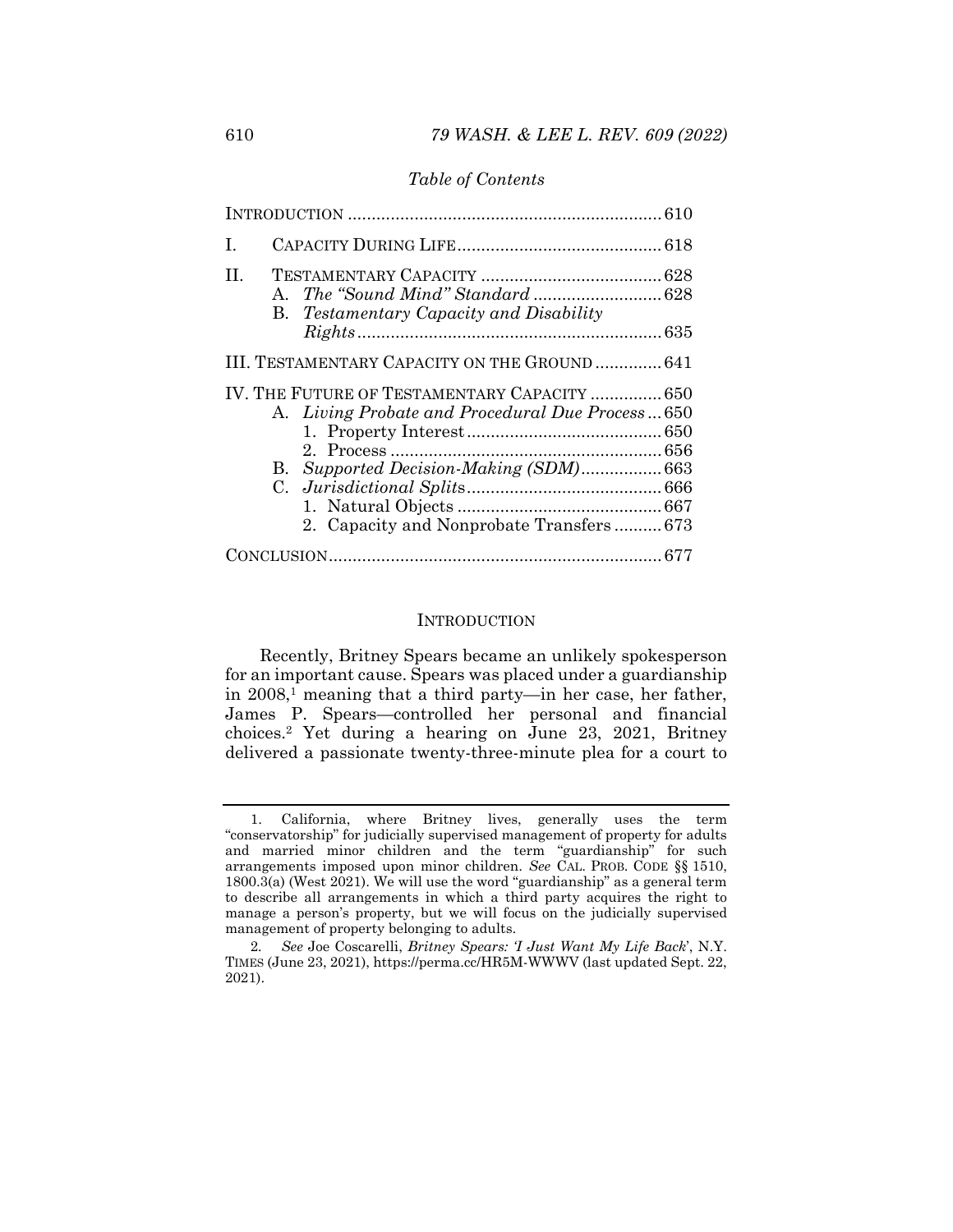terminate this arrangement.3 She described how she lost the freedom to make decisions ranging from the mundane (such as when to see her friends) to the intimate (like whether to remove her birth control device and attempt to conceive).<sup>4</sup> In addition, she highlighted the perverse fact that she earns millions of dollars every year and cannot spend a single penny.5 "I just want my life back," she implored.6

Britney's speech rekindled debate over the American legal system's treatment of people with cognitive, intellectual, or developmental disabilities (CIDD).7 Once, policymakers and judges dealt with individuals with CIDD as if they "suffered from a hereditary, incurable disease that led to criminality, immorality or depraved behavior, and pauperism."8 The U.S. Supreme Court articulated this callous perspective in 1872 by declaring that "a person *non compos mentis*[] has nothing which the law recognizes as a mind."9 Likewise, guardianship hearings made a mockery of due process<sup>10</sup> and tasked the trier of fact with

 5. Madeline Berg, *How Much Has Britney Spears' Dad Earned Controlling Her Life?*, FORBES (June 24, 2021, 10:28 AM), https://perma.cc/C3BF-6PKT.

6. Coscarelli, *supra* note 2.

7*. See, e.g.*, Robyn M. Powell, *From Carrie Buck to Britney Spears: Strategies for Disrupting the Ongoing Reproductive Oppression of Disabled People*, 107 VA. L. REV. ONLINE 246, 247 (2021); Anna-Drake Stephens, Student Article, *"Don't You Know That You're Toxic?" A Look at Conservatorships Through the #FreeBritney Movement*, 45 LAW & PSYCH. REV. 223, 223–24 (2021); Bianca Betancourt, *Why Longtime Britney Spears Fans Are Demanding to #FreeBritney*, HARPER'S BAZAAR (Nov. 12, 2021, 5:39 PM), https://perma.cc/2AK9-9KNA; Ronan Farrow & Jia Tolentino, *Britney Spears's Conservatorship Nightmare*, NEW YORKER (July 3, 2021), https://perma.cc/H295-R7NK.

 8. Kristin Booth Glen, *Changing Paradigms: Mental Capacity, Legal Capacity, Guardianship, and Beyond*, 44 COLUM. HUM. RTS. L. REV. 93, 104 (2012).

9. Dexter v. Hall, 82 U.S. 9, 20 (1872).

10*. See, e.g.*, Dale v. Hahn, 440 F.2d 633, 635 (2d Cir. 1971) (featuring a plaintiff who alleged that "she did not receive personal notice of [a guardianship] petition, and also that she was not given an opportunity to retain counsel, to appear and be heard in opposition to the petition, and to have a jury trial").

<sup>3</sup>*. See id.* 

 <sup>4.</sup> Julia Jacobs & Sarah Bahr, *The Britney Spears Transcript, Annotated: 'Hear What I Have to Say'*, N.Y. TIMES (June 24, 2021), https://perma.cc/CJ39-TAKS.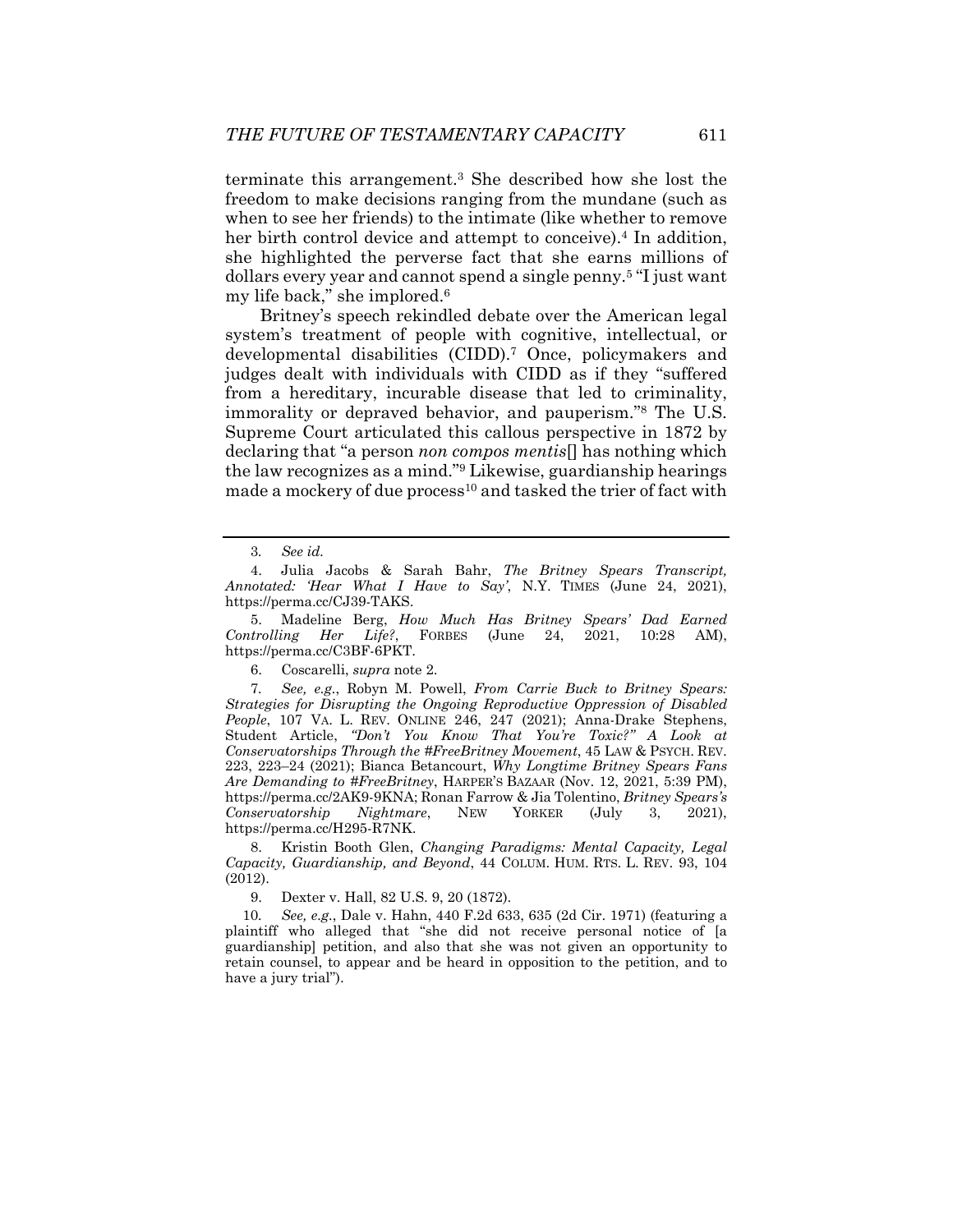deciding whether a respondent was an "idiot" or a "lunatic."11 Finally, after a guardian was appointed, she engaged in surrogate decision-making, paternalistically choosing either what was in the person under guardianship's best interests or what the person under guardianship would have done.<sup>12</sup>

Since then, however, most jurisdictions have updated their guardianship regimes. The catalyst for these changes was the recognition that guardianships impose "lifelong constraints which result in substantial and often unnecessary forfeiture of rights."13 For instance, lawmakers have taken steps to ensure that respondents can participate in guardianship proceedings<sup>14</sup> and revamped the black-letter test for incapacity.15 Moreover, since 2015, eleven states have passed supported decision-making (SDM) laws.16 SDM statutes replace the norm of surrogate decision-making with a cooperative model that "empower[s] persons with disabilities by providing them with help in making their own decisions, rather than simply providing someone to make decisions for them."17 Of course, as Britney's story illustrates, guardianship law remains deeply flawed.18 But at least on paper, the field has "undergone

14*. See, e.g.*, *In re* Guardianship of Carpenter, 66 N.E.3d 272, 277 (Ohio Ct. App. 2016) ("[A] [person subject to guardianship] has the right to independent counsel of his or her choice to challenge a guardianship . . . .").

15*. See, e.g.*, *In re* Combs, 474 N.Y.S.2d 196, 197 (Surr. Ct. 1984) (explaining that guardianship statutes once applied to "idiot[s]" and "lunatic[s]" but now govern individuals who "from any cause whether by age, disease, affliction or intemperance [have] . . . become incapable of managing [their] own affairs" (quoting *In re* Perrine, 5 A. 579, 581 (N.J. Ch. 1886))).

16*. See infra* notes 98–99 and accompanying text.

 17. Nina A. Kohn et al*., Supported Decision-Making: A Viable Alternative to Guardianship*, 117 PENN ST. L. REV. 1111, 1113 (2013).

 <sup>11.</sup> Cooper v. Summers, 33 Tenn. (1 Sneed) 453, 456 (1853).

<sup>12</sup>*. See, e.g.*, Rasmussen *ex rel.* Mitchell v. Fleming, 741 P.2d 674, 688 (Ariz. 1987) (describing these standards).

<sup>13</sup>*. In re* Guardianship of Hedin, 528 N.W.2d 567, 573 (Iowa 1995) (internal quotation omitted).

<sup>18</sup>*. See, e.g.*, Rachel Mattingly Phillips, Note, *Model Language for Supported Decision-Making Statutes*, 98 WASH. U. L. REV. 615, 623 (2020) ("[R]eforms have also failed to end abuse, as [a] steady drumbeat of press reports from around the country has confirmed that these deficiencies persist." (internal quotation omitted)); Amanda Morris, *Britney Spears's Case Calls Attention to Wider Questions on Guardianship*, N.Y. TIMES (July 10, 2021), https://perma.cc/94S9-BCXS ("[A]dvocates for people with disabilities say guardianships have been used too broadly, including in cases of individuals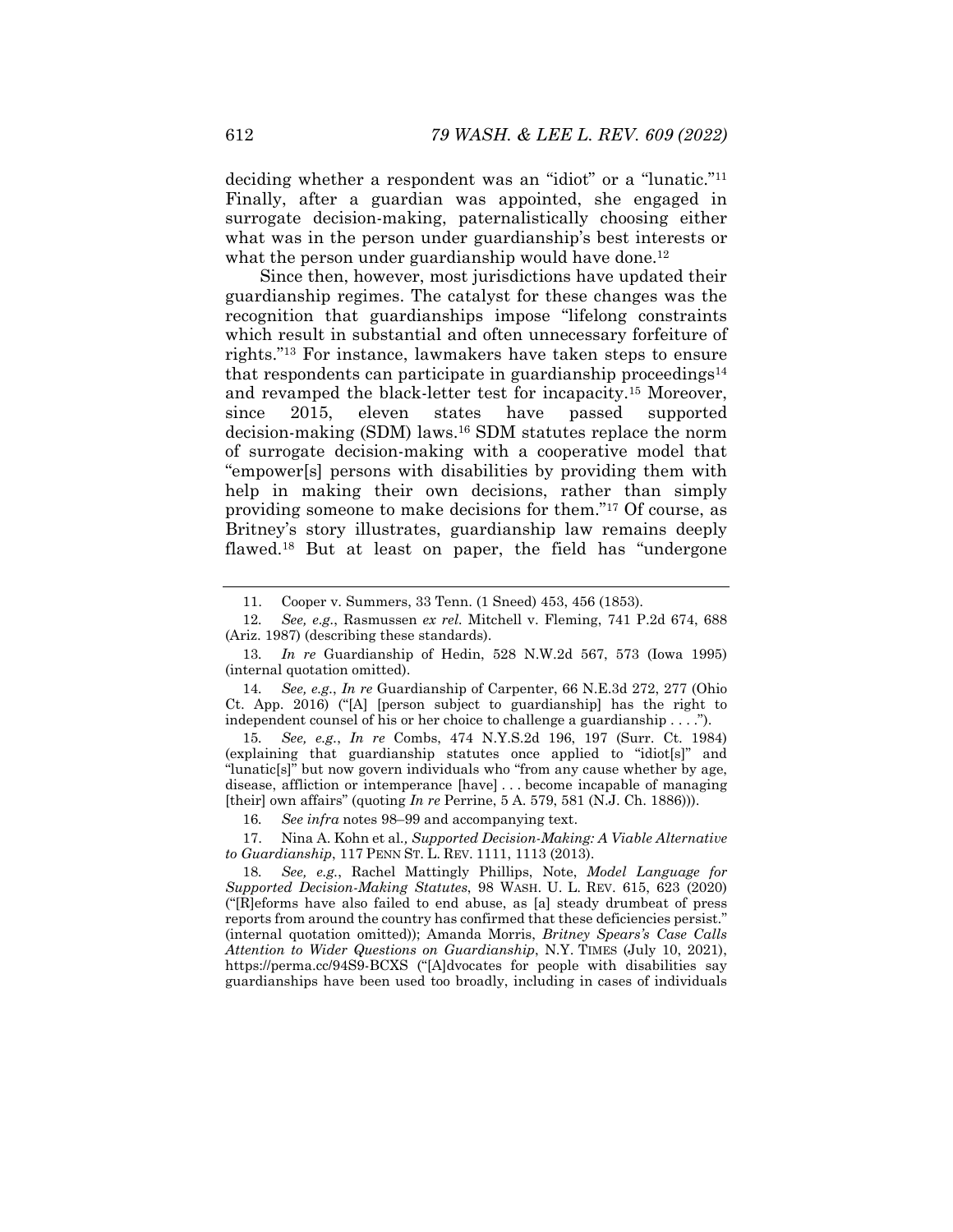significant procedural and substantive revisions in an effort to more aptly protect an individual's rights, autonomy and self-determination."19

This Article explores a related issue that has received less attention. Under the ancient doctrine of testamentary capacity, courts strike down wills executed by testators who lack a "sound mind."20 Capacity contests and guardianship proceedings are two sides of the same coin: both seek to determine whether "a state legitimately may intrude into an individual's affairs and take action to limit an individual's rights to make decisions about his or her own...property."<sup>21</sup> Yet the law of testamentary capacity has not kept pace with guardianship reforms.22 For example, states have given respondents in guardianship proceedings robust due process protections, including the right to appear at the hearing.23 Conversely, under the "worst evidence" tradition, judges must adjudicate a testator's capacity after she passes away.24 Likewise, under

 21. Charles P. Sabatino & Erica Wood, *The Conceptualization of Capacity of Older Persons in Western Law*, *in* BEYOND ELDER LAW: NEW DIRECTIONS IN LAW AND AGING 35, 36 (2012).

22*. See* Pamela Champine, *Expertise and Instinct in the Assessment of Testamentary Capacity*, 51 VILL. L. REV. 25, 93 (2006) (observing that "[t]estamentary capacity law [has] stagnated for the entirety of the twentieth century").

 23. Rebekah Diller, *Legal Capacity for All: Including Older Persons in the Shift from Adult Guardianship to Supported Decision-Making*, 43 FORDHAM URB. L.J. 495, 505 (2016) (noting that lawmakers and courts have "imported due process into guardianship proceedings and mandated that an individual's rights could not be taken away without a hearing").

24*. See* John C.P. Goldberg & Robert H. Sitkoff, *Torts and Estates: Remedying Wrongful Interference with Inheritance*, 65 STAN. L. REV. 335, 344 (2013).

with psychiatric disorders and developmental or intellectual disabilities who, the advocates say, do not require such intense or continuous oversight.").

 <sup>19.</sup> Brief of Texas Advocates et al. as Amici Curiae Supporting Petitioner at 9, *In re* Tonner, 513 S.W.3d 496 (Tex. 2016) (No. 14-0940), 2015 WL 374580, at \*9 (Tex. Jan. 26, 2015).

<sup>20</sup>*. See* Statute of Wills (1572 amendments), 34 and 35 Henry VIII, ch. 5, § 14 (voiding wills made by "idiot[s]" or "any person de non sane memory"). In addition, courts invalidate bequests that are the product of an "insane delusion": a persistent false belief. *See* Bradley E.S. Fogel, *The Completely Insane Law of Partial Insanity: The Impact of Monomania on Testamentary Capacity*, 42 REAL PROP. PROB. & TR. J. 67, 68 (2007). However, this Article only deals with the discrete issue of general testamentary capacity.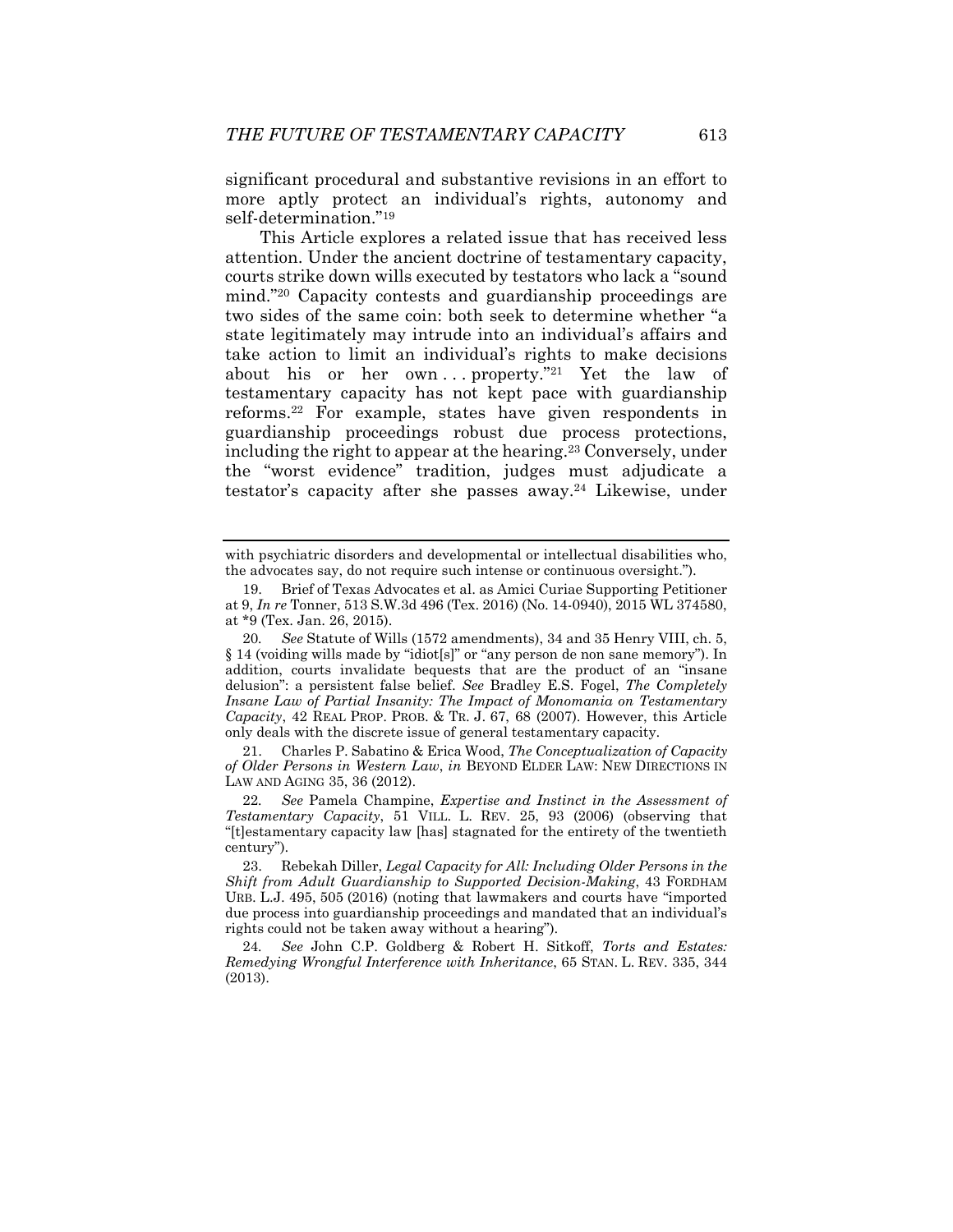guardianship law's "least restrictive alternative" principle, courts try to preserve the freedom of a person under a guardianship to the greatest extent possible.25 But in most jurisdictions, this norm does not extend to will-making. Indeed, under the nondelegation doctrine, guardians and agents acting under powers of attorney cannot make a proxy will for a testator.26 Thus, wills law has resisted the progressive spirit that has swept through the field of guardianships.

To make these points concrete, the Article uses a hand-collected dataset of 3,449 probate administrations from two counties in California. It finds that an average of nearly four years passed between the execution of the will—the crucial date for assessing the testator's capacity<sup>27</sup>—and the filing of litigation. As a result, postponing trials until after the testator's death forces factfinders to rely on fading witness memories and exhibits that have been gathering dust. Moreover, despite this evidentiary haze, contestants fared well on the merits. Taking advantage of a California statute that requires probate courts to approve most settlement agreements, we find that litigants in capacity cases received a mean of 58 percent of the value of their claims.28 Thus, testamentary capacity has the potential to reorder an estate plan.

The Article then examines open questions about testamentary capacity. For starters, it considers whether some of the constitutional principles that inspired guardianship reforms also require states to reconsider the worst evidence approach. Specifically, the Article explains that there is a

<sup>25</sup>*. See* UNIF. GUARDIANSHIP, CONSERVATORSHIP & OTHER PROTECTIVE ARRANGEMENTS ACT § 301(b) (UNIF. L. COMM'N 2017) ("The court may not establish a full guardianship if a limited guardianship, protective arrangement instead of guardianship, or other less restrictive alternatives would meet the needs of the respondent."); Jamie L. Leary, Note, *A Review of Two Recently Reformed Guardianship Statutes: Balancing the Need to Protect Individuals Who Cannot Protect Themselves Against the Need to Guard Individual Autonomy*, 5 VA. J. SOC. POL'Y & L. 245, 263–65 (1997) (describing the origins of the principle).

<sup>26</sup>*. See* Ralph C. Brashier, *The Ghostwritten Will*, 93 B.U. L. REV. 1803, 1811 (2013) [hereinafter Brashier, *Ghostwritten*] ("No one can make, amend, or revoke the will of another person, and this is so even when that person becomes incapacitated and unable to act for herself.").

<sup>27</sup>*. See* Atchison v. Lewis, 38 A.2d 673, 673 (Conn. 1944) (applying the "test of testamentary capacity . . . at the very time he execute[d]" the will).

<sup>28</sup>*. See infra* notes 207–211 and accompanying text.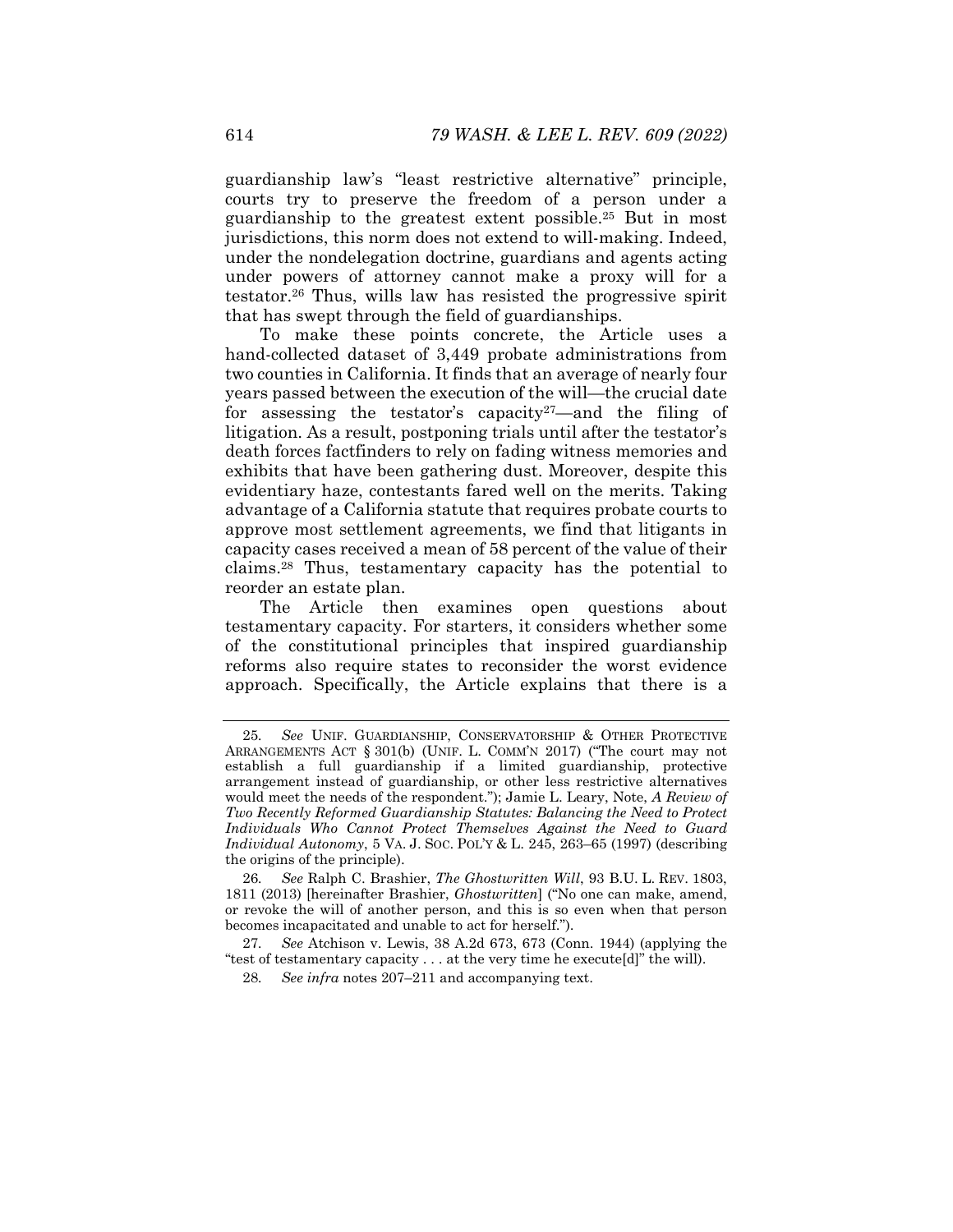glimmer of an argument that the Due Process Clause entitles testators to litigate capacity claims during their lives. In addition, the Article analyzes what the SDM movement means for will-making. It concludes that the nondelegation doctrine should not bar supporters from assisting testators with drafting and signing wills. It also evaluates arguments both for and against treating the SDM process to be "capacity-boosting"—a method for testators who normally would lack capacity to execute valid wills. Finally, the Article suggests doctrinal changes that would modernize the black-letter testamentary capacity rule.

Three additional points deserve mention at the outset. First, testamentary capacity is worth revisiting because America is undergoing a massive demographic shift. Currently, about 50 million people are age 65 or older.<sup>29</sup> By 2060, that number will rise to roughly 95 million,<sup>30</sup> and members of that cohort will enjoy average life expectancies of an additional 19.5 years.31 Because a third of seniors will suffer from Alzheimer's or dementia,32 "the likelihood is increasing that, at some point, an attorney will be called upon to help a client or a client's family deal with the challenges posed by incapacity."33

Second, although we compare guardianship hearings and capacity contests, we acknowledge that they are not identical. For one, the stakes diverge. A guardianship can deprive a person of liberty interests, including the power to "choose where they live, how they spend their money, with whom they spend their time, and with whom they have relationships."34 By contrast, a successful capacity claim merely voids a will. Likewise, courts assess the capacity of the living and the dead differently. Judges "require substantial proof of general incapacity before a

 <sup>29.</sup> ADMIN. FOR CMTY. LIVING, 2018 PROFILE OF OLDER AMERICANS 1 (2018), https://perma.cc/J2YM-JP5L (PDF).

<sup>30</sup>*. Id*.

<sup>31</sup>*. Id.* 

<sup>32</sup>*. See Facts and Figures*, ALZHEIMER'S ASS'N, https://perma.cc/H84L-73L7.

 <sup>33.</sup> KATHLEEN A. KADYSZEWSKI,PLANNING FOR INCAPACITY AND DISABILITY, BASIC ESTATE PLANNING IN FLORIDA § 3.1 (10th ed. 2020).

 <sup>34.</sup> Diller, *supra* note 23, at 501–02 (internal citations omitted).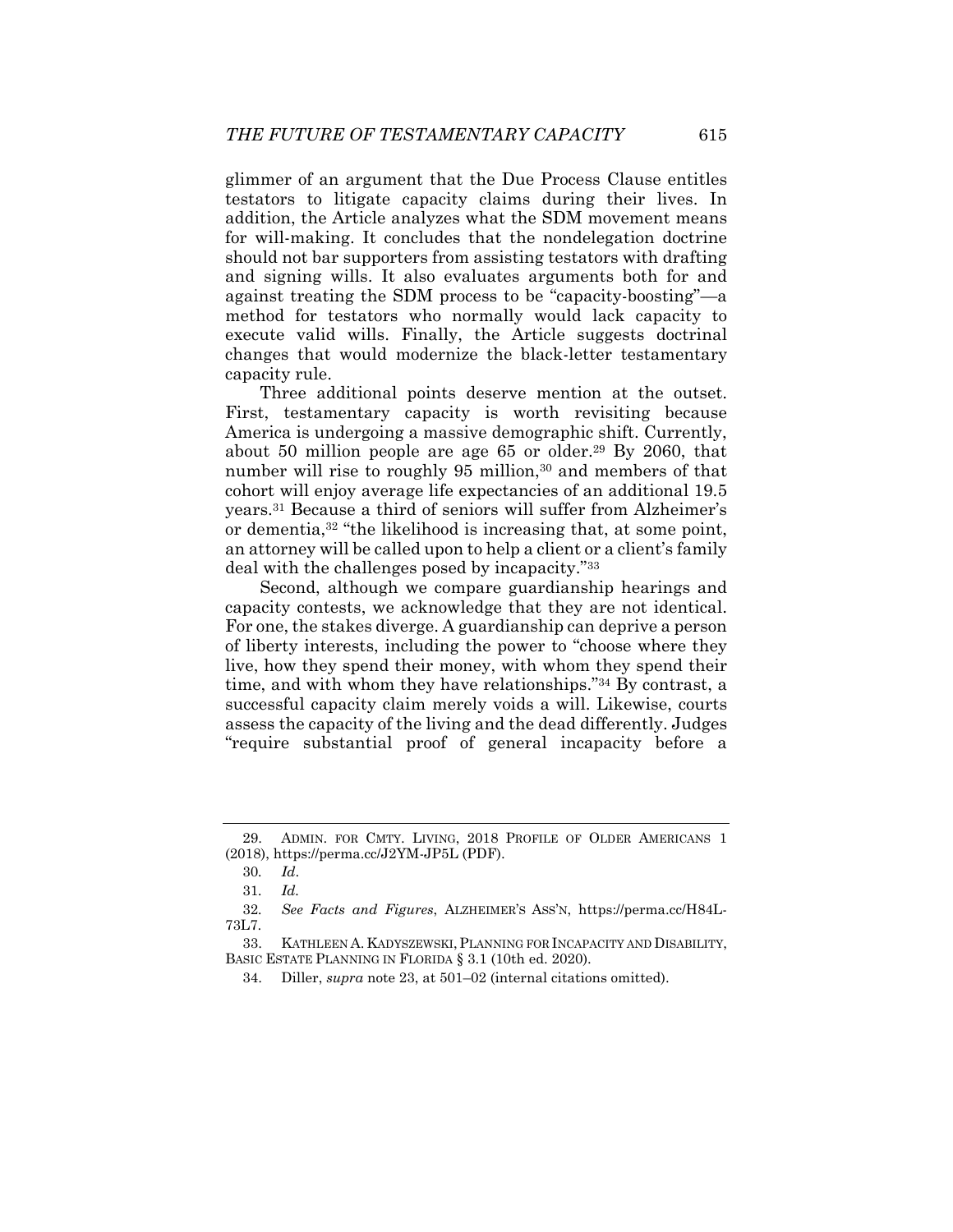guardianship is granted."35 Conversely, the degree of acuity needed to create a valid will "is exceptionally low."36 In fact, one "need not have sufficient mental capacity to enter into complex contracts or engage in intricate business in order to have sufficient capacity to make a will."<sup>37</sup> Lastly, the state's interest in imposing a guardianship is crystal clear: such an arrangement prevents people with CIDD from making unwise choices that jeopardize their own welfare.38 But "few courts or scholars have ever explained why a testator's mental competency is an appropriate prerequisite to a validly executed will."39 Indeed, "common sense tells us a living person will not

37*. In re* Chongas' Est., 202 P.2d 711, 713 (Utah 1949).

38*. See, e.g.*, *In re* S.P., 788 A.2d 10, 12 (Vt. 2001) ("The purpose of a guardianship, as its name suggests, is to lawfully invest a person with the authority and duty to protect and take care of another person.").

 39. Mary Louise Fellows, *The Case Against Living Probate*, 78 MICH. L. REV. 1066, 1109 (1980). This is not to say that commentators have ignored the doctrine's flaws. *See* Champine, *supra* note 22, at 93 (arguing that the doctrine should encourage potentially incapacitated testators to undergo forensic assessments during life); Milton D. Green, *Proof of Mental Incompetency and the Unexpressed Major Premise*, 53 YALE L.J. 271, 306–07 (1944) (studying fact patterns in incapacity cases and concluding that "in determining the issue of mental incompetency, more frequently than otherwise, courts are passing upon the abnormality of the transaction rather than on the ability of the alleged incompetent to understand the transaction"); Milton D. Green, *Judicial Tests of Mental Incompetency*, 6 MO. L. REV. 141, 165 (1941) [hereinafter Green, *Judicial Tests*] (contending that "[t]he standard by which mental incompetency is determined by the courts is a purely subjective one [that] . . . has no referent in the outside world"); James Toomey, *Narrative Capacity*, 100 N.C. L. REV. (forthcoming 2022) (manuscript at 43–52), https://perma.cc/AUN8-R87M (offering a thoughtful proposal that courts

 <sup>35.</sup> James Toomey, *How to End Our Stories: A Study of the Perspectives of Seniors on Dementia and Decision-Making*, 29 ELDER L.J. 1, 22 (2021). Admittedly, courts do not always obey this command in practice. *See id.* ("[T]he paternalistic view that guardianship principally benefits the ward, 'has made a judicial determination of incapacity relatively easy to obtain, particularly where the proposed ward has been an old person.'" (quoting 18 AM. JUR. 3d PROOF OF FACTS 185 § 5 (2020))).

<sup>36</sup>*. In re* Marriage of Greenway, 158 Cal. Rptr. 3d 364, 374 (Ct. App. 2013). Indeed, "[m]erely being an older person, possessing a failing memory, momentary forgetfulness, weakness of mental powers or lack of strict coherence in conversation does not render one incapable [of making a will]." Bye v. Mattingly, 975 S.W.2d 451, 456 (Ky. 1998); *cf.* RESTATEMENT (THIRD) OF PROPERTY: WILLS AND OTHER DONATIVE TRANSFERS § 8.1 cmt. d (AM. L. INST. 2003) ("Because an irrevocable gift depletes financial resources that the donor may yet need, the standard for mental capacity to make an irrevocable gift is higher than that for making a will.").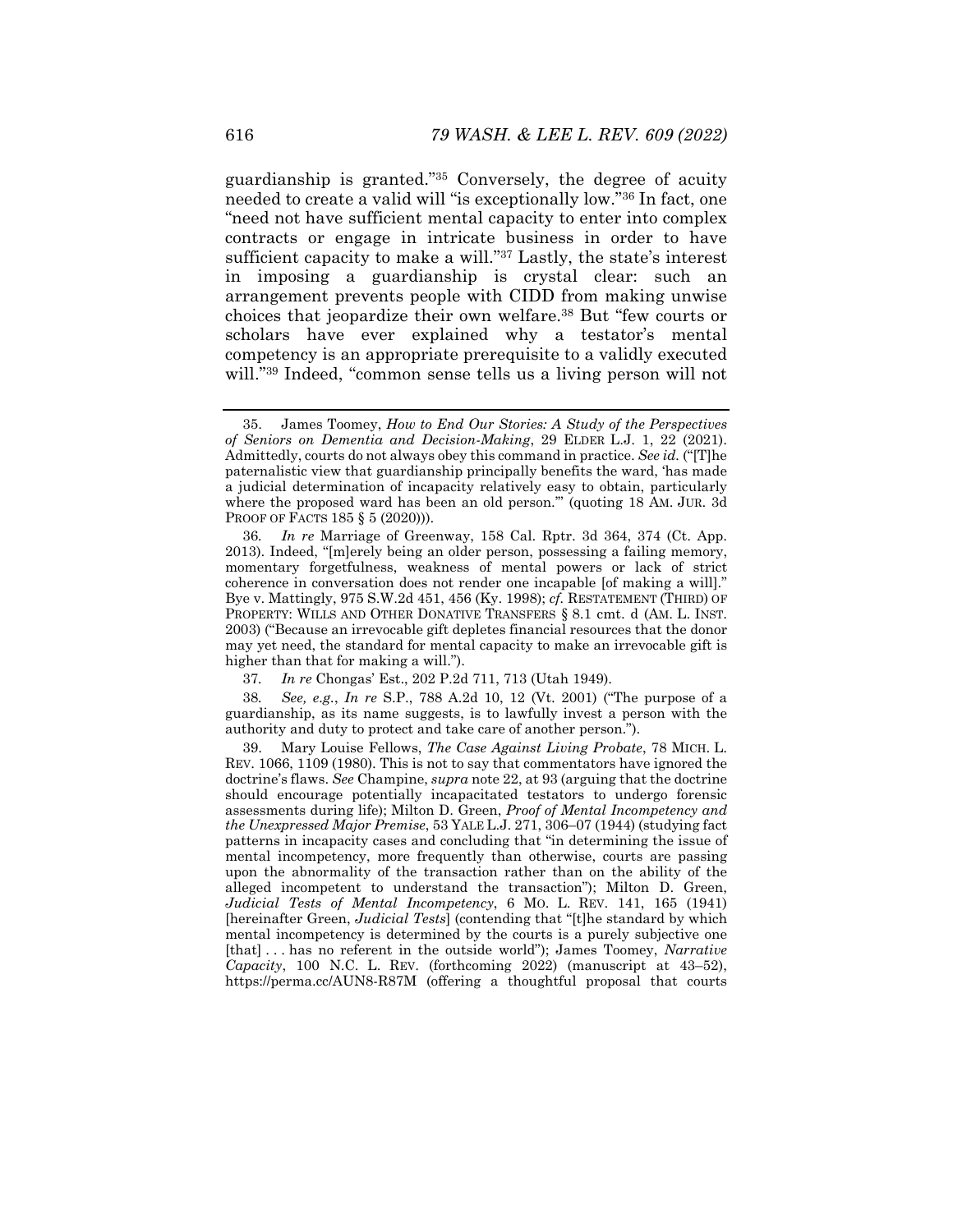be harmed by his or her own testamentary documents."40 We will try to be sensitive to these distinctions.

Third, we should clarify our vocabulary. We intend "CIDD" to be a catchall category that includes any reason that a court might question a person's ability to make legally binding decisions, including diseases such as dementia, psycho-social conditions like schizophrenia, and acquired disabilities stemming from trauma. In addition, we will refer to "respondents" and "persons under a guardianship" rather than using the archaic phrases "protected persons" or "wards."41 Finally, following the convention of many courts, we will use the words "competency" and "capacity" interchangeably even though these two concepts are not the same.<sup>42</sup> Competency is a legal determination made by a judge about whether to permit a person to make a particular decision or hold her accountable for her actions.<sup>43</sup> Competency is binary: it either exists or it does not.44 Capacity, by contrast, is a medical decision "and is best understood as existing on a continuum—capacity can range from high to average to low."45 Despite this distinction, discussions of mental fitness in the law usually employ "capacity" to mean "competency": a judicial decision about "the ability of an individual to make autonomous decisions that are sufficiently valid."46 We will do the same.

replace the testamentary capacity rule with a new standard that examines whether a will reflects a coherent narrative based on the testator's life).

<sup>40</sup>*. Greenway*, 158 Cal. Rptr. 3d at 376; *see* Adam J. Hirsch, *Testation and the Mind*, 74 WASH. & LEE L. REV. 285, 302 (2017) (noting that "once they have died, testators' wellbeing no longer merits concern by the state").

<sup>41</sup>*. See Third National Guardianship Summit: Standards and Recommendations*, 2012 UTAH L. REV. 1191, 1199 (2012) ("Where possible, the term *person under guardianship* should replace terms such as *incapacitated person*, *ward*, or *disabled person*.").

<sup>42</sup>*. See* Phillips, *supra* note 18, at 616 (noting that "in reality, the terms are often used interchangeably").

<sup>43</sup>*. See id.* at 616–17 (defining legal competency).

<sup>44</sup>*. See* Julie Blaskewicz Boron, *Cognitive Competence and Decision-Making Capacity*, 53 CREIGHTON L. REV. 659, 660 (2020).

 <sup>45.</sup> Phillips, *supra* note 18, at 616.

 <sup>46.</sup> Catherine S. Shaffer et. al., *A Conceptual Framework for Thinking About Physician-Assisted Death for Persons with a Mental Disorder*, 22 PSYCH. PUB. POL'Y & L. 141, 157 n.6 (2016).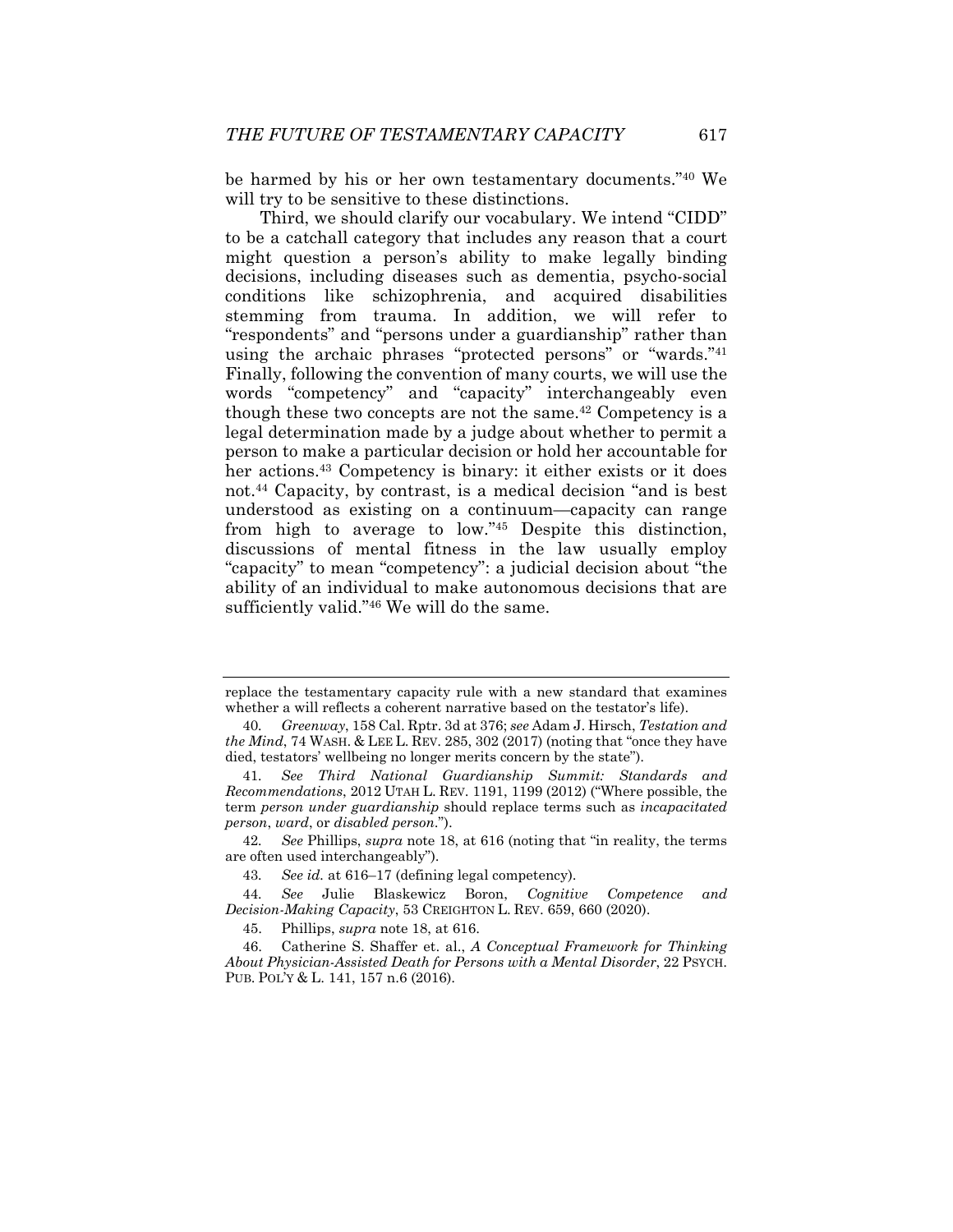The Article contains four Parts. Part I explores the revolution in guardianship law. It reveals that states once routinely violated the rights of people with CIDD but are now trying to repair their broken systems. Part II explores the history of testamentary capacity doctrine. It explains that the rule crystalized more than 200 years ago in a long-lost case in which a sitting U.S. Supreme Court Justice presided over a New Jersey will contest. Since then, however, it has divided courts and fallen out of step with the disability rights movement. Part III offers a ground-level view of testamentary incapacity claims by studying three years of court records from California. Among other things, it discovers that these allegations are typically litigated years after the execution of the will and generate generous settlements. Part IV looks to the future by considering the relationship between due process and the worst evidence tradition, the interplay of SDM and estate planning, and unsettled issues about the formulation and scope of the testamentary capacity standard.

## I. CAPACITY DURING LIFE

This Part describes the guardianship system: the process by which courts decide whether a living person lacks the ability to make gifts, sign contracts, manage her finances, and make other important choices. It explains that after decades of neglect, most states have overhauled their guardianship regimes, and several are also now experimenting with the cutting-edge alternative of SDM.

Guardianships emanate from the ancient principle of "parens patriae": the idea that the state sometimes acts to "protect<sup>[</sup>]...those unable to care for themselves."<sup>47</sup> For example, in the 1200s, the British Parliament passed a statute called *De Praerogativa Regis*, which entrusted the Monarch with tending to the less fortunate:

The King, as the political father and guardian of his kingdom, has the protection of all his subjects, and of their land and goods; and he is bound, in a more peculiar manner, to take care of those who, by reason of their imbecility or

 <sup>47.</sup> Bd. of Comm'rs v. McGuinness, 80 N.E.3d 164, 170 (Ind. 2017) (quoting *Parens Patriae*, BLACK'S LAW DICTIONARY 1287 (10th ed. 2014)).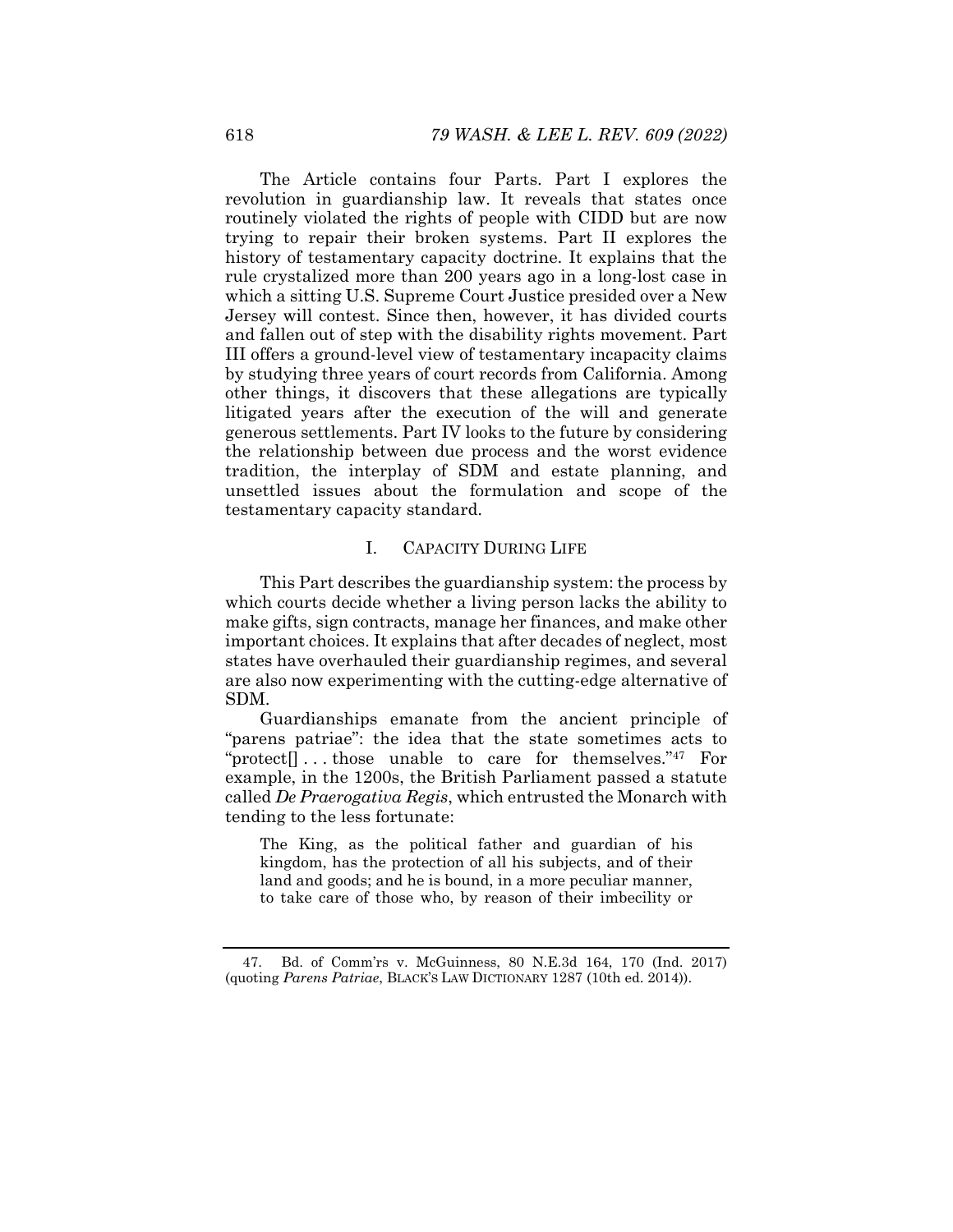want of understanding, are incapable of taking care of themselves.48

Juries determined whether a person was an "idiot," who was "born mentally deficient," or a "lunatic," who was "subject to fits of madness, with lucid intervals in between."49 If someone fell into one of these categories, the court would appoint a committee to handle her property.50

In the 1800s, American jurisdictions codified these norms in guardianship laws. These statutes allowed third parties to petition probate courts to appoint someone to manage the assets of "persons who, by reason of their insanity, imbecility, or habitual drunkenness, are mentally incompetent."<sup>51</sup> They were backstopped by civil commitment mechanisms, which placed individuals with severe mental health disorders in specialized hospitals.<sup>52</sup>

At first, the legal system was ambivalent about guardianships. Some lawmakers and courts recognized that guardians "exercised virtually total control over the [person

50*. See* 1 W.S. HOLDSWORTH, A HISTORY OF ENGLISH LAW 475 (1923) (describing the process by which "the Chancellor appoints the committee for the lunatic, and is under the duty of seeing that the committee duly administers the lunatic's property"). Profits from managing real property owned by "idiots" flowed to the King, "while those from a lunatic's land had to be returned to him when he came 'to right mind.'" John J. Regan, *Protective Services for the Elderly: Commitment, Guardianship, and Alternatives*, 13 WM. & MARY L. REV. 569, 570 (1972).

 51. Kellogg v. Cochran, 25 P. 677, 678 (Cal. 1890); *see also* Thompson v. Hall, 77 Me. 160, 164 (1885) (involving a letter from a "friend" of a person under a guardianship seeking to name a new guardian after the existing one refused to serve); Margaret K. Krasik, *The Lights of Science and Experience: Historical Perspectives on Legal Attitudes Toward the Role of Medical Expertise in Guardianship of the Elderly*, 33 AM. J. LEGAL HIST. 201, 207 (1989) (describing an 1836 Pennsylvania statute).

52*. See* David L. Braddock & Susan L. Parish, *Social Policy Toward Intellectual Disabilities in the Nineteenth and Twentieth Centuries*, *in* THE HUMAN RIGHTS OF PERSONS WITH DISABILITIES: DIFFERENT BUT EQUAL 83, 84–85 (2003) (describing the rise of asylums in the mid-1800s).

 <sup>48.</sup> LEONARD SHELFORD, A PRACTICAL TREATISE ON THE LAW CONCERNING LUNATICS, IDIOTS, AND PERSONS OF UNSOUND MIND 6 (1833).

 <sup>49.</sup> Comment, *Lunacy and Idiocy—The Old Law and Its Incubus*, 18 U. CHI. L. REV. 361, 361–62 (1951); *see also* 1 WILLIAM BLACKSTONE, COMMENTARIES \*303 ("By the old common law there is a *writ de idiota inquierendo*, to inquire whether a man be an idiot or not . . . which must be tried by a jury of twelve men . . . .").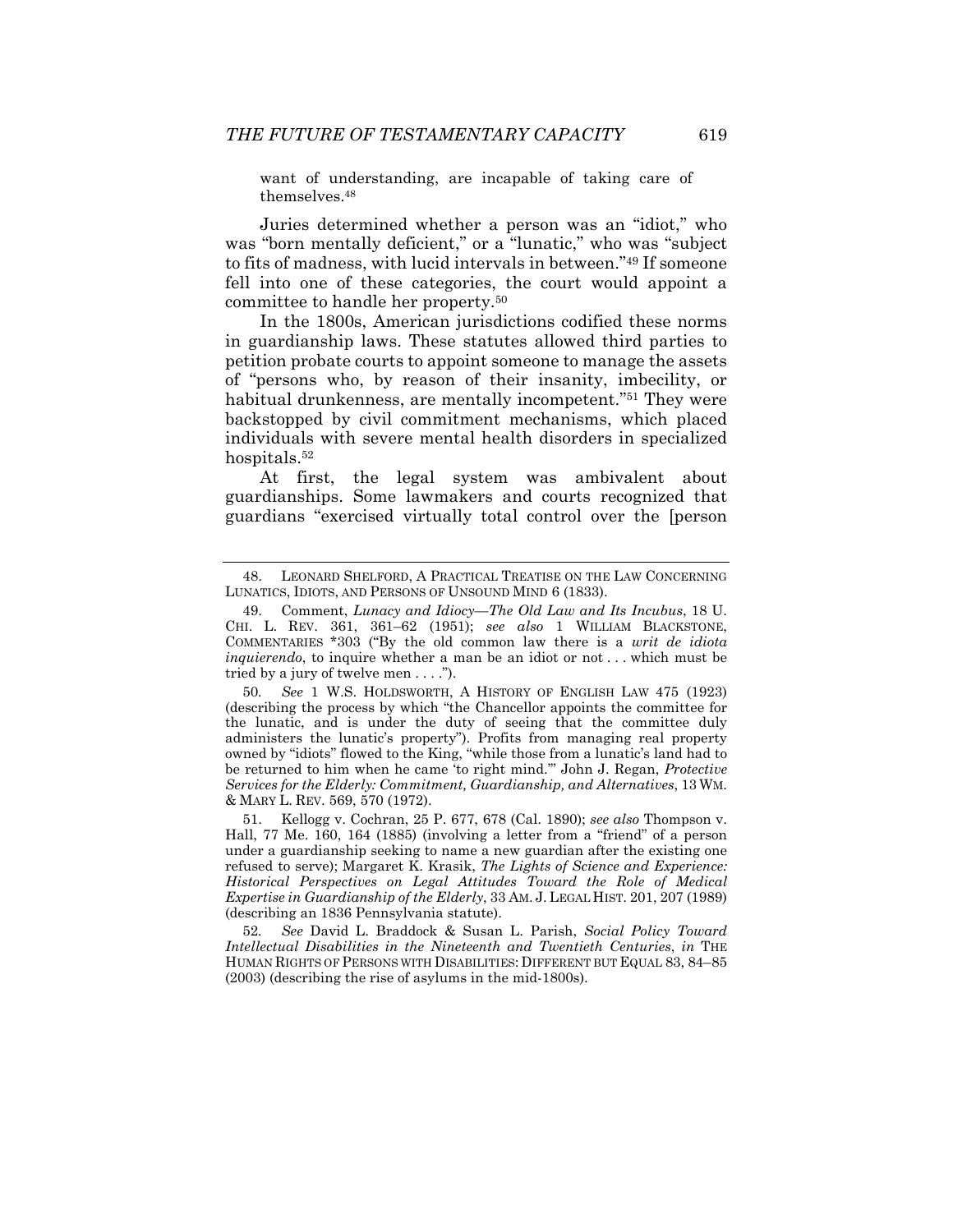under guardianship's] life."53 As a result, some early guardianship legislation gave allegedly impaired individuals "a right to a jury, adequate notice as necessary, and the opportunity to examine witnesses and be examined as in any other suit."54 Likewise, even when a statute did not confer these entitlements, some judges implied them.55 For example, in *North v. Washtenaw Circuit Judge*,56 Eliza North was an eighty-four-year-old widow who "had always managed her own business[] and was abundantly capable of doing so."57 A probate court placed her under a guardianship without giving her notice of the proceeding.58 The Michigan Supreme Court reversed, remarking that "[i]t is difficult to imagine a more flagrant violation of the law."59

Yet there was also a countervailing intellectual current. Some judges thought that disempowering persons with CIDD also benefited them. For instance, in 1853, the New York Court of Appeals opined that a guardianship was in a respondent's best interest because it ensured that her property would not be "wasted [or] destroyed."60 According to this logic, because guardianship hearings were benevolent attempts to *help* 

- 58*. See id.* at 813.
- 59*. Id.* at 819.

 <sup>53.</sup> Glen, *supra* note 8, at 105–06.

 <sup>54.</sup> A. Frank Johns, *Ten Years After: Where Is the Constitutional Crisis with Procedural Safeguards and Due Process in Guardianship Adjudication?*, 7 ELDER L.J. 33, 53 (1999).

<sup>55</sup>*. See, e.g.*, Chase v. Hathaway, 14 Mass. 222, 224 (1817) (reasoning that "every citizen shall be maintained in the enjoyment of his liberty and property, unless he has . . . had opportunity to answer such charges as, according to those laws, will justify a forfeiture or suspension of them"); Holman v. Holman, 13 A. 576, 576 (Me. 1888) ("[I]t is a well-settled rule of the common law that, when an adjudication is to be made which will seriously affect the rights of a person, he should be notified, and have an opportunity to be heard."); Jones v. Learned, 66 P. 1071, 1072 (Colo. App. 1902) ("This section did not, in terms, require notice to be served upon the lunatic. The authorities, however, are at one that such notice is necessary irrespective of statute.").

 <sup>56. 26</sup> N.W. 810 (Mich. 1886).

<sup>57</sup>*. Id.* at 811.

 <sup>60.</sup> Wadsworth v. Sharpsteen, 8 N.Y. 388, 391 (1853) (granting a petition for guardianship).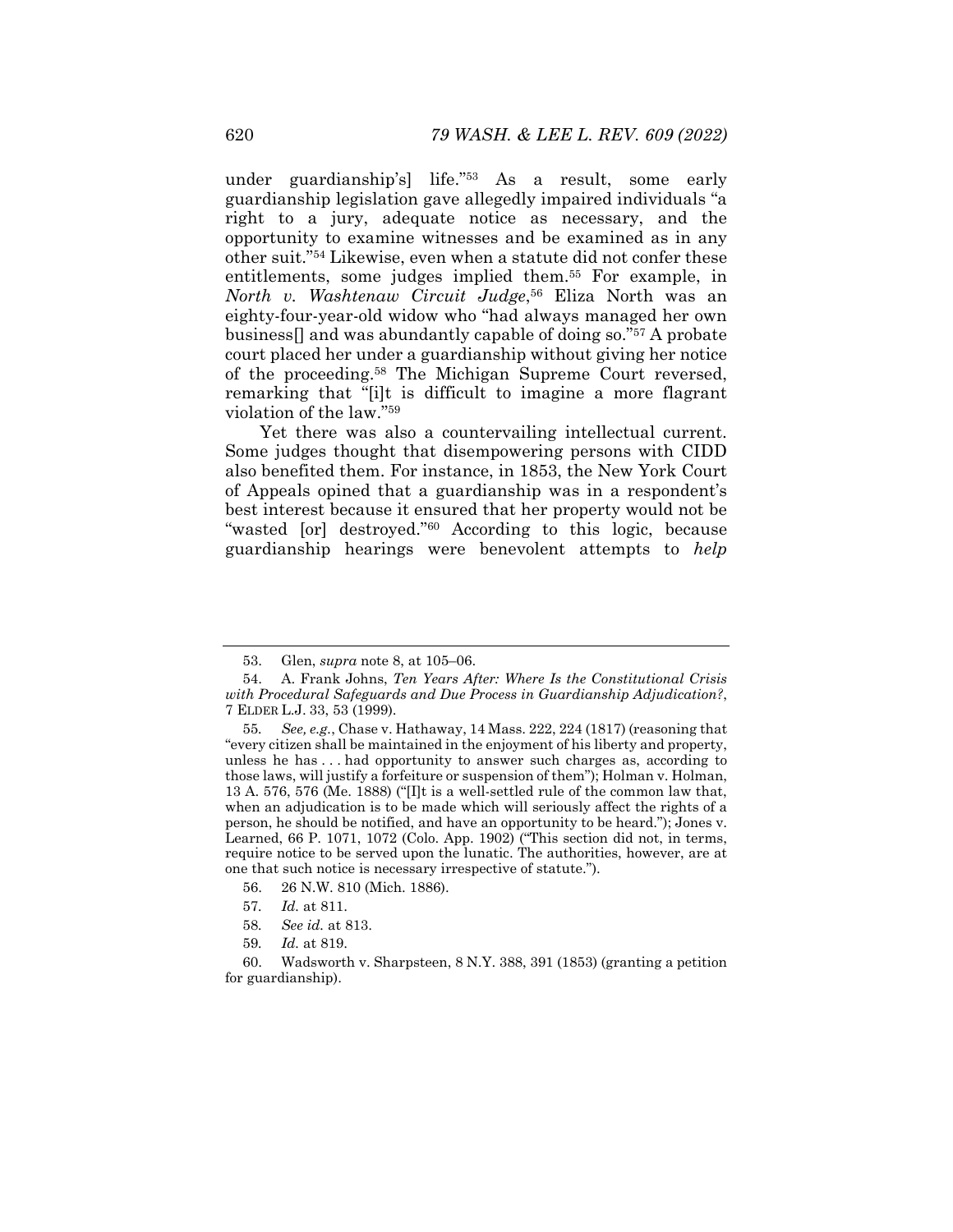impaired individuals, robust due process protections were superfluous.<sup>61</sup>

Then, in the early twentieth century, social Darwinism came into vogue, and concern for the autonomy of people under a guardianship evaporated. $62$  Despite advances in psychiatry,  $63$ jurisdictions clung to anachronistic statutes that imposed guardianships on "idiot[s]" and "imbecile[s]."64 Likewise, in 1901, the Supreme Court significantly weakened respondents' due process rights in *Simon v. Craft*.65 A friend of Jetta Simon, a forty-nine-year-old widow, filed a petition to place her under a guardianship.66 Rather than serve Simon with notice, the sheriff arrested her on the advice of a local doctor who said that "it would not be consistent with her health or safety to have her present in court in any matter now pending."67 In Simon's absence, the jury found her to be a "lunatic," and the guardian eventually sold her home over her objection.68 The Court held that the guardianship hearing satisfied the requirements of procedural due process because Simon had received notice of the petition and a guardian ad litem had opposed it on her behalf.69

By the late twentieth century, the guardianship system had devolved into a kangaroo court. Thirteen percent of respondents never received notice that someone had filed a petition to subject

<sup>61</sup>*. See* Jennifer L. Wright, *Protecting Who from What, and Why, and How?: A Proposal for an Integrative Approach to Adult Protective Proceedings*, 12 ELDER L.J. 53, 59–60 (2004).

 <sup>62.</sup> David L. Braddock & Susan L. Parish, *An Institutional History of Disability*, *in* DISABILITY STUDIES AS A FIELD 11, 38 (Gary L. Albrect et al. eds., 2001); *cf.* Buck v. Bell, 274 U.S. 200, 205, 207 (1927) (infamously upholding a Virginia law that permitted the "sterilization of mental defectives" because "[t]hree generations of imbeciles are enough").

<sup>63</sup>*. See* Krasik, *supra* note 51, at 210–12 (describing the birth of psychiatry in the 1800s).

 <sup>64.</sup> Sheryl Dicker, *Guardianship: Overcoming the Last Hurdle to Civil Rights for the Mentally Disabled*, 4 U. ARK. LITTLE ROCK L. REV. 485, 490 (1981); Comment, *Appointment of Guardians for the Mentally Incompetent*, 1964 DUKE L.J. 341, 342–44 (1964) (describing courts' early approaches to bases for guardianship).

 <sup>65. 182</sup> U.S. 427 (1901).

<sup>66</sup>*. See id.* at 428.

<sup>67</sup>*. Id.* at 428–29.

<sup>68</sup>*. See* Craft v. Simon, 24 So. 380, 383 (Ala. 1898) (affirming the guardianship and the sale of Simon's residence).

<sup>69</sup>*. Simon*, 182 U.S. at 436–47.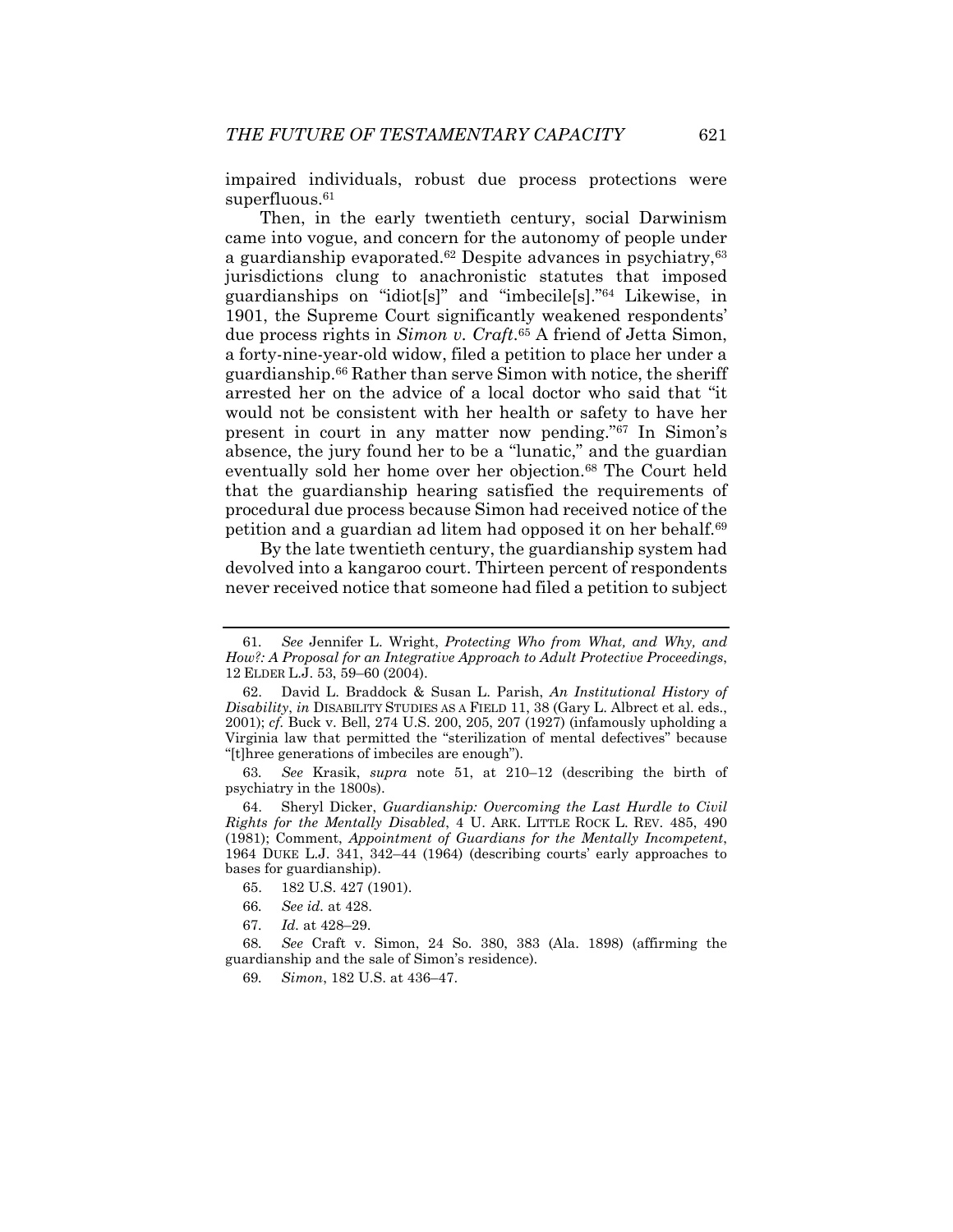them to a guardianship.70 Half of these individuals were not represented by counsel.71 A quarter of cases were decided without a hearing,<sup>72</sup> 93 percent of respondents did not set foot in court,73 and many proceedings lasted a mere fifteen minutes.74 Finally, judges sometimes imposed guardianships based on nothing more than a declaration from a doctor who had neither treated the respondent nor was available to be cross-examined.75 Thus, the process had become dehumanizing and mechanized.

But in the 1970s, the pendulum began to swing in the other direction. Activists succeeded in replacing the "medical" model of disability (which conceptualized disability as "a condition to be treated and cured")76 with the "social model" (which recast disability as a kind of discrimination).<sup>77</sup> The social model sought

75*. See* Dicker, *supra* note 64, at 492–93 (explaining that in Arkansas, the written statement of a doctor suffices as sole evidence to determine incompetence); Note, *The Disguised Oppression of Involuntary Guardianship: Have the Elderly Freedom to Spend?*, 73 YALE L.J. 676, 680 (1964) ("Psychiatrists rarely testify at guardianship [proceedings]."). For more on the dilution of due process, see Wright, *supra* note 61, at 59 (observing that states "failed to require adequate notice and opportunity for hearing to respondents, failed to apply uniformly the rules of evidence and civil procedure, failed to appoint counsel for respondents, [and] failed to provide for the right to confront and cross-examine adverse witnesses"); *In re* Link, 713 S.W.2d 487, 493 (Mo. 1986) (explaining that hearings took place "an atmosphere of procedural informality"); *In re* Evatt, 722 S.W.2d 851, 852 (Ark. 1987) (describing guardianship process that "does not contain a meaningful notice provision" and "does not provide the ward with the right to be present at a subsequent hearing where he can have counsel and cross-examine those who caused him to lose his freedom or control over his property, or both").

 76. Karen Andreasian et al., *Revisiting S.C.P.A 17-A: Guardianship for People with Intellectual and Developmental Disabilities*, 18 CUNY L. REV. 287, 296 (2015).

77*. See* Michael Ashley Stein, *Disability Human Rights*, 95 CALIF. L. REV. 75, 85 (2007) ("The social model of disability asserts that contingent social

 <sup>70.</sup> Mark D. Andrews, Note, *The Elderly in Guardianship: A Crisis of Constitutional Proportions*, 5 ELDER L.J. 75, 81 (1997).

<sup>71</sup>*. Id.*

<sup>72</sup>*. Id.*

<sup>73</sup>*. See* George J. Alexander, *Premature Probate: A Different Perspective on Guardianship for the Elderly*, 31 STAN. L. REV. 1003, 1010 (1979).

<sup>74</sup>*. See* PAMELA B. TEASTER ET AL., WARDS OF THE STATE: A NATIONAL STUDY OF PUBLIC GUARDIANSHIP 16 (2005) (summarizing research finding that "the majority of hearings lasted no more than fifteen minutes and 25% of hearings lasted less than five minutes").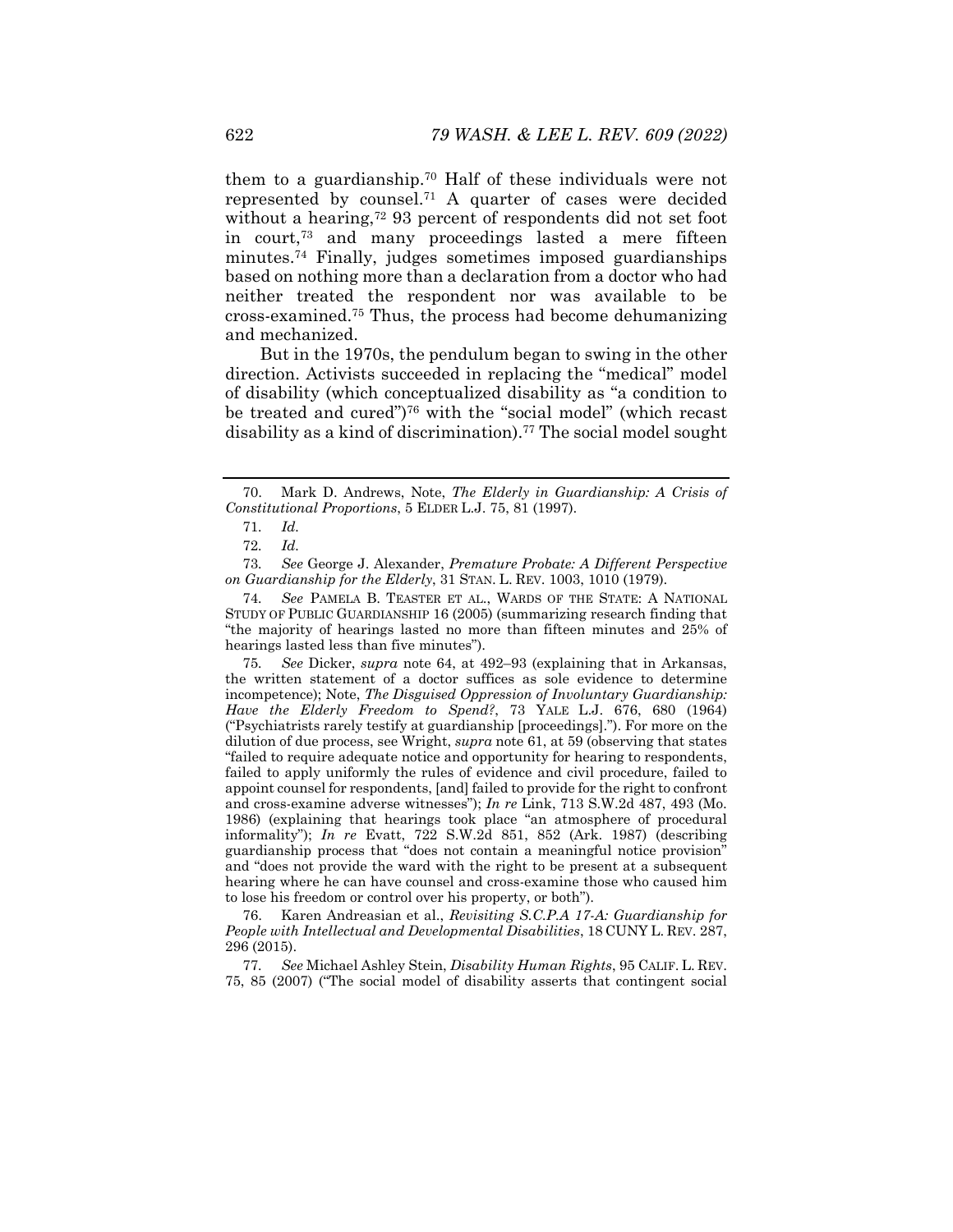to eradicate barriers that prevented people with disabilities from participating in everyday life—a goal that eventually inspired Congress to pass the Americans with Disabilities Act.78 This shift made the guardianship system seem woefully inadequate. Commentators criticized states for providing "only limited due process safeguards[] and impos[ing] sweeping restrictions on [impaired] people without regard to less drastic alternatives."79 In 1987, the Associated Press published a blockbuster exposé documenting how badly the system was broken.80 A year later, Congress held hearings in which Claude Pepper, the Chairman of the House Select Committee on Aging, famously quipped that "[t]he typical [person under a guardianship] has fewer rights than the typical convicted felon."81

78*. See* 42 U.S.C. § 12101(a)(1) ("The Congress finds that . . . physical or mental disabilities in no way diminish a person's right to fully participate in all aspects of society, yet many people with physical or mental disabilities have been precluded from doing so because of discrimination.").

 79. Stanley S. Herr, *The New Clients: Legal Services for Mentally Retarded Persons*, 31 STAN. L. REV. 553, 606 (1979); *see also* Comment, *An Assessment of the Pennsylvania Estate Guardianship Incompetency Standard*, 124 U. PA. L. REV. 1048, 1078 (1976) (emphasizing that "[a] declaration of civil incompetency resulting in a guardianship of the estate is a very serious matter, having drastic legal, social, and psychological effects for a person declared incompetent").

80*. See* Fred Bayles, *Guardians of the Elderly: An Ailing System Part I: Declared 'Legally Dead' by a Troubled System*, AP (Sept. 19, 1987), https://perma.cc/U9VG-59K4 (noting, among many other things, that "[s]ome elderly people discover they are wards of the court only after the fact").

 81. THE CHAIRMAN OF SUBCOMM. ON HEALTH AND LONG-TERM CARE, REPORT ON ABUSES IN GUARDIANSHIP OF THE ELDERLY AND INFIRM: A NATIONAL DISGRACE, 100th Cong., H.R. DOC. NO. 100-640, at 4 (1987).

conditions rather than inherent biological limitations constrain individuals' abilities and create a disability category."); David A. Weisbach, *Toward a New Approach to Disability Law,* 2009 U. CHI. LEGAL F. 47, 47–48 (2009) (explaining that under the social model, "disabilities are caused by the constructed environment . . . and that it is society's ethical or moral duty to change that environment to provide equal access and equal functioning to all its members"). Of course, this is not to say that disability scholars speak with a single voice. *See* Samuel R. Bagenstos, *The Future of Disability Law*, 114 YALE L.J. 1, 7 (2004) (noting that "the disability rights movement . . . embraces people with a range of different disabilities, different life experiences, different material needs, and different ideological perspectives"); Jasmine E. Harris, *The Aesthetics of Disability*, 119 COLUM. L. REV. 895, 926 (2019) (challenging the idea that integrating people with disabilities into society helps eliminate discrimination against them).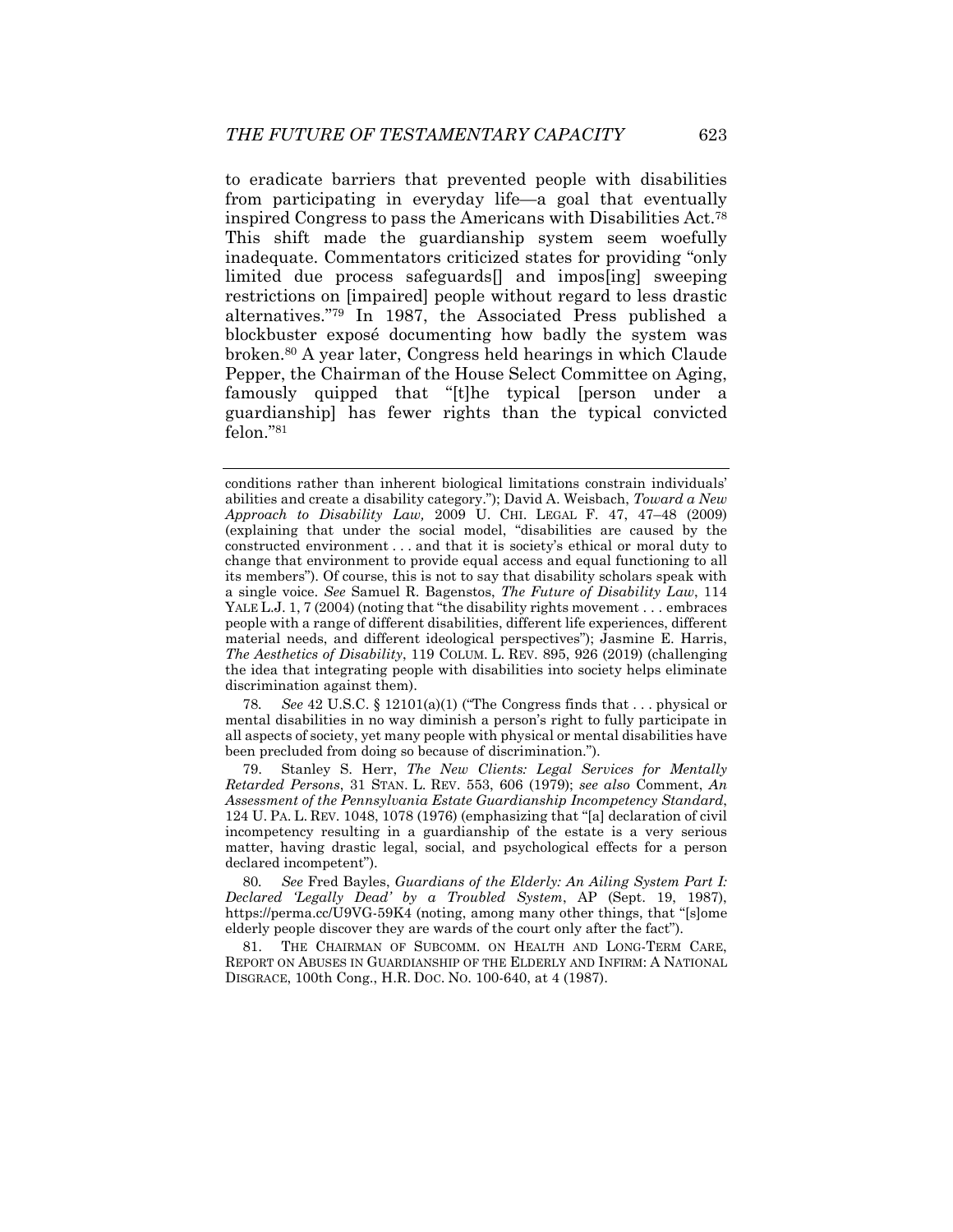States responded by revamping their guardianship statutes. For example, in 1988, about 100 guardianship bills were introduced into twenty-eight state legislatures.<sup>82</sup> Before long, nearly every state in the union had overhauled its guardianship regime.<sup>83</sup> For one, lawmakers replaced the vague nineteenth-century standards for determining incapacity with "functional assessment[s] of the person's ability to make decisions."84 In addition, under the "least restrictive alternative" principle, courts tried to "allow[] incapacitated persons to retain as much autonomy as possible."85 For example, plenary guardianships, which flatly deny people under guardianships the power to make decisions, were once the norm.<sup>86</sup> Increasingly, though, courts opted for limited guardianships, which only

<sup>82</sup>*. See* Johns, *supra* note 54, at 46.

<sup>83</sup>*. See, e.g.*, ABA, STATE ADULT GUARDIANSHIP LEGISLATION SUMMARY 26–31 (2019), https://perma.cc/KTU9-GLBD (PDF) (providing a table of guardianship reforms by jurisdiction).

 <sup>84.</sup> Diller, *supra* note 23, at 505. These laws predicate incapacity on two findings: (1) that the person suffers from a "disabling condition"; and (2) that this ailment makes her unable "to adequately manage [her] personal or financial affairs." Sabatino & Wood, *supra* note 21, at 37; *cf.* UNIF. GUARDIANSHIP & PROTECTIVE PROCEED. ACT  $\bar{\S}$  401(2)(a) (UNIF. L. COMM'N 1997) (defining incapacity to manage property as "an impairment in the ability to receive and evaluate information or make decisions, even with the use of appropriate technological assistance"); CAL. PROB. CODE § 1801(b) (West 2021) ("A guardian of the estate may be appointed for a person who is substantially unable to manage his or her own financial resources or resist fraud or undue influence . . . ."); N.Y. MENTAL HYG. LAW § 81.02 (McKinney 2021) (authorizing guardianship of the property for persons "unable to provide for personal needs and/or property management and [where] the person cannot adequately understand and appreciate the nature and consequences of such inability"). In a related development, courts held that "because a finding of incompetency involves deprivation of an individual's exercise of liberty and property rights, a determination of incompetency . . . must be established through clear and convincing evidence." State *ex rel.* Shamblin v. Collier, 445 S.E.2d 736, 741 (1994); *see also* UNIF. PROB. CODE § 5-311 (amended 2019) (adopting the clear and convincing evidence standard for the appointment of a guardian); *In re* Conservatorship of Edelman, 448 N.W.2d 542, 546 (Minn. Ct. App. 1989) (denying a petition to establish a conservatorship of estate because the petitioner did not establish that the person under a guardianship was incapacitated by clear and convincing evidence).

<sup>85</sup>*. In re* Conservatorship of Groves, 109 S.W.3d 317, 329 (Tenn. Ct. App. 2003).

<sup>86</sup>*. See* Kohn et al., *supra* note 17, at 1116 n.6.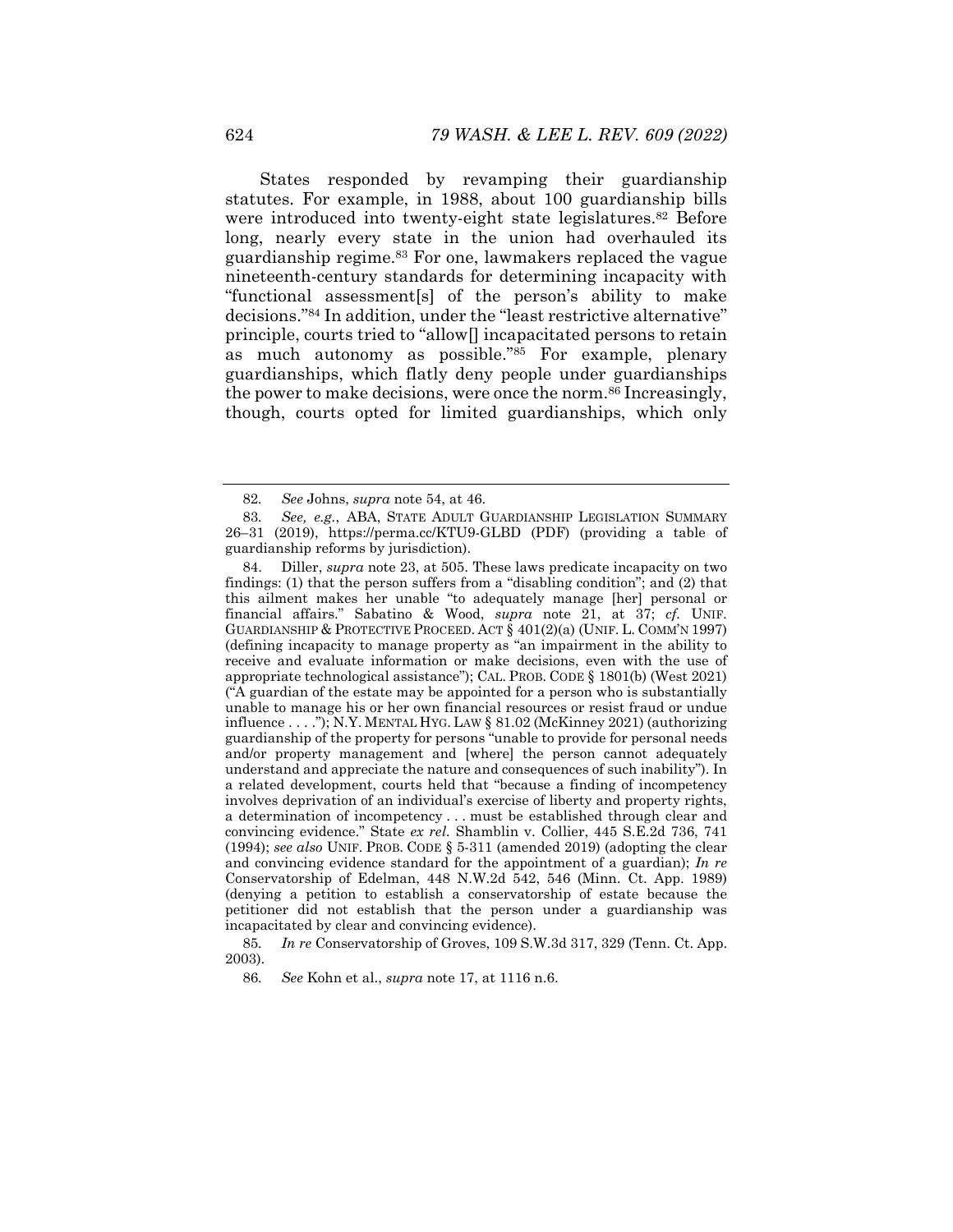restrict certain kinds of choices.87 Finally, lawmakers gave respondents the rights to be represented by counsel, to confront adverse witnesses, to demand a jury, and to request an inquiry by a court-appointed investigator.88

When legislatures did not act, courts stepped in. After the Supreme Court held that draconian civil commitment rules were unconstitutional, plaintiffs filed a wave of challenges to guardianship practices.89 These cases established that respondents have the right to participate in adjudications of their own competence. For example, in *In re Guardianship of Deere*,90 Archie Deere received notice that a guardianship proceeding had been scheduled for the following week.91 On the eve of the hearing, he found a lawyer who was willing to represent him.92 Although neither Deere nor his attorney could appear on short notice, the court denied his request for a continuance and appointed a guardian for Deere.<sup>93</sup> The Supreme Court of Oklahoma reversed the order, reasoning that "minimal due process requires proper written notice and a hearing at

93*. Id.*

<sup>87</sup>*. See* UNIF. PROB. CODE § 5-401 cmt. (amended 2019) (encouraging courts "to appoint a limited conservator whenever possible"); Kohn et al., *supra*  note 17, at 1116 n.6 (explaining how limited guardianships work).

<sup>88</sup>*. See* Glen, *supra* note 8, at 109, 113–14.

<sup>89</sup>*. See* Jackson v. Indiana, 406 U.S. 715, 730, 738 (1972) (finding that Indiana's approach to civil commitment for criminal defendants was unconstitutional); O'Connor v. Donaldson, 422 U.S. 563, 568 (1975) (holding that "a State cannot constitutionally confine . . . a nondangerous individual who is capable of surviving safely in freedom by himself or with the help of willing and responsible family members or friends"). Lower courts issued similar opinions. *See, e.g.*, McAuliffe v. Carlson, 377 F. Supp. 896, 903–04 (D. Conn. 1974), *rev'd on other grounds*, 520 F.2d 1305 (2d Cir. 1975) (striking down a Connecticut law that charged certain prisoners fees while they were patients at mental hospitals); Vecchione v. Wohlgemuth, 377 F. Supp. 1361, 1368 (E.D. Pa. 1974) (invalidating a Pennsylvania statute that allowed "the Commonwealth . . . to summarily seize and appropriate assets of a patient not adjudged incompetent, while having to provide notice and opportunity for a hearing to a patient adjudged incompetent"). Courts were somewhat slow to find that guardianships deprived those persons under the guardianships of property interests because of the entrenched view that those proceedings "*preserv[ed]* the property" of the person subject to guardianship. Alexander, *supra* note 73, at 1012–13 (1979) (emphasis added).

 <sup>90. 708</sup> P.2d 1123 (Okla. 1985).

<sup>91</sup>*. Id*. at 1124.

<sup>92</sup>*. Id.*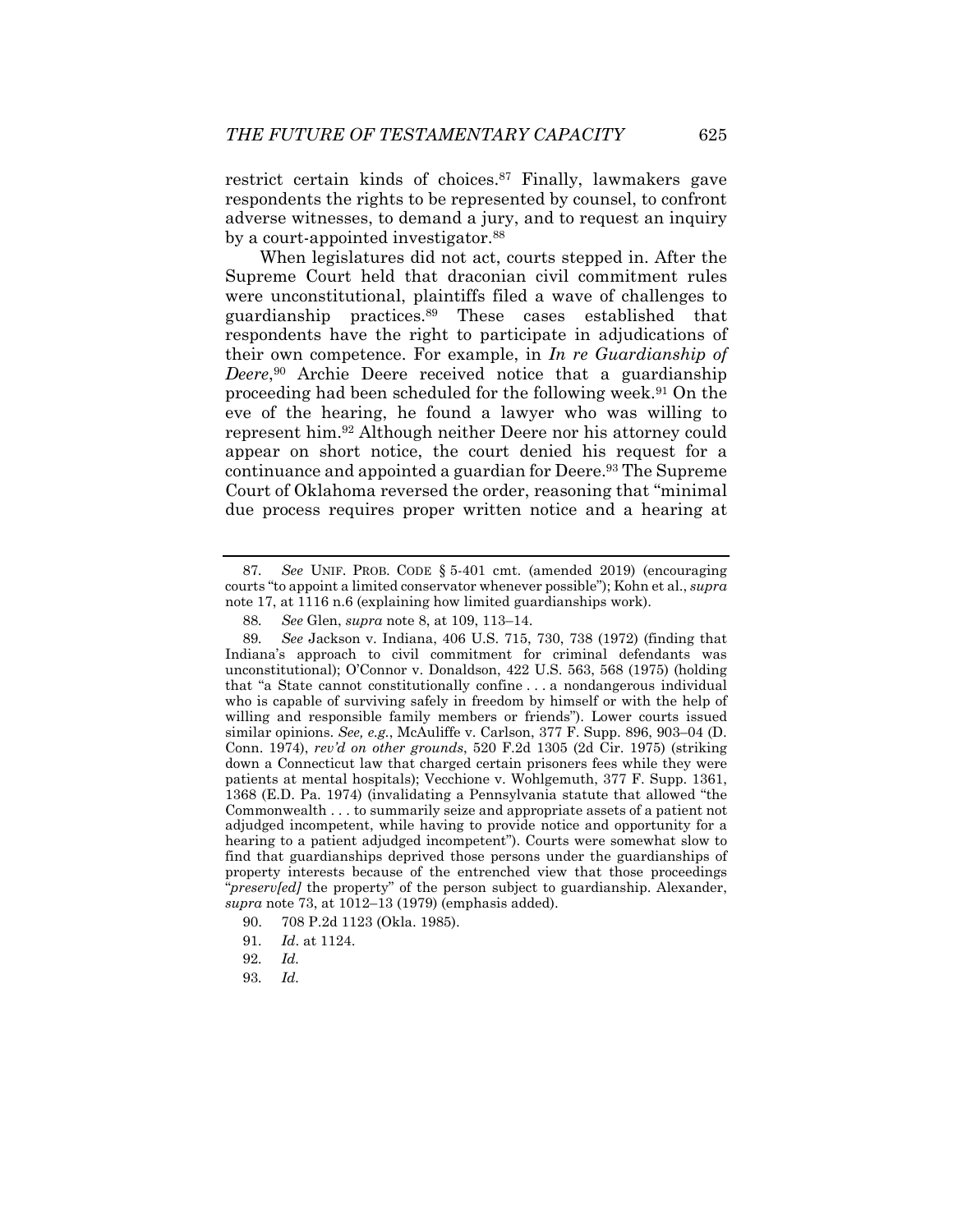which the alleged incompetent may appear to present evidence in his/her own behalf."94 Accordingly, whether through statute or judicial decree, almost every state has now created due process protections for respondents.95

More recently, supported decision-making (SDM) has gained momentum in statehouses across the country. Traditionally, guardians made choices either by deciding what was in a person with CIDD's best interests or by applying a substituted judgment standard and asking what the individual would have done if she possessed capacity.<sup>96</sup> But in 2006, the

95*. See* Desiree C. Hensley, *Due Process Is Not Optional: Mississippi Guardianship Proceedings Fall Short on Basic Due Process Protections for Elderly and Disabled Adults*, 86 MISS. L.J. 715, 719–20 (2017) ("[N]early every state ultimately adopted revisions to its guardian and conservatorship laws to enhance procedural protections . . . .").

<sup>94</sup>*. Id.* at 1126; *see also In re* Evatt, 722 S.W.2d 851, 852–53 (Ark. 1987) (striking down a state statute that permitted courts to impose temporary guardianship without notice or "the right to be present at a subsequent hearing where he can have counsel and cross-examine those who caused him to lose his freedom or control over his property, or both"); *In re* Kloster, 526 So. 2d 196, 196 (Fla. Dist. Ct. App. 1988) (holding that trial court violated a person under a guardianship's due process rights by refusing to hear expert testimony about her "physical ability to take care of herself"); Guardianship of Doe, 463 N.E.2d 339, 341, 344 (Mass. 1984) (invalidating a guardianship when the person under the guardianship "was not notified of this proceeding either before or after her commitment"); *In re* Gamble, 394 A.2d 308, 310 (N.H. 1978) (determining that due process prohibits judges from both nominating a guardian and deciding whether that person is fit to serve); *In re* Weingarten, 405 N.Y.S.2d 605, 607 (Ct. Cl. 1978) (denying motion for appointment of guardian where "the Notice of Motion was not served personally upon [the ward]" because "due process requires that she be given an opportunity to be heard"). *But see* Rud v. Dahl, 578 F.2d 674, 679 (7th Cir. 1978) ("[N]otwithstanding the significant liberty interests implicated in an incompetency proceeding, we are unpersuaded that the presence of counsel is an essential element of due process at such a proceeding.").

<sup>96</sup>*. See, e.g.*, Louise Harmon, *Falling Off the Vine: Legal Fictions and the Doctrine of Substituted Judgment*, 100 YALE L.J. 1, 32 n.170 (1990) (discussing the origins of the "best interests" standard); Dilip V. Jeste et al., *Supported Decision Making in Serious Mental Illness*, 81 PSYCHIATRY 28, 31 (2018) ("Most state laws [provide] that a substituted judgment standard should guide guardian decision making, and a best interest standard is allowable when guardians lack sufficient evidence to determine what decision the ward would have made if she or he had the capacity."); Linda S. Whitton & Lawrence A. Frolik, *Surrogate Decision-Making Standards for Guardians: Theory and Reality*, 2012 UTAH L. REV. 1491, 1495–96 (2012) (surveying states and finding wide variation in whether they use best interests, substituted judgment, or a combination of both).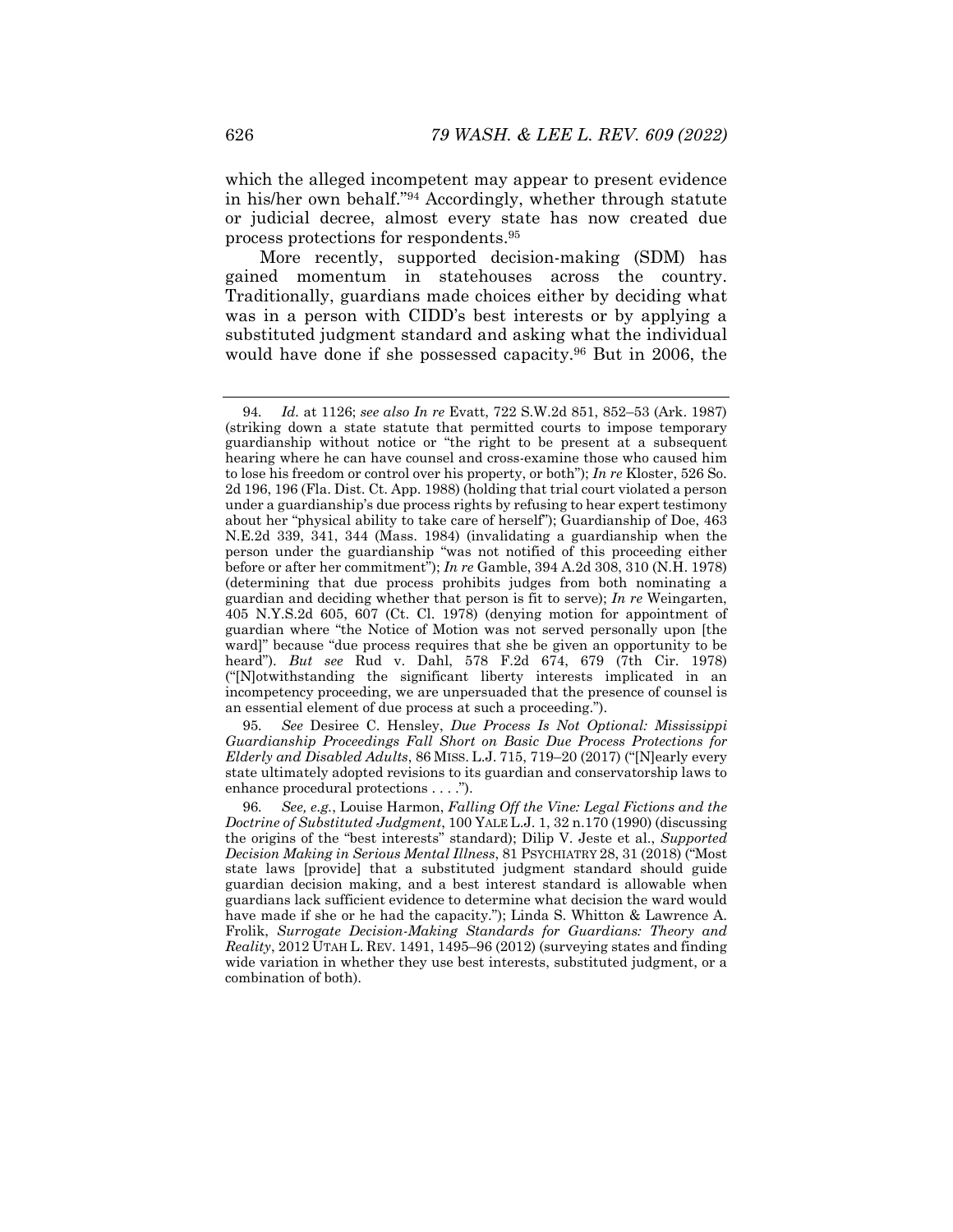United Nations Convention on the Rights of Persons with Disabilities assailed these forms of surrogate decision-making by declaring that countries needed to "provide access by persons with disabilities to the support they may require in exercising their legal capacity."97 Nine years later, Texas became the first American jurisdiction to pass a SDM statute.<sup>98</sup> Since then, Alaska, Colorado, Delaware, the District of Columbia, Indiana, Louisiana, Nevada, North Dakota, Rhode Island, Washington, and Wisconsin have followed suit.99

The idea behind SDM "is as old as decision-making itself."100 People often consult with their friends and family when facing important choices.<sup>101</sup> SDM laws harness this collaborative approach to encourage people with CIDD to control their own destinies. SDM statutes provide a framework for principals to enter into agreements with "supporters," who help the principal acquire information, process it, and communicate her choices.<sup>102</sup> In addition, they provide that third parties must respect decisions that arise from this process.103 Although SDM legislation is embryonic and suffers from crucial ambiguities—a point to which we will return in Part IV—it nevertheless marks "a paradigm shift" that "upends the conventional wisdom that individuals with cognitive challenges need to be 'protected' from

 <sup>97.</sup> Convention on the Rights of Persons with Disabilities §§ 2–3, *opened for signature* Dec. 13, 2006, 2515 U.N.T.S. 3. The United States has signed but not ratified the Convention. *See* Eliana J. Theodorou, Note, *Supported Decision-Making in the Lone-Star State*, 93 N.Y.U. L. REV. 973, 978 (2018).

<sup>98</sup>*. See* TEX. EST. CODE ANN. § 1357.001 (West 2021).

<sup>99</sup>*. See generally* ALASKA STAT. § 13.56.010 (2021); COLO. REV. STAT. § 15-14-801 (2022); DEL. CODE ANN. tit. 16, § 9401a (2021); D.C. CODE § 7-2131 (2021); IND. CODE § 29-3-14-1 (2021); LA. STAT. ANN. § 13:4261.101 (2021); NEV. REV. STAT. § 162c.010 (2021); N.D. CENT. CODE § 30.1-36-01 (2021); 42 R.I. GEN. LAWS § 42-66.13-5 (2021); WASH. REV. CODE § 11.130.001 (2021); WIS. STAT. § 52.01 (2021).

 <sup>100.</sup> Phillips, *supra* note 18, at 616 n. 8.

<sup>101</sup>*. See* Diller, *supra* note 23, at 516 ("[W]e all turn to supporters to assist us in making decisions—whether we ask advice, seek explanations, or designate someone to interface with an agency on our behalf.").

<sup>102</sup>*. See* TEX. EST. CODE ANN. § 1357.002 (3)–(5) (West 2021).

<sup>103</sup>*. See, e.g.*, ALASKA STAT. § 13.56.130 (2021); DEL. CODE ANN. tit. 16 § 9407A (2021); NEV. REV. STAT. § 162C.310 (2021).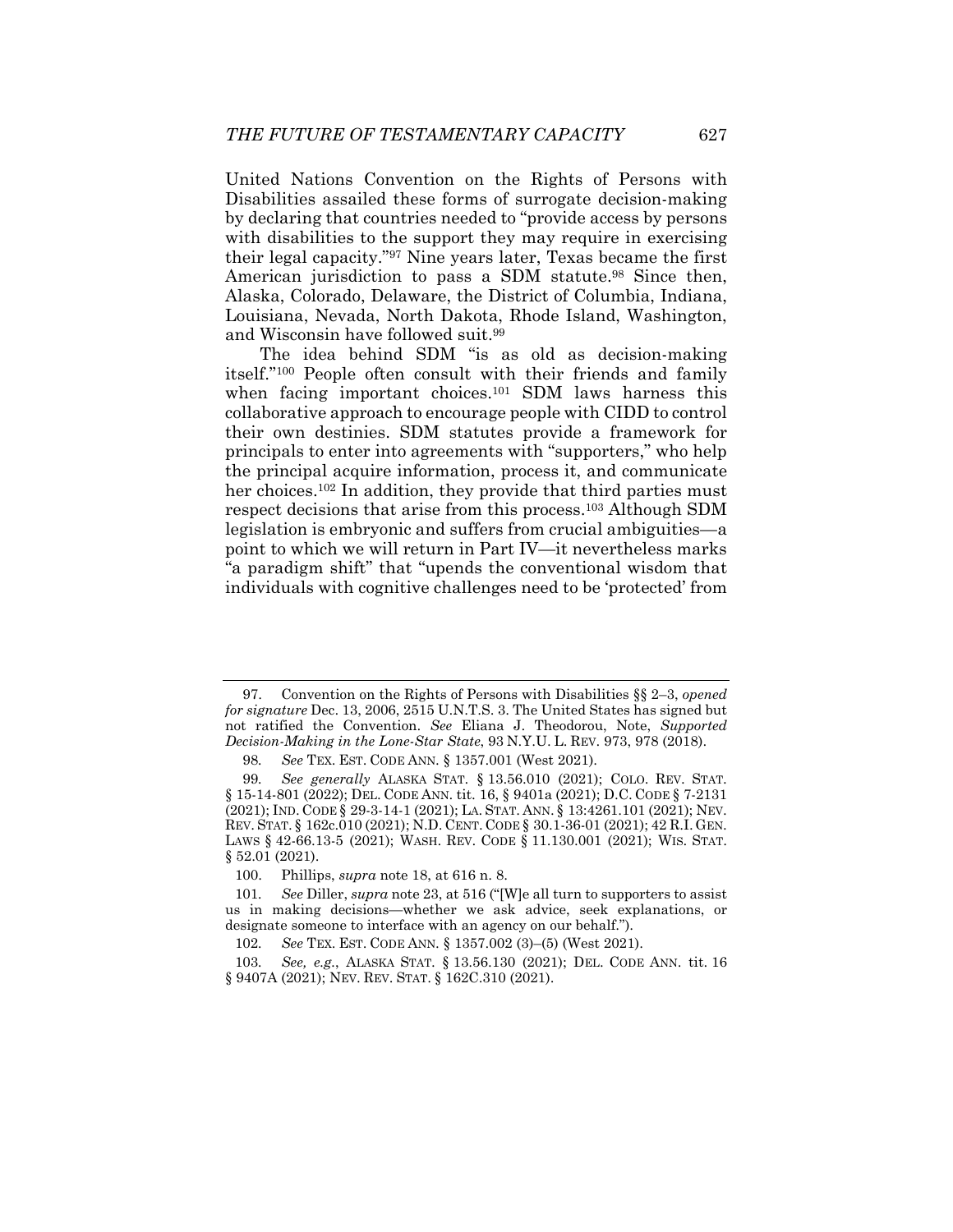making poor decisions by having a surrogate decision-maker appointed to make decisions for them."104

To conclude, in the last half-century, states have begun to take the rights of people with CIDD more seriously. But as we discuss next, there has been less progress in the analogous context of testamentary capacity.

#### II. TESTAMENTARY CAPACITY

Guardianships are not the only proceedings in which courts evaluate a property owner's mental acuity. Judges also require testators to have sufficient capacity to execute a valid will.105 This Part surveys the past and present of testamentary capacity. It reveals that the doctrine's policy basis and black-letter elements have long been hazy, and that the rule has largely been impervious to recent changes in disability law.

## A. *The "Sound Mind" Standard*

English law formally adopted the doctrine of testamentary capacity in 1572, when Parliament amended the Statute of Wills to annul instruments executed "by any . . . idiot or, by any person de non sane memory."106 Eventually, lawmakers replaced these phrases by requiring testators to be "of sound ... mind."<sup>107</sup> Very roughly, this meant that testators needed to be able to identify their assets and beneficiaries when they executed the document.108

 <sup>104.</sup> Nina A. Kohn, *Legislating Supported Decision-Making*, 58 HARV. J. ON LEGIS. 313, 319 (2021).

<sup>105</sup>*. See infra* Part II.A–B.

<sup>106</sup>*. See* Statute of Wills (1572 amendments), 34 and 35 Henry VIII, ch. 5, § 14. Records from Ancient Greece also suggest that mental capacity has long been grounds to nullify a will. *See* Anton-Hermann Chroust, *Estate Planning in Hellenic Antiquity: Aristotle's Last Will and Testament*, 45 NOTRE DAME L. REV. 629, 637 (1970).

 <sup>107.</sup> Greenwood v. Greenwood [1790] 163 Eng. Rep. 930, 931 (KB).

<sup>108</sup>*. Id.* at 943 (explaining that a testator must possess the "power of summoning up his mind so as to know what his property was, and who those persons were that then were the objects of his bounty"); *see also* Harwood v. Baker [1840] 13 Eng. Rep. 117 (PC) ("[The testator] must also have capacity to comprehend . . . the nature of the claims of others, whom, by his Will, he is excluding from all participation in that property."); Marquess of Winchester's Case [1598] 3 Coke's Reps. 302, 302 (KB) (explaining that the testator "ought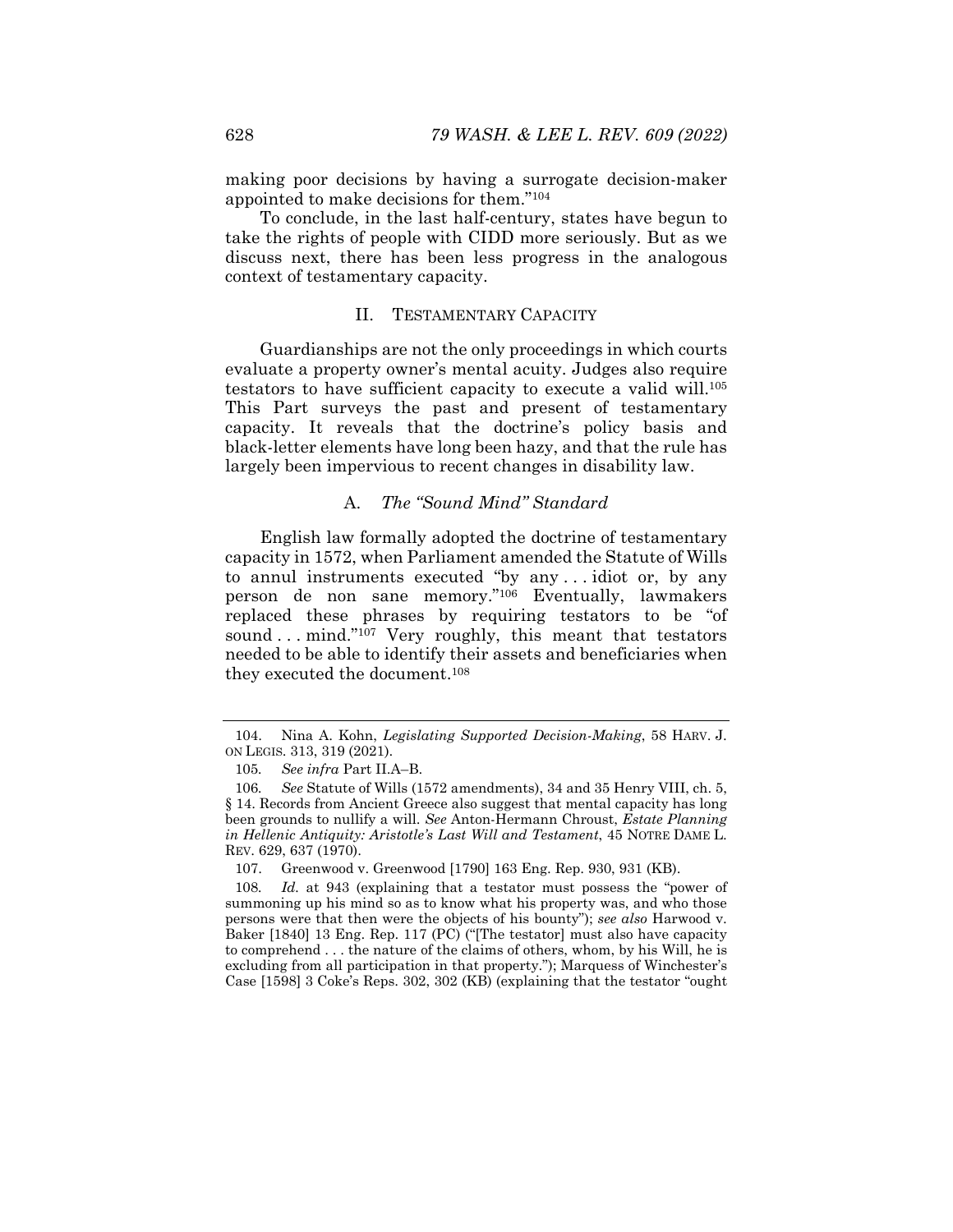However, the "sound mind" test proved easier to recite than to apply. For one, courts struggled to distinguish a disqualifying mental impairment from mere benign eccentricity. As one English chancellor explained:

There is no difficulty in the case of a raving madman or of a drivelling [sic] idiot, in saying that he is not a person capable of disposing of property. But between such an extreme case and that of a man of perfectly sound and vigorous understanding, there is every shade of intellect, every degree of mental capacity. There is no possibility of mistaking midnight for noon; but at what precise moment twilight becomes darkness is hard to determine.109

Similarly, judges disagreed about the significance of delusions that were not related to the will. For instance, in *Waring v. Waring*,<sup>110</sup> the testator harbored romantic fantasies about her servants and a chronic unfounded fear of assassination.111 But at the same time, "in matters relating to the care of her property, [she] conducted herself with great prudence and discretion, and apparently as a person of sound mind."112 The court admitted that "mere eccentricity is not enough to constitute mental unsoundness,"113 but nevertheless held that the testator was "undoubtedly insane" and a "lunatic."<sup>114</sup> Conversely, in *Banks v. Goodfellow*,<sup>115</sup> the Court of Queen's Bench upheld a will executed by a testator who suffered from paranoid schizophrenia because his condition did not affect

to have a disposing memory so as to be able to make a disposition of his estate with understanding and reason").

 <sup>109.</sup> Boyse v. Rossborough [1857] 10 Eng. Rep. 1192, 1210 (HL).

 <sup>110. [1848] 13</sup> Eng. Rep. 715 (PC).

<sup>111</sup>*. See id.* at 715–16, 722–23, 725. The court summarized the following evidence of the testator's behavior: "[S]he entertained (though without any rational foundation) a suspicion that her husband was endeavouring fraudulently to obtain her property and to poison her; that . . . her relations and friends, including her brother . . . appeared to her in disguise, [and] . . . she would frequently fire off pistols at night." *Id.* at 716–17.

<sup>112</sup>*. Id.* at 725.

<sup>113</sup>*. Id.* at 720.

<sup>114</sup>*. Id.* at 721 (explaining that it is "wholly immaterial that [the testator's delusions] do not appear in the Will itself").

 <sup>115.</sup> LR 5 QB 549 (1870).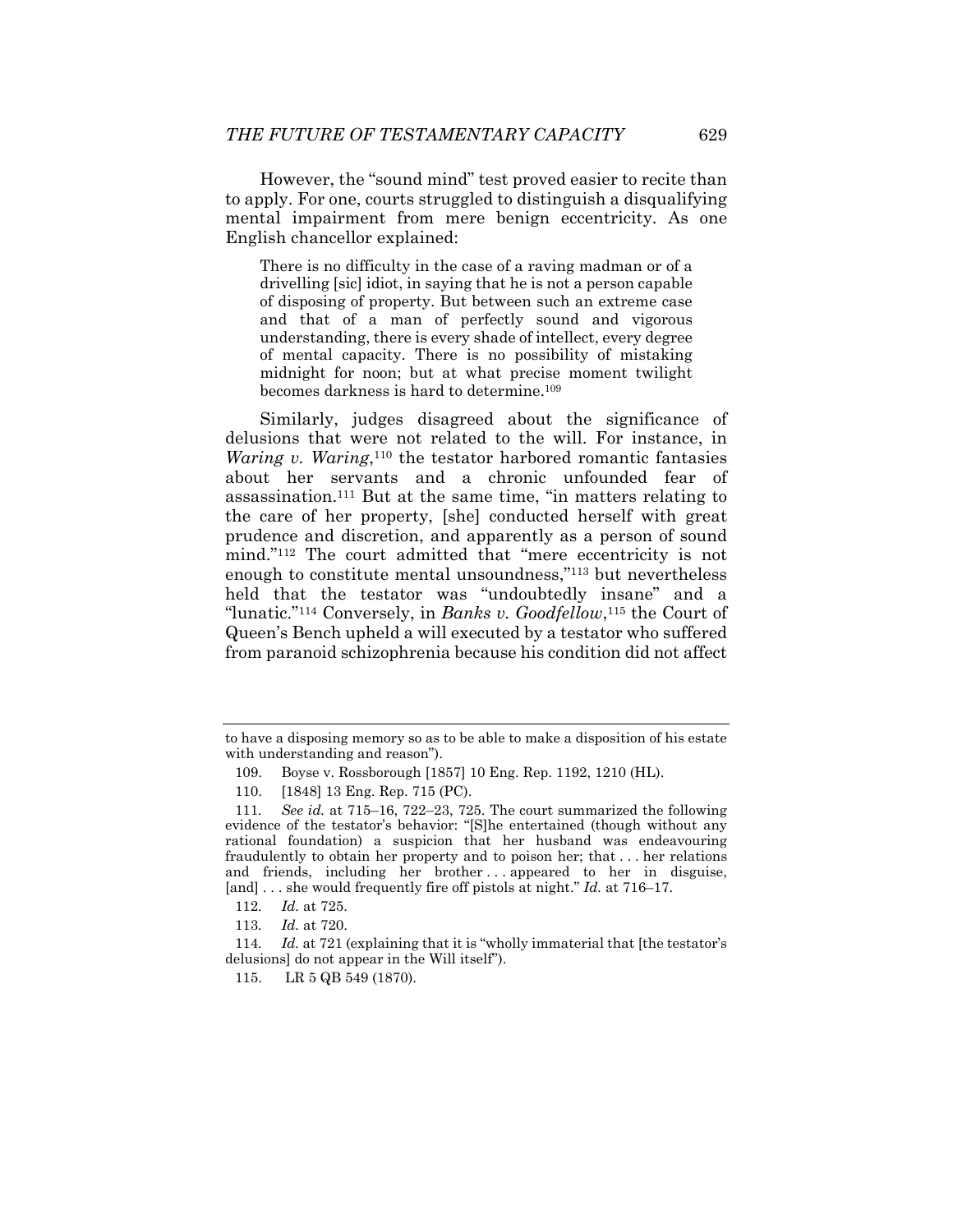his ability to "understand the nature of the act" of will-making.116

Compounding this confusion, the policy basis for testamentary capacity was elusive. As noted above, courts justify guardianships on the grounds that they spare people with CIDD from unwise transactions that deplete their resources and therefore diminish their quality of life.117 But because wills do not become effective until death, testamentary incapacity does not protect anyone from the burdens of their own bad choices. Also, unlike fraud, duress, and undue influence—which nullify wills that are obtained through the antisocial actions of a third party—incapacity applies in the absence of any wrongdoing.118 Thus, some treatises explained testamentary capacity in circular terms, asserting that "Mad Folks . . . cannot make a Testament [because] . . . they know not what they do,"119 and others acknowledged that it is "conceivable that the law should not make any particular requirement of mental capacity for testamentary purposes."120

Despite these flaws, American states borrowed English testamentary capacity law. For example, around the turn of the nineteenth century, New York and New Jersey enacted statutes that voided the wills of "person[s] of nonsane mind and memory."121 Like their English counterparts, most American

118*. See* Smith v. Cuddy, 56 N.W. 89, 93 (Mich. 1893) (Grant, J., dissenting) ("In order to establish a case of undue influence, there must be a wrongdoer to be resisted . . . .").

 <sup>116.</sup> *Id.* at 565.

 <sup>117.</sup> Stannard v. Burns' Adm'r, 22 A. 460, 462 (Vt. 1891); *see In re* Est. of Lahr, 744 P.2d 1267, 1269 (Okla. 1987) ("[P]rohibitions regarding the ward's authority to deal with the ward's property were designed to protect the ward from those who would take advantage of the ward's decreased physical condition."); Ralph C. Brashier, *Conservatorships, Capacity, and Crystal Balls*, 87 TEMP. L. REV. 1, 19 (2014) [hereinafter Brashier, *Conservatorships*] ("If a [person under guardianship] cannot understand the basic implications of contracts and gifts and is likely to impoverish herself by making foolish agreements or improvident gifts, the court may find it necessary to remove her power to enter contracts or make gifts.").

 <sup>119.</sup> HENRY SWINBURNE, A TREATISE OF TESTAMENTS AND LAST WILLS § 3 (6th ed. 1743) (1590).

 <sup>120.</sup> THOMAS E. ATKINSON, HANDBOOK ON THE LAW OF WILLS § 51, at 233 (1953).

<sup>121</sup>*. See* An Act Concerning Wills, 1795, § III, 1800 N.J. Laws 189, 190, https://perma.cc/2C6D-7A4K (PDF) ("[W]ills or testaments made . . . by . . . any idiot, lunatic, or person of nonsane mind and memory,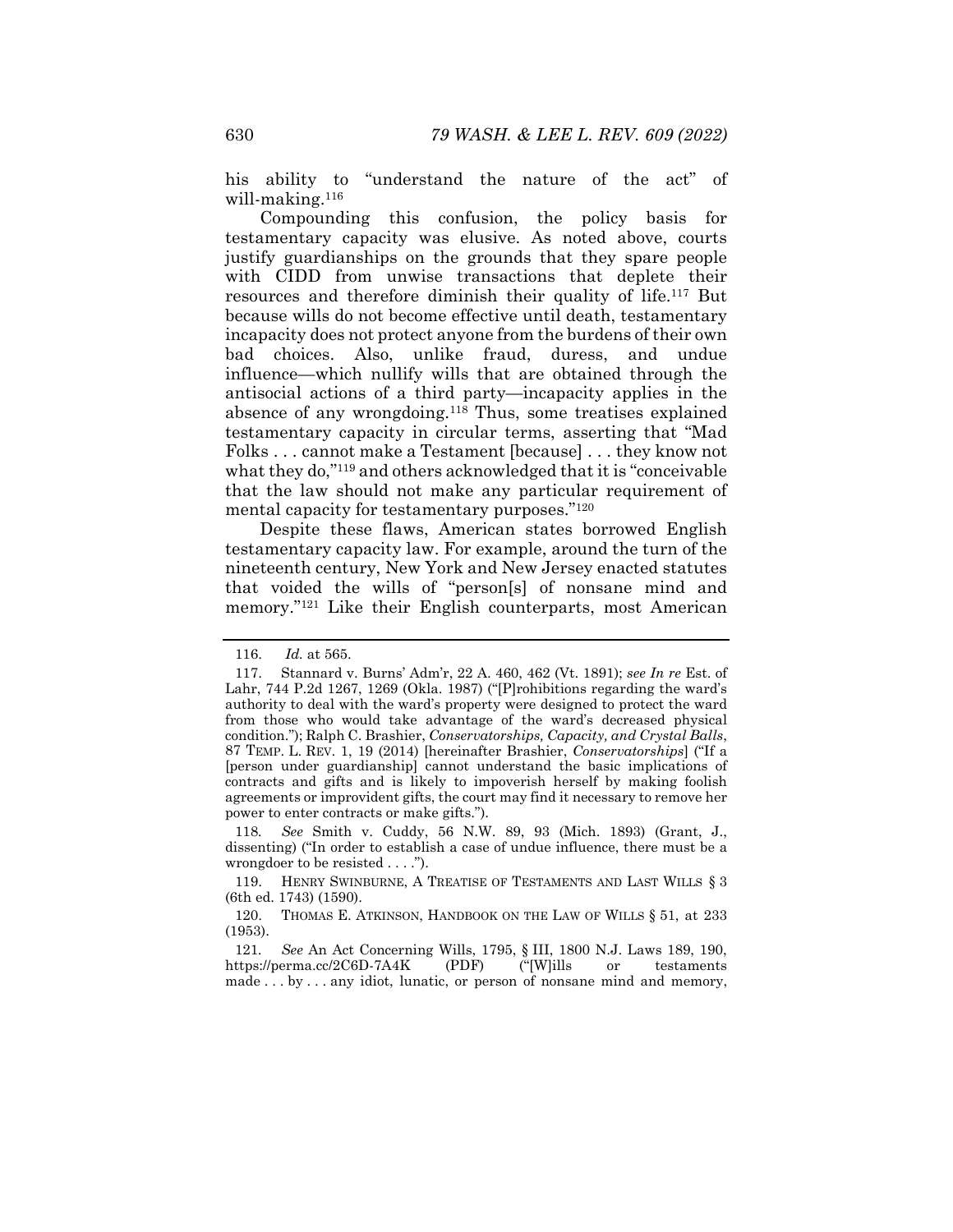judges interpreted these phrases to require testators to "know what [their] property was, and who those persons were that then were the objects of [their] bounty."122

Then, in 1820, in a long-forgotten will contest, a sitting Justice of the U.S. Supreme Court distilled the doctrine of testamentary capacity into an influential four-part test. In *Harrison v. Rowan*,123 Bushrod Washington—the nephew of George Washington—gave a jury instruction that broke the "sound mind" requirement into specific elements:

[The testator] ought to be capable of making his will, with [1] an understanding of the nature of the business in which he is engaged;—[2] a recollection of the property he means to dispose of;—[3] of the persons who are the objects of his bounty, and [4] the manner in which it is to be distributed between them.124

 122. Clarke v. Fisher, 1 Paige Ch. 171, 173 n.1 (N.Y. Ch. 1828); *see* Starrett v. Douglass, 2 Yeates 46, 49 (Pa. 1796) ("Disposing memory in a man is an ability to make disposition of his estate, with understanding and reason."); Spencer v. Moore, 8 Va. (4 Call) 423, 424 (1798) (requiring that the testator "be able to bestow his property with understanding and reason"); Den v. Vancleve, 5 N.J.L. 589, 661 (1819), *overruled in part by* Meeker v. Boylan, 28 N.J.L. 274 (Sup. Ct. 1860) ("[T]he objects of a man making his last will are—his property, its nature, its various parts and their relative value . . . .").

123. 11 F. Cas. 658 (C.C.D.N.J. 1820).

124*. Id.* at 661. Justice Washington presided over the matter with Judge William Pennington of the United States District Court for the District of New Jersey. *Id.* at 660. By contemporary standards, almost everything about this case must seem odd. Today, Supreme Court Justices typically do not preside over jury trials; judicial panels are typically comprised of an odd, not even, number of judges; a single judge, rather than a judicial panel, typically presides over trial court matters; federal circuit courts typically hear appeals rather than jury trials; and federal courts no longer have subject matter jurisdiction over state law probate matters because the probate exception to federal subject matter jurisdiction now requires that will contests be litigated exclusively in state court. *See* Marshall v. Marshall, 547 U.S. 293, 308 (2006). We suspect that *Harrison* may be the only will contest tried in a federal circuit court to a sitting member of the United States Supreme Court.

shall not be held or taken to be good, or effectual, in law."); An Act to Reduce the Laws Concerning Wills into One Statute, § V, 1801 N.Y. Laws 178, 178, https://perma.cc/K6XE-UUGK (PDF) ("[N]o last will and testament aforesaid made by . . . any infant, idiot, or person of insane memory shall be valid in law."); John B. Rees Jr., *American Wills Statutes: I*, 46 VA. L. REV. 613, 656 n.343 (1960) (collecting authorities). Maryland, however, imposed a higher capacity standard that required a testator to be "capable of executing a valid deed or contract." 1860 Md. Laws 685, https://perma.cc/899A-W5XJ (PDF).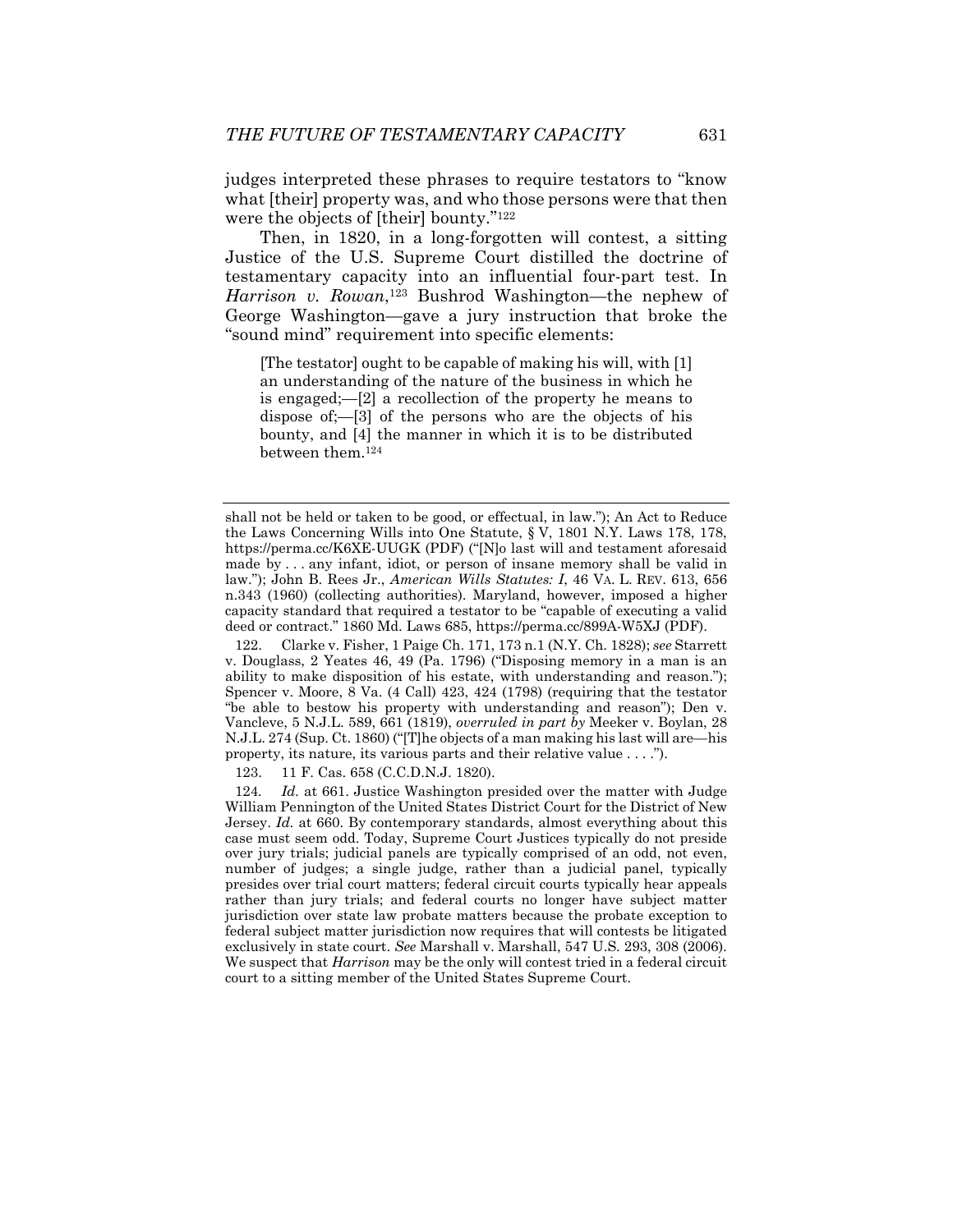After *Harrison*, courts throughout the country adopted Justice Washington's granular formulation of the testamentary capacity doctrine, often crediting him by name.125

However, as the years passed, four aspects of the rule proved to be problematic. First, recall that the third prong of Justice Washington's rule mandated that a testator be capable of identifying "the persons who are the objects of his bounty."126 In the mid-nineteenth century, judges started to add the adjective "natural" before "objects of his bounty," thus requiring that the testator be capable of identifying "the *natural* objects of his bounty."<sup>127</sup> This revised standard became "[t]he rule of almost universal application and acceptation to be applied in determining whether a testator has testamentary capacity."128 Yet "[t]he phrase 'natural objects of bounty' has eluded crisp definition,"129 and even today in some states, "[t]here is no . . . case that defines" this term.130

126*. Harrison*, 11 F. Cas. at 661.

<sup>125</sup>*. See* McMasters v. Blair, 29 Pa. 298, 299 (1857) (citing *Harrison*); Taylor v. Kelly, 31 Ala. 59, 72 (1857) (same); Delafield v. Parish, 25 N.Y. 9, 24 (1862) (same); McClintock v. Curd, 32 Mo. 411, 419 (1862) (same); Beaubien v. Cicotte, 12 Mich. 459, 490 (1864) (same); Nicholas v. Kershner, 20 W. Va. 251, 256 (1882) (same); Chrisman v. Chrisman, 18 P. 6, 6 (Or. 1888) (same); Craig v. Southard, 35 N.E. 361, 362 (Ill. 1893) (same); *see also* Hall v. Perry, 33 A. 160, 161 (Me. 1895) ("[A] disposing memory exists when one can recall the general nature, condition, and extent of his property, and his relations to those to whom he gives, and also to those from whom he excludes, his bounty.").

<sup>127</sup>*. See* Roe v. Taylor, 45 Ill. 485, 490 (1867) ("An understanding of . . . the persons who were the natural objects of his bounty . . . [is] evidence of the possession of testamentary capacity . . . ."); Gay v. Gay,  $209$  S.W. 11, 12 (Ky. 1919) (providing that the testator must "know the natural objects of his bounty and his duty to them"); Lehman v. Lindenmeyer, 109 P. 956, 958 (Colo. 1909) (describing the factor as requiring the testator's ability to know "the number and names of the persons who are the natural objects of his bounty, [and] their deserts with reference to their conduct and treatment toward him").

<sup>128</sup>*. Gay*, 209 S.W. at 12; *see* RESTATEMENT (THIRD) OF PROP.: WILLS AND DONATIVE TRANSFERS § 8.1(b) (AM. L. INST. 2003) ("If the donative transfer is in the form of a will, . . . the testator . . . must be capable of knowing and understanding in a general way . . . the natural objects of his or  $her \dots$  bounty  $\dots$ .").

 <sup>129.</sup> Champine, *supra* note 22, at 77 n.248.

<sup>130</sup>*. In re* Est. of Hubbs, No. 102,875, 2011 WL 588493, at \*5 (Kan. Ct. App. Feb. 11, 2011); *see In re* Est. of Berg, 783 N.W.2d 831, 842 (S.D. 2010) ("This Court has never been asked to define the natural objects of a testator's bounty.").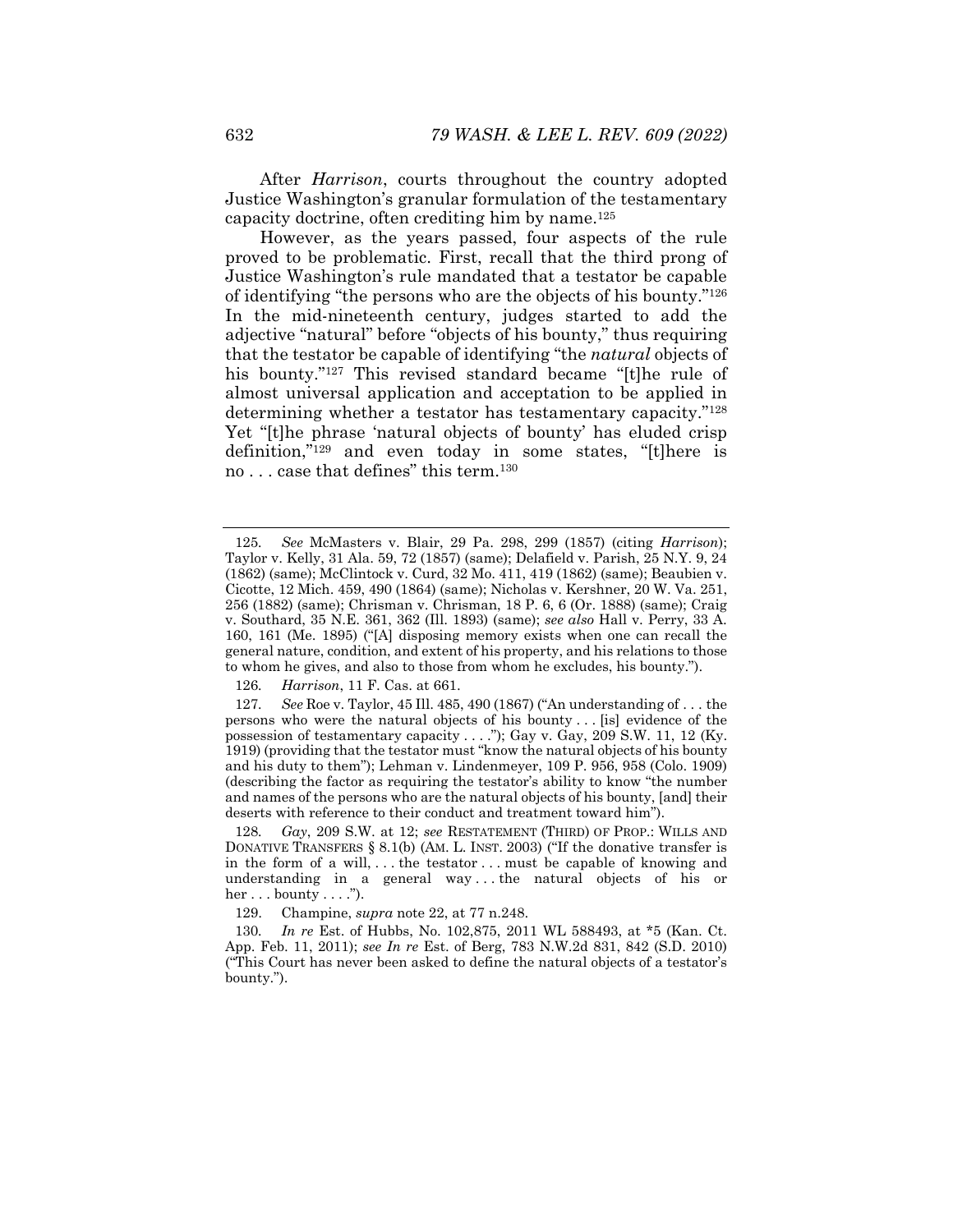Second, jurisdictions disagree about the standard of proof in incapacity cases. The majority view tasks the contestant with "proving by a preponderance of the evidence that the testator lacked mental capacity."131 However, other states raise the contestant's burden to clear and convincing evidence,<sup>132</sup> and still others require the *proponent* to prove that it was more likely than not that the testator possessed capacity.133 For these reasons, one practitioner's guide calls this issue "a crazy quilt of apparently conflicting and confusing maxims and principles which vary from state to state in an astounding variety of verbal formulae."134

Third, states split over the scope of the doctrine. It is well-established that "[t]he minimum level of mental capacity required to make a will is less than that necessary to make a deed<sup>[]</sup> or a contract."<sup>135</sup> Indeed, unlike testamentary capacity,

132*. See In re* Est. of Farr, 49 P.3d 415, 426 (Kan. 2002); *In re* Succession of Brown, 39,035 (La. App. 2 Cir. 10/27/04); 886 So. 2d 633, 635–36; Jeruzal's Est. v. Jeruzal, 130 N.W.2d 473, 482 (Minn. 1964); *In re* Est. of Fisher, 128 A.3d 203, 215 (N.J. Super. Ct. App. Div. 2015); *In re* Ziel's Est., 359 A.2d 728, 733 (Pa. 1976); *In re* Est. of Bussler, 247 P.3d 821, 828 (Wash. App. Ct. 2011); *In re* Est. of Persha, 649 N.W.2d 661, 673 (Wis. Ct. App. 2002).

133*. See In re* Est. of Edwards, 520 So.2d 1370, 1373 (Miss. 1988); *In re*  Will of Buckten, 178 A.D.2d 981, 982 (N.Y. App. Div. 1991); Weedon v. Weedon, 720 S.E.2d 552, 558 (Va. 2012).

 134. EUNICE L. ROSS & THOMAS J. REED, WILL CONTESTS § 6:13 (2d ed. 1999).

 135. Bye v. Mattingly, 975 S.W.2d 451, 455 (Ky. 1998); *see* Weaver v. Mietkiewicz, No. 10-P-2260, 2012 WL 592849, at \*1 (Mass. Ct. App. Feb. 24, 2012) ("[T]he standard for executing a will is different from and less stringent than the standard for the capacity to execute a contract.").

 <sup>131.</sup> Looney v. Est. of Wade, 839 S.W.2d 531, 533 (Ark. 1992); *see also In re* Est. of Killen, 937 P.2d 1368, 1371 (Ariz. Ct. App. 1996); Eyford v. Nord, 276 Cal. Rptr. 3d 309, 317 (Ct. App. 2021); *In re* Est. of Wiltfong, 148 P.3d 465, 467 (Colo. App. 2006); Hendershaw v. Est. of Hendershaw, 763 So. 2d 482, 483 (Fla. Dist. Ct. App. 2000); *In re* Est. of Herbert, 979 P.2d 39, 51 (Haw. 1999); Roller v. Kurtz, 129 N.E.2d 693, 697 (Ill. 1955); *In re* Est. of Todd, 585 N.W.2d 273, 276 (Iowa 1998); Est. of Washburn, 225 A.3d 761, 765 (Me. 2020); Slicer v. Griffith, 341 A.2d 838, 843 (Md. App. Ct. 1975); Alberts v. Est. of Gray, No. 196666, 1998 WL 1997642, at \*1 (Mich. Ct. App. Feb. 27, 1998); *In re* Est. of Dion, 623 N.W.2d 720, 729 (N.D. 2001); *In re* Est. of Phillips, 795 S.E.2d 273, 281–82 (N.C. Ct. App. 2016); Stanek v. Stanek, No. 2018-CA-39, 2019 WL 3050523, at \*6 (Ohio Ct. App. 2019); Amos v. Fish, 144 P.2d 967, 968 (Okla. 1944); Hairston v. McMillan, 692 S.E.2d 549, 552 (S.C. Ct. App. 2010); *In re* Est. of Boote, 265 S.W.3d 402, 416 n.24 (Tenn. Ct. App. 2007); *In re* Est. of Graham, 69 S.W.3d 598, 606 (Tex. App. 2001); *In re* Est. of Kesler, 702 P.2d 86, 88 (Utah 1985); *In re* Est. of Roosa, 753 P.2d 1028, 1032 (Wyo. 1988).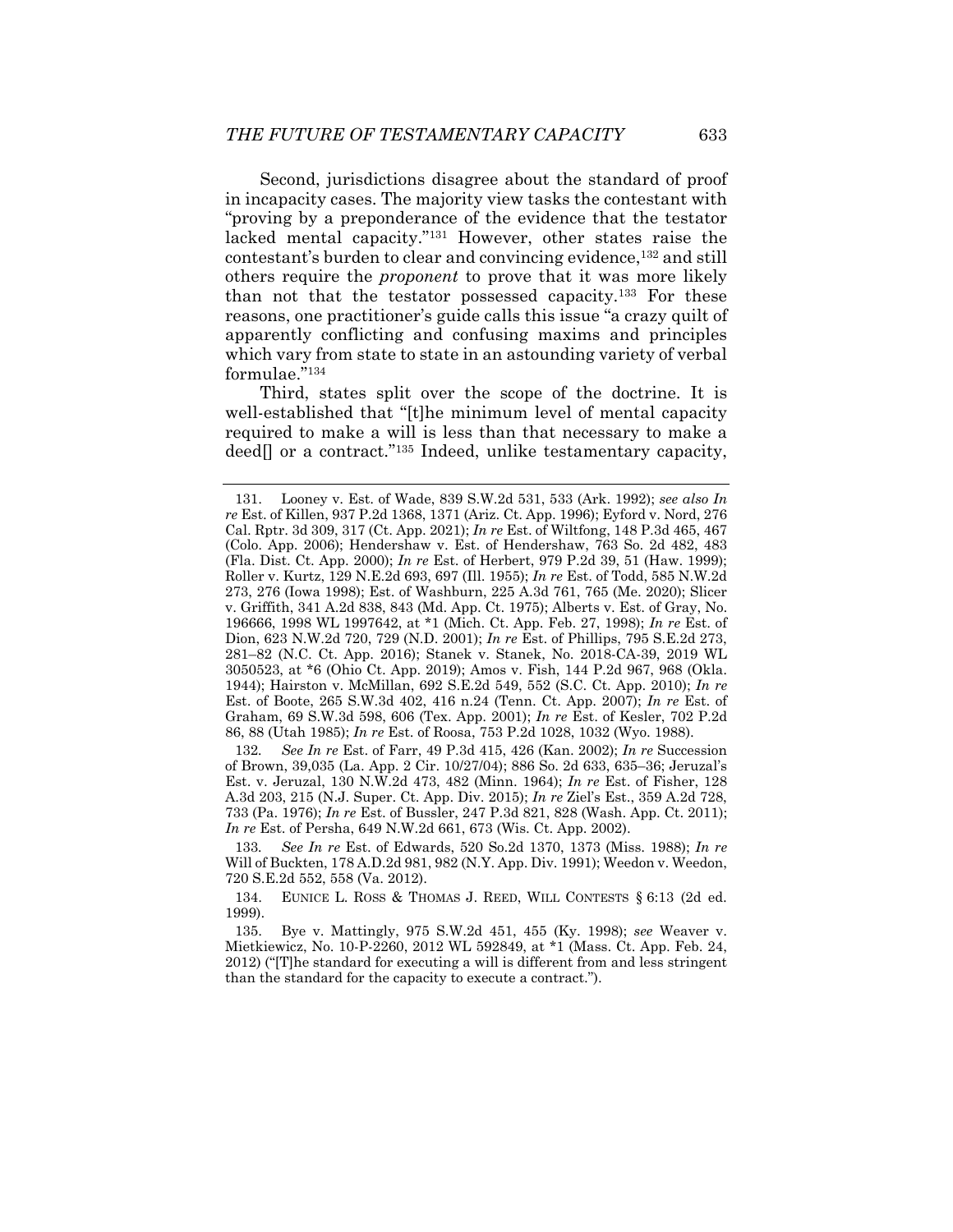contractual capacity only exists if a person has the ability to understand the consequences of the transaction.136 Yet contemporary estate planning often involves nonprobate mechanisms such as revocable inter vivos trusts, life insurance, and pay-on-death accounts.137 Although these devices are either contract-like or full-fledged contracts, they are known as "will substitutes" because they are "functionally indistinguishable from a will."138 As a result, authorities diverge on whether to resolve contests featuring these nonprobate devices under the test for contractual capacity or testamentary capacity.139

Fourth, capacity litigation unfolds in an awkward posture. Courts hold that "the validity of a will depends on the state of [the testator's] intellect at the time of its execution."140 As a result, "execution would be the ideal time to determine capacity."141 But because wills are "ambulatory"—testators can revoke or amend them until death<sup>142</sup>—the traditional rule is

140. Irish v. Smith, 8 Serg. & Rawle 573, 576 (Pa. 1822).

 141. John H. Langbein, *Living Probate: The Conservatorship Model*, 77 MICH. L. REV. 63, 67 (1978) [hereinafter Langbein, *Living Probate*].

142*. See* Cozzort v. Cunningham, 130 S.E.2d 171, 173 (Ga. Ct. App. 1963) ("It is fundamental that a person having the right to dispose of his property by

<sup>136</sup>*. See* RESTATEMENT (SECOND) OF CONTRACTS § 15(1)(a) (AM. L. INST. 1979) (explaining that a contract is voidable if a party "is unable to understand in a reasonable manner the nature and consequences of the transaction").

<sup>137</sup>*. See* John H. Langbein, *The Nonprobate Revolution and the Future of the Law of Succession*, 97 HARV. L. REV. 1108, 1108–09 (1984).

<sup>138</sup>*. Id.* at 1109.

<sup>139</sup>*. Compare* RESTATEMENT (SECOND) OF TRUSTS § 22 (AM. L. INST. 1959) (adopting the contractual capacity standard for inter vivos revocable trusts), *and* Fantin v. Fantin, No. FSTCV166027439S, 2017 WL 4872858, at \*18 (Conn. Super. Ct. Sept. 6, 2017) (same), *and In re* Armster, No. M2000-00776-COA-R3CV, 2001 WL 1285904, at \*7 (Tenn. Ct. App. Oct. 25, 2001) ("The mental capacity required to execute a general durable power of attorney, revocable living trust and warranty deed are essentially the same and equate to the mental capacity required to enter into a contract."), *and In re* Head's Est., 615 P.2d 271, 274 (N.M. 1980) (explaining that the same rule governs a person's capacity to "enter[] into a civil contract, [or] execute a trust or an amendment thereof"), *with* RESTATEMENT (THIRD) OF TRUSTS § 11(3) (AM. L. INST. 2003) ("A person has capacity to create a revocable inter vivos trust by transfer to another or by declaration to the same extent that the person has capacity to transfer the property inter vivos free of trust in similar circumstances."), *and* UNIF. TR. CODE § 601 (UNIF. L. COMM'N amended 2010) ("The capacity required to create, amend, revoke, or add property to a revocable trust, or to direct the actions of the trustee of a revocable trust, is the same as that required to make a will.").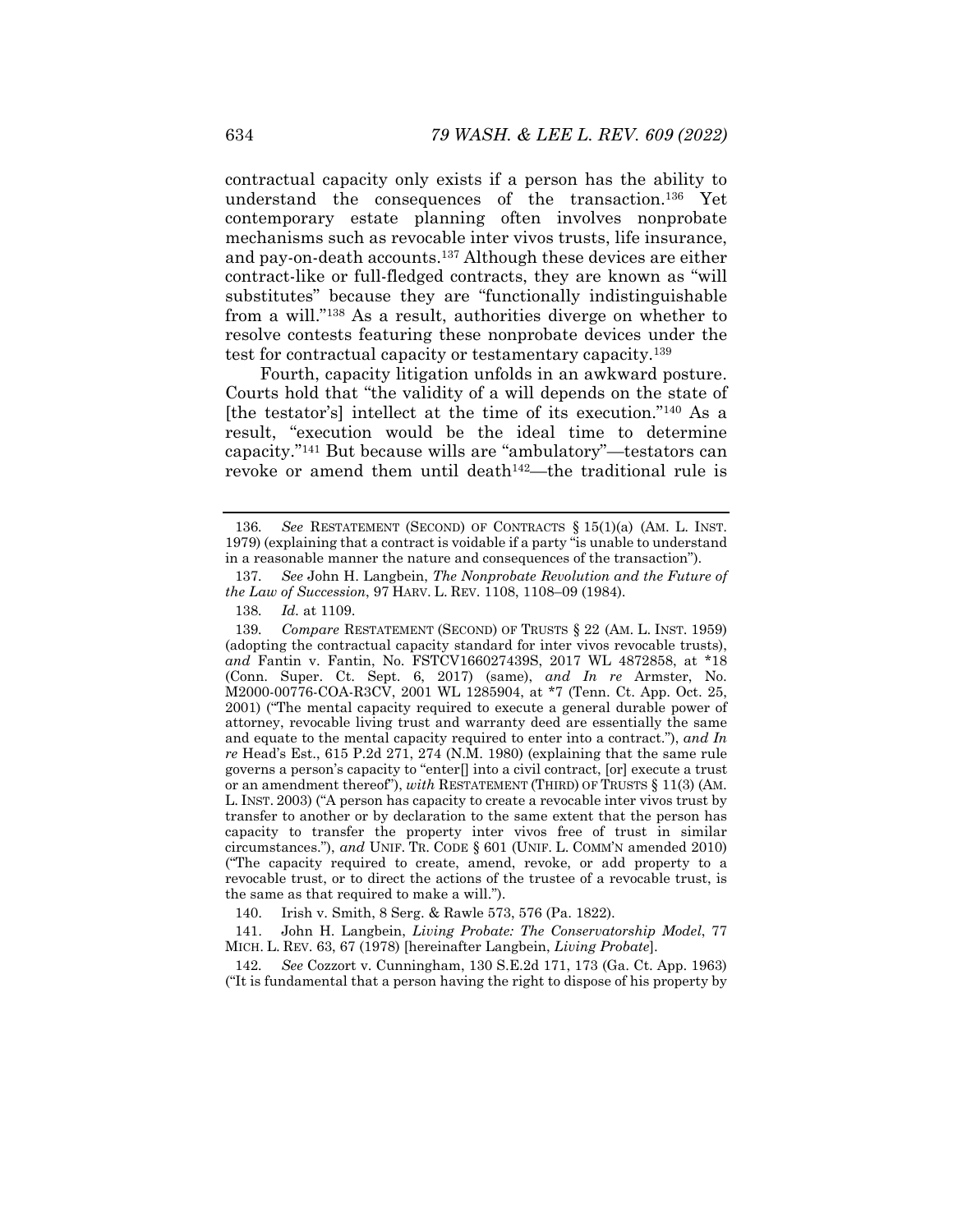that "[j]udicial proceedings to probate a will while the testator is living[] are unheard of."143 Accordingly, contests based on incapacity proceed under the "worst evidence" tradition: testators cannot take the witness stand to demonstrate their mental acuity or "authenticate or clarify [their] declarations, which may have been made years, even decades past."<sup>144</sup>

In sum, testamentary capacity has proven to be a challenging topic. Moreover, as we discuss next, it has fallen out of step with the disability rights movement.

# B. *Testamentary Capacity and Disability Rights*

As noted, legislatures and courts have gradually expanded the rights of individuals who are subject to guardianships.145 This section reveals that people with CIDD still face obstacles when they try to create wills.

The tension between testamentary capacity and disability rights surfaces in several ways. First, it was once "practically a universal rule that the mere fact one is under guardianship does not deprive him of the power to make a will."146 Much like a criminal acquittal is not conclusive in a civil trial because of the different standards of proof, courts require less evidence of incapacity to appoint a guardian than to void a will:

 144. John H. Langbein, *Substantial Compliance with the Wills Act*, 88 HARV. L. REV. 489, 492 (1975).

145*. See supra* Part I.

will may, during his lifetime while he retains testamentary capacity, change, modify or completely revoke a previously executed will and substitute therefor a new and completely different plan for the disposition of his property."); Alex M. Johnson, Jr., *Is It Time for Irrevocable Wills?*, 53 U. LOUISVILLE L. REV. 393, 393 (2016) ("By definition and in every jurisdiction, wills are ambulatory documents and can always be revoked prior to death." (internal citations omitted)).

 <sup>143.</sup> Lloyd v. Wayne Cir. Judge, 23 N.W. 28, 29 (Mich. 1885) (Campbell, J., concurring).

 <sup>146.</sup> Bd. of Trs. of Park Coll. v. Hall, 195 P.2d 612, 615 (Kan. 1948); *see*  Hayes v. Est. of Reynolds, 925 So. 2d 994, 999 n.2 (Ala. Civ. App. 2005) ("A testator being assigned a guardian and/or guardian does not, by itself, preclude the testator from executing a valid will."); *In re* Est. of West, 887 P.2d 222, 229 (Mont. 1994) (same); Harrison v. Bishop, 30 N.E. 1069, 1071 (Ind. 1892) ("It is too plain for controversy that one might possess mental capacity quite up to or beyond the standard thus established, and yet fall far short of that necessary to enable him to transact business or manage his estate.").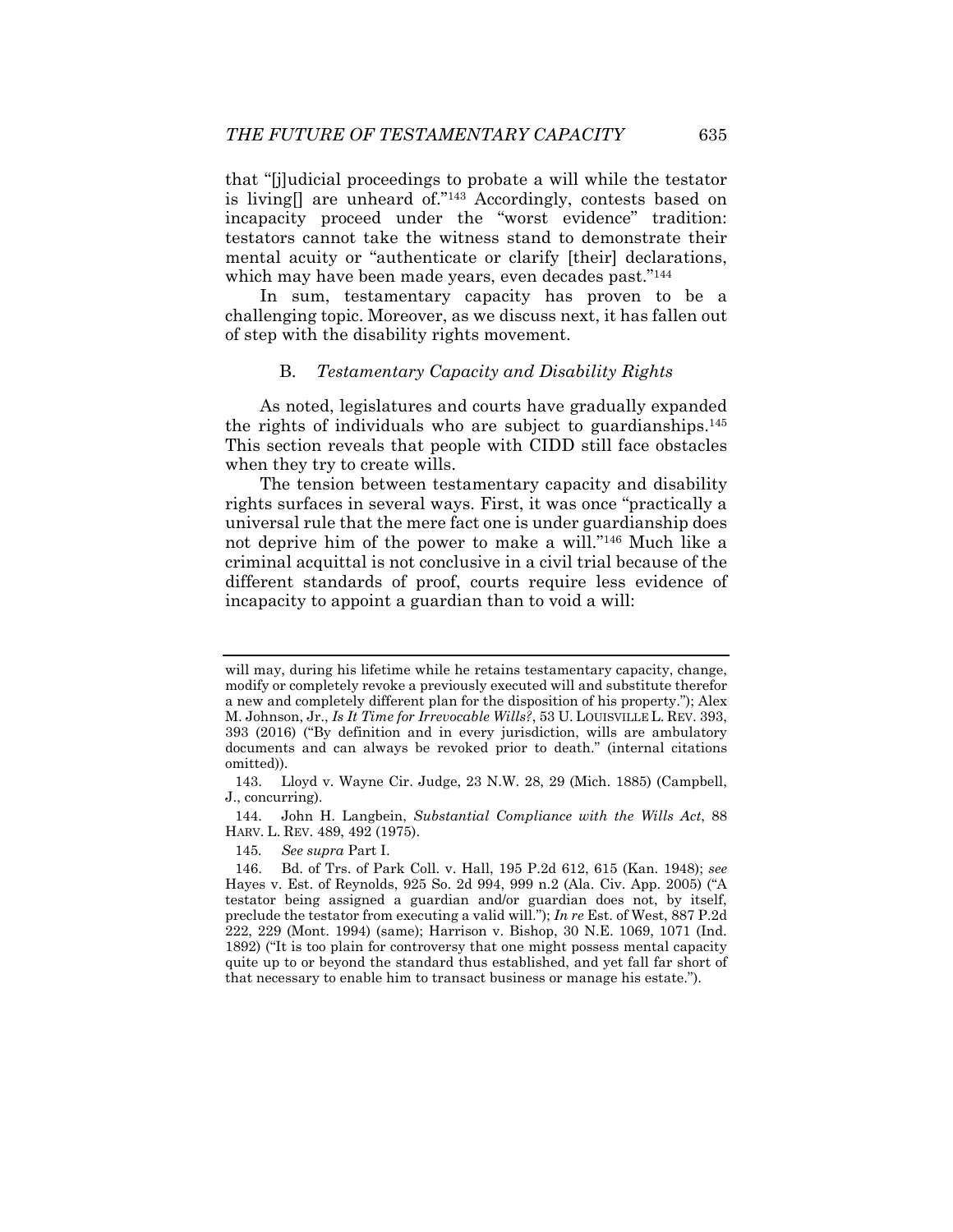One's mental powers may be so far impaired as to incapacitate him from the active conduct of his estate, and to justify the appointment of a guardian for that purpose, and yet he may have such capacity as will enable him to direct a just and fair disposition of his property by will.147

In addition, because mental conditions wax and wane, even a severely impaired testator might execute a will during a "lucid interval."148 Traditionally, then, "[e]ven the express finding in a guardianship proceeding of a mental defect inconsistent with testamentary capacity [gave] rise to only a presumption that the incapacitated person was or remained incapable of making a will. $"^{149}$ 

However, two states have overruled this principle. For example, in "a remarkable departure from ... precedent,"<sup>150</sup> lawmakers in New Jersey passed a statute declaring that if a person under guardianship executes a will, her "property shall descend and be distributed as in the case of intestacy."151 Similarly, an Oklahoma statute annuls testamentary instruments executed by persons under guardianships unless they are "subscribed and acknowledged in the presence of a judge of the district court."152 As Ralph Brashier has observed, "[t]hese statutes appear to exist in blithe ignorance of, or blatant opposition to, the modern principles mandating that the state

 <sup>147.</sup> Clement v. Rainey, 50 S.W.2d 359, 359 (Tex. Civ. App. 1932).

<sup>148</sup>*. In re* Est. of Alsup, 327 P.3d 1266, 1272 (Wash. 2014).

<sup>149</sup>*. Id.*

 <sup>150.</sup> Brashier, *Conservatorships*, *supra* note 117, at 14.

 <sup>151.</sup> N.J. STAT. ANN. § 3B:12-27 (West 2021). The law only applies to persons under a guardianship who have no other wills. *See id.* (governing "an incapacitated person [who] dies intestate or without any will except one which was executed after commencement of proceedings which ultimately resulted in adjudicating a person incapacitated").

 <sup>152.</sup> OKLA. STAT. tit. 84, § 41(B) (2021). A few guardianship statutes once provided that a "ward shall be wholly incapable of making any contract or gift whatever, or *any instrument in writing*." Skelton v. Davis, 133 So. 2d 432, 435 (Fla. Dist. Ct. App. 1961) (emphasis added) (quoting FLA. STAT. § 747.11 (1961)). In turn, some courts held that "[t]he statutory phrase . . . —'any instrument in writing'—clearly includes a will," and invalidated wills made by people under guardianships. Barnes v. Willis, 497 So. 2d 90, 92 (Ala. 1986). However, these states have now deleted the phrase "instrument in writing" and thus likely restored persons under a guardianship's ability to engage in testation. *See* Brashier, *Conservatorships*, *supra* note 117, at 38–39.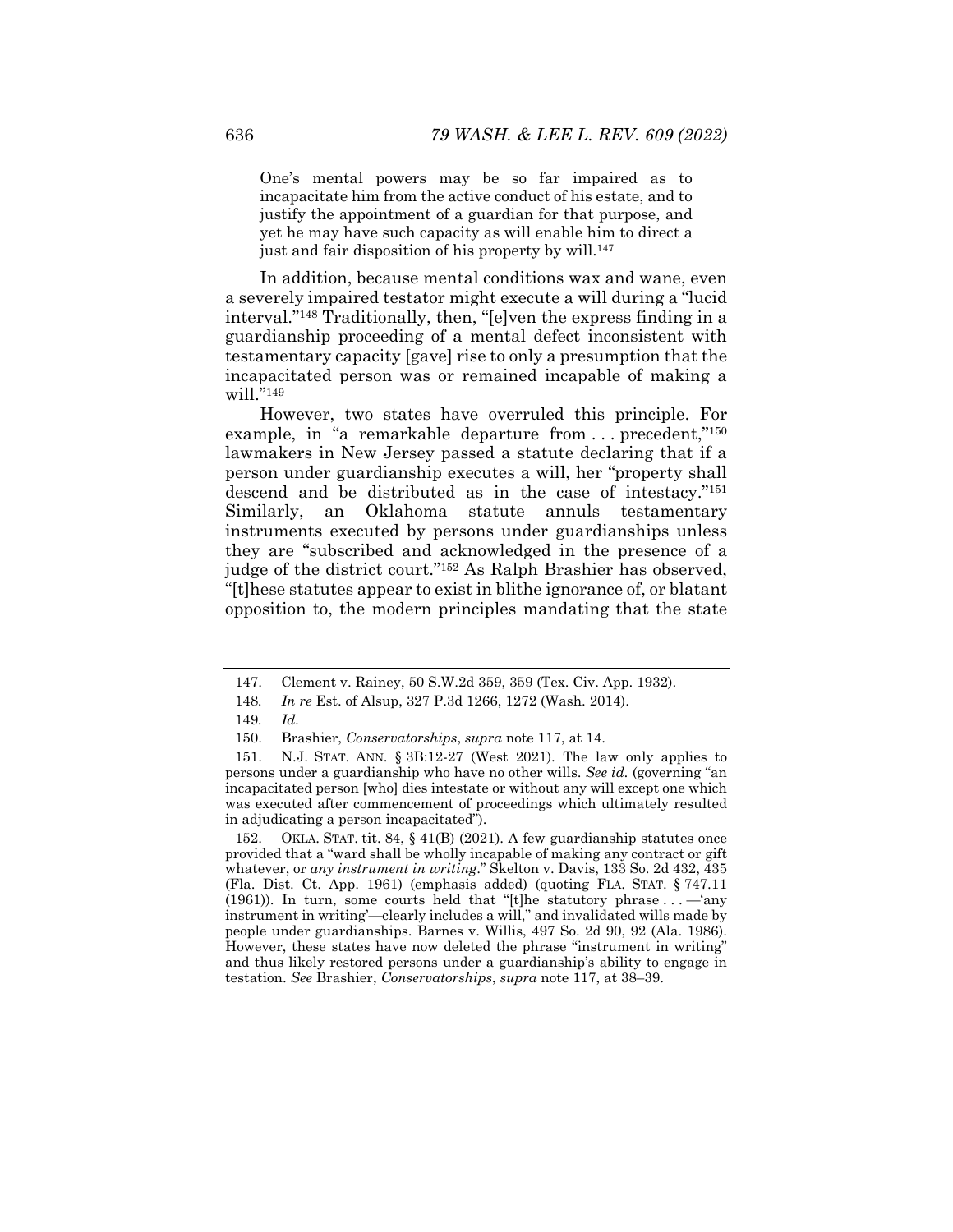impose upon [persons under guardianships] the least restrictive alternative and maximize autonomy consistent with ability."153

Second, under the nondelegation principle, a third party cannot make a proxy will for an impaired testator.154 The nondelegation rule consists of two components. The first involves guardianships. A court supervising a guardianship enjoys "all the powers over the estate and business affairs . . . which the [person under a guardianship] could exercise if the person were ... present[] and not under conservatorship."155 For example, judges can authorize guardians to give gifts, create trusts, and change beneficiaries on pay-on-death accounts.156 In fact, with court approval, guardians can even make fraught medical decisions, such as subjecting a person under a guardianship to experimental treatments or withholding life support or nutrition.157 Yet many states do not permit guardians to obtain judicial approval to draft and execute a person under a guardianship's will.<sup>158</sup>

 <sup>153.</sup> Brashier, *Conservatorships*, *supra* note 117, at 41.

<sup>154</sup>*. See* Alexander A. Boni-Saenz, *Personal Delegations*, 78 BROOK. L. REV. 1231, 1244 (2013) ("[C]ourts and legislatures have generally designated willmaking as nondelegable . . . ."); Ralph C. Brashier, *Policy, Perspective, and the Proxy Will*, 61 S.C. L. REV. 63, 63–64 (2009) [hereinafter Brashier, *Policy*] ("[F]or hundreds of years statutes of wills have assumed that only the testator himself can design and execute his plan of testamentary distribution.").

 <sup>155.</sup> UNIF. PROB. CODE § 5-410(a)(2) (amended 2019).

<sup>156</sup>*. Id.*; *see* Brashier, *Policy*, *supra* note 154, at 87–89 (explaining that some courts "authorize distributions from the incapacitated individual's estate when they believe that the individual would make such distributions if capable" and others do if "a reasonably prudent person would make that gift under the circumstances").

<sup>157</sup>*. See, e.g.*, *In re* Moe, 432 N.E.2d 712, 716 (Mass. 1982) ("[P]rior judicial approval is required before a guardian may consent to administering or withholding of proposed extraordinary medical treatment"); *In re* Conservatorship of Torres, 357 N.W.2d 332, 337 (Minn. 1984) ("[I]f the [person subject to guardianship's] best interests are no longer served by the maintenance of life support[], the probate court may empower the conservator to order their removal"); *cf.* FLA. STAT. § 744.3215(b) (2021) (requiring a court to approve a guardian's request to subject a person subject to guardianship to "experimental biomedical or behavioral procedure[s]").

<sup>158</sup>*. See, e.g.*, UNIF. PROB. CODE § 5-408(3) (amended 2019); ALA. CODE § 26-2A-136 (2021); ALASKA STAT. § 13.26.435 (2021); ARIZ. REV. STAT. ANN. § 14-5408 (2021); IDAHO CODE § 15-5-408 (2021); MICH. COMP. LAWS § 700.5407 (2021); MONT. CODE ANN. § 72-5-421 (2021); NEB. REV. STAT. § 30-2637 (2021); N.M. STAT. ANN. § 45-5-402.1 (2021); UTAH CODE ANN. § 75-5-408 (LexisNexis 2021). Admittedly, a recent amendment to the UPC changes this principle and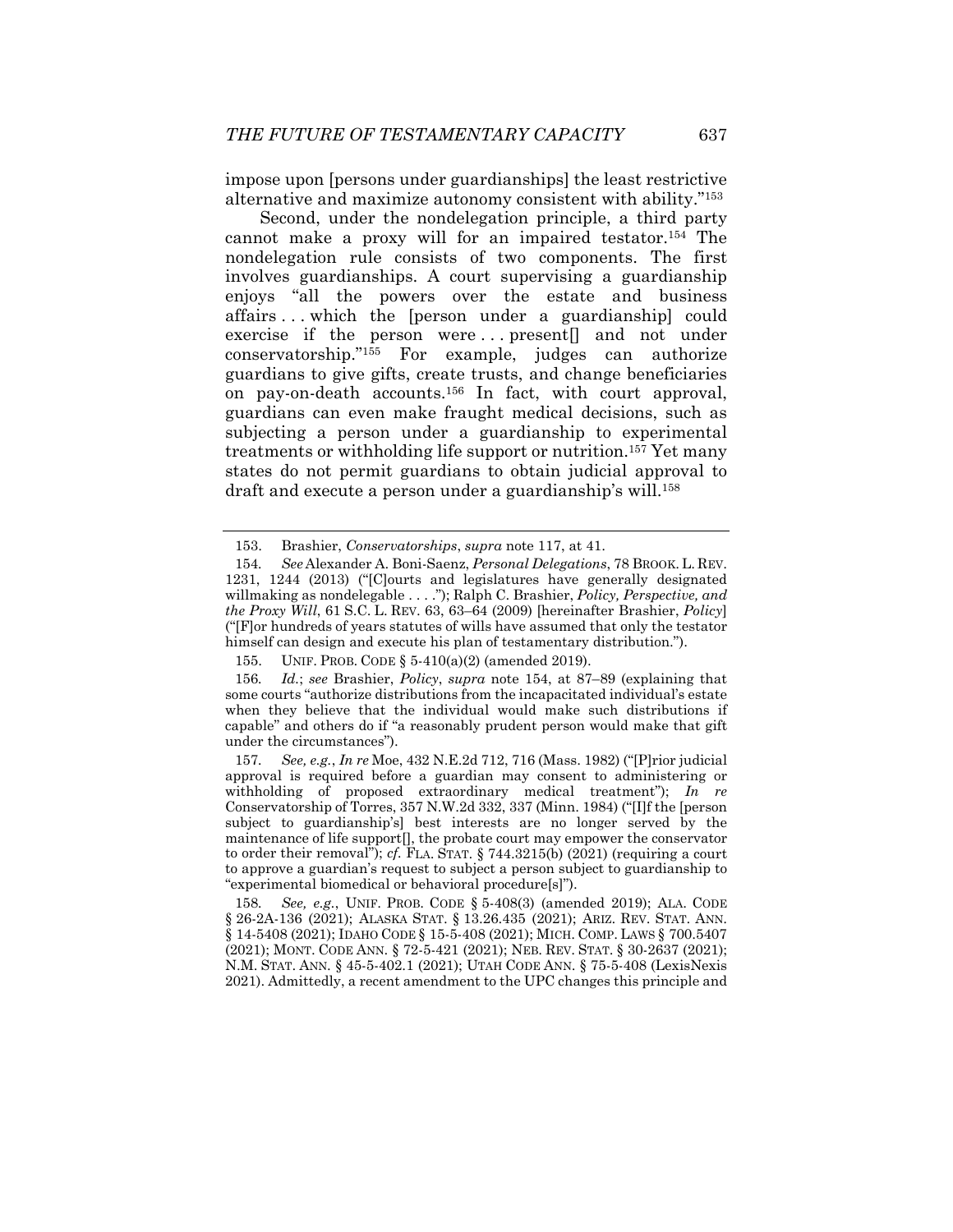The second strand of the nondelegation doctrine governs powers of attorney. People sometimes obviate the need for a guardianship by granting an agent the right to act on their behalf if they become incapacitated.159 Like guardians operating pursuant to court approval, an agent under a power of attorney generally has broad dominion. For instance, in the estate planning context, principals can empower agents to execute or amend a variety of nonprobate instruments.160 Nevertheless, "[i]t is not legally possible . . . to authorize the holder of the power to make a valid will for [a] mentally incompetent person."161 Thus, under the double-barreled nondelegation

permits a judge to authorize a guardian to "make, amend, or revoke the [person subject to guardianship's] will." UNIF. PROB. CODE § 5-411(a)(7) (amended 2019). However, only a handful of states have adopted this provision. *See, e.g.*, CAL. PROB. CODE § 2580(b)(13) (West 2021); COLO. REV. STAT. § 15-14-411(1)(a)(g) (2021); HAW. REV. STAT. § 560:5-411(a)(7) (2021); MASS. GEN. LAWS ch. 190B, § 5-407(d)(7) (2021); MINN. STAT. § 524.5-411(a)(9) (2021); NEV. REV. STAT. § 159.078(1)(a) (2021); N.H. REV. STAT. ANN. § 464-A:26-a (2021); S.D. CODIFIED LAWS § 29A-5-420(8) (2021).

<sup>159</sup>*. See, e.g.*, Scott v. Goldman, 917 P.2d 131, 134–35 (Wash. 1996) ("A guardian is appointed by the superior court and must abide by the [guardianship] laws . . . . An attorney-in-fact, on the other hand, is appointed by the principal and, with few exceptions, his authority is limited to the specific powers set forth in the power of attorney.").

<sup>160</sup>*. See, e.g.*, CAL. PROB. CODE § 4264(a), (c), (f) (West 2021) (allowing an agent to "[c]reate, modify, revoke, or terminate a trust"; "[m]ake or revoke a gift of the principal's property"; and "[d]esignate or change the designation of beneficiaries to receive any property . . . on the principal's death"). The power of attorney must expressly grant the principal the authority to take these actions. *See id.*; Schubert v. Reynolds, 115 Cal. Rptr. 2d 285, 288–89 (Ct. App. 2002) (holding that agent lacked power to create trust for principal when power of attorney did not explicitly confer this right). Other states follow the same general approach. *See* Stafford v. Crane, 382 F.3d 1175, 1184–85, 1184 n.2 (10th Cir. 2004) (collecting authority).

 <sup>161.</sup> RESTATEMENT (SECOND) OF PROPERTY, DONATIVE TRANSFERS § 34.5 cmt. c (AM. L. INST. 1992); *see* CAL. PROB. CODE § 4265 (West 2021) ("A power of attorney may not authorize an attorney-in-fact to make, publish, declare, amend, or revoke the principal's will."); *In re* Est. of Garrett, 100 S.W.3d 72, 76 (Ark. Ct. Ap. 2003) ("A power of attorney . . . cannot bestow upon the attorney-in-fact the power to create a will on behalf of a principal."); Smith v. Snow, 106 S.W.3d 467, 470 (Ky. Ct. App. 2002) ("[D]esignating a power of attorney to make a will . . . is not permitted . . . ."); Perosi v. LiGreci, 948 N.Y.S.2d 629, 634 (App. Div. 2012) ("There are a few exceptions to the powers which can be granted to an attorney-in-fact. These exceptions include, but are not limited to  $\left[ \right]$  the execution of a principal's will  $\dots$ ").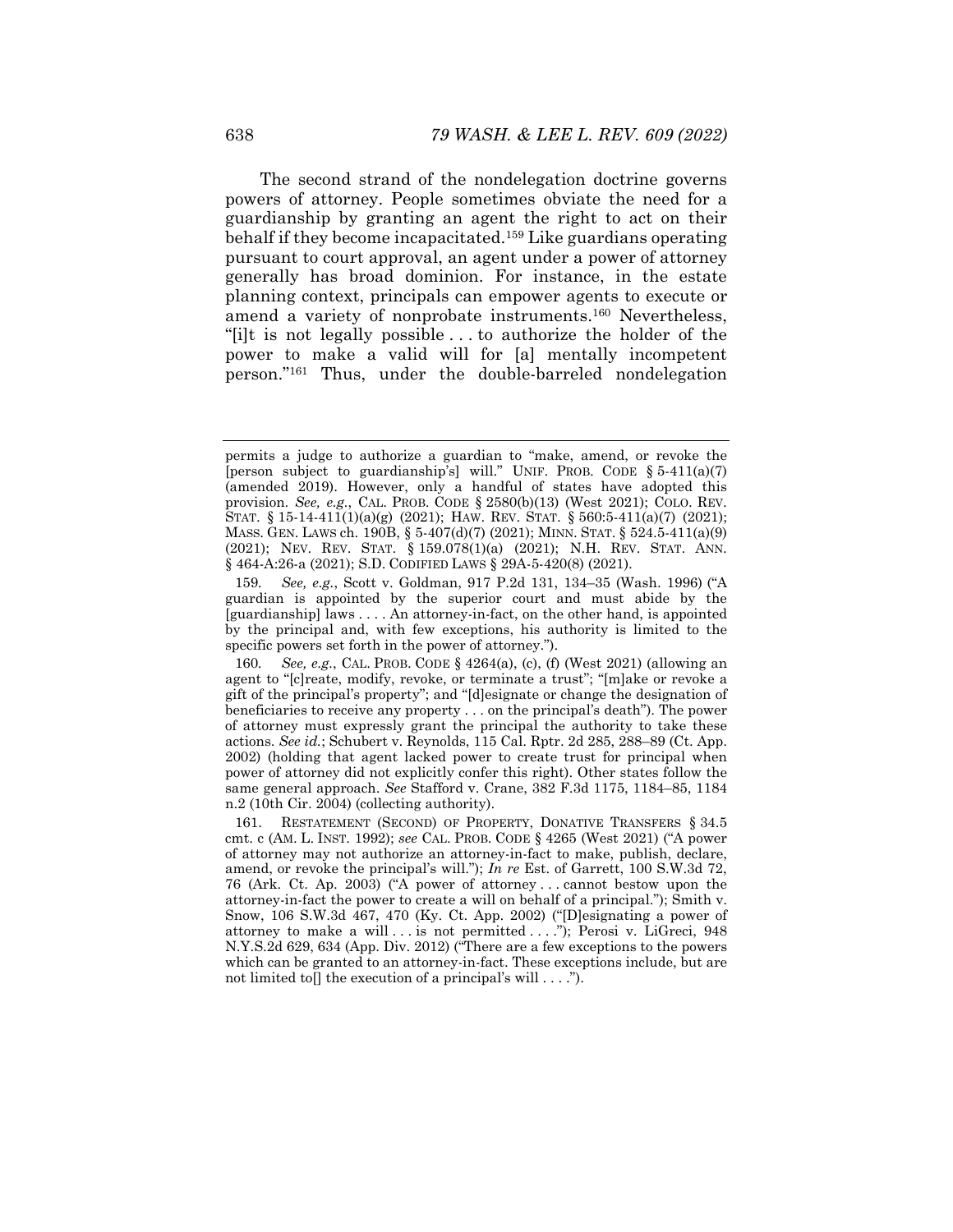principle, "an individual without a will who permanently loses testamentary capacity is destined to die intestate."162

Third, most states continue to adjudicate incapacity claims after the testator dies. For more than a century, scholars have proposed creating "living" (or "antemortem") probate schemes that permit a "will [to] be probated *before* the death of the testator."163 However, a mere handful of jurisdictions have heeded this call. Indeed, only Alaska, Arkansas, Delaware, Nevada, New Hampshire, North Carolina, North Dakota, and Ohio give testators the ability to initiate "an accelerated will contest"164 and obtain a court order deciding the validity of a will during their lifetime.165 In these states—and these states alone—the testator can take the witness stand and demonstrate her capacity "in direct view of the court or jury."166 But in the other forty-two jurisdictions, "a court [lacks] power to determine the validity of a will prior to the death of the maker."167

164. Langbein, *Living Probate*, *supra* note 141, at 73.

165*. See* ALASKA STAT. § 13.12.530 (2021); ARK. CODE ANN. § 28-40-202(a) (2021); DEL. CODE ANN. tit. 12, § 1311 (2021); NEV. REV. STAT. § 30.040(2) (2021); N.H. REV. STAT. ANN. § 552:18 (2021); N.C. GEN. STAT. § 28A-2B-1 (2021); N.D. CENT. CODE § 30.1-08.1-01 (2021); OHIO REV. CODE ANN. § 5817.02(A) (West 2021). Admittedly, several of these states have recently adopted living probate regimes, which suggests that the idea has begun to acquire fresh momentum. *See* David Horton & Reid K. Weisbord, *Probate Litigation*, 2022 U. ILL. L. REV. (forthcoming 2022) (manuscript at 23), https://perma.cc/WM8J-SQHT (PDF).

166. Fink, *supra* note 163, at 266.

 167. Alexander v. Walden, 337 S.E.2d 241, 243 (S.C. Ct. App. 1985); *see*  Hodge *ex rel.* Skiff v. Hodge, 78 F. Supp. 2d 29, 33 (N.D.N.Y. 1999) ("[I]t is

 <sup>162.</sup> Brashier, *Ghostwritten*, *supra* note 26, at 1812.

 <sup>163.</sup> Henry C. Lewis, Current Topics and Notes, *Ante-Mortem Probate of Wills and Testaments*, 50 AM. L. REV. 742, 742 (1916) (emphasis added); *see also* David Cavers, *Ante-Mortem Probate: An Essay in Preventive Law*, 1 U. CHI. L. REV. 440, 443 (1934) ("[T]he threat of the [will contest] is potent to exact settlements."). Michigan passed the first living probate statute in 1883. *See*  1883 Mich. Pub. Acts 1519. But two years later, the Michigan Supreme Court held that the statute was unconstitutional because it did not require that all interested parties receive notice of the proceeding. *See* Lloyd v. Wayne Cir. Judge, 23 N.W. 28, 29 (Mich. 1885). Ninety years later, an influential law review article rekindled interest in the topic. *See* Howard Fink, *Ante-Mortem Probate Revisited: Can an Idea Have a Life After Death?*, 37 OHIO ST. L.J. 264, 266 (1976) (proposing that states pass statutes "providing for a declaratory judgment as to the validity of a will and the capacity of its maker, to be brought by the testator himself, against all those who would, upon the testator's death, be able to challenge the will").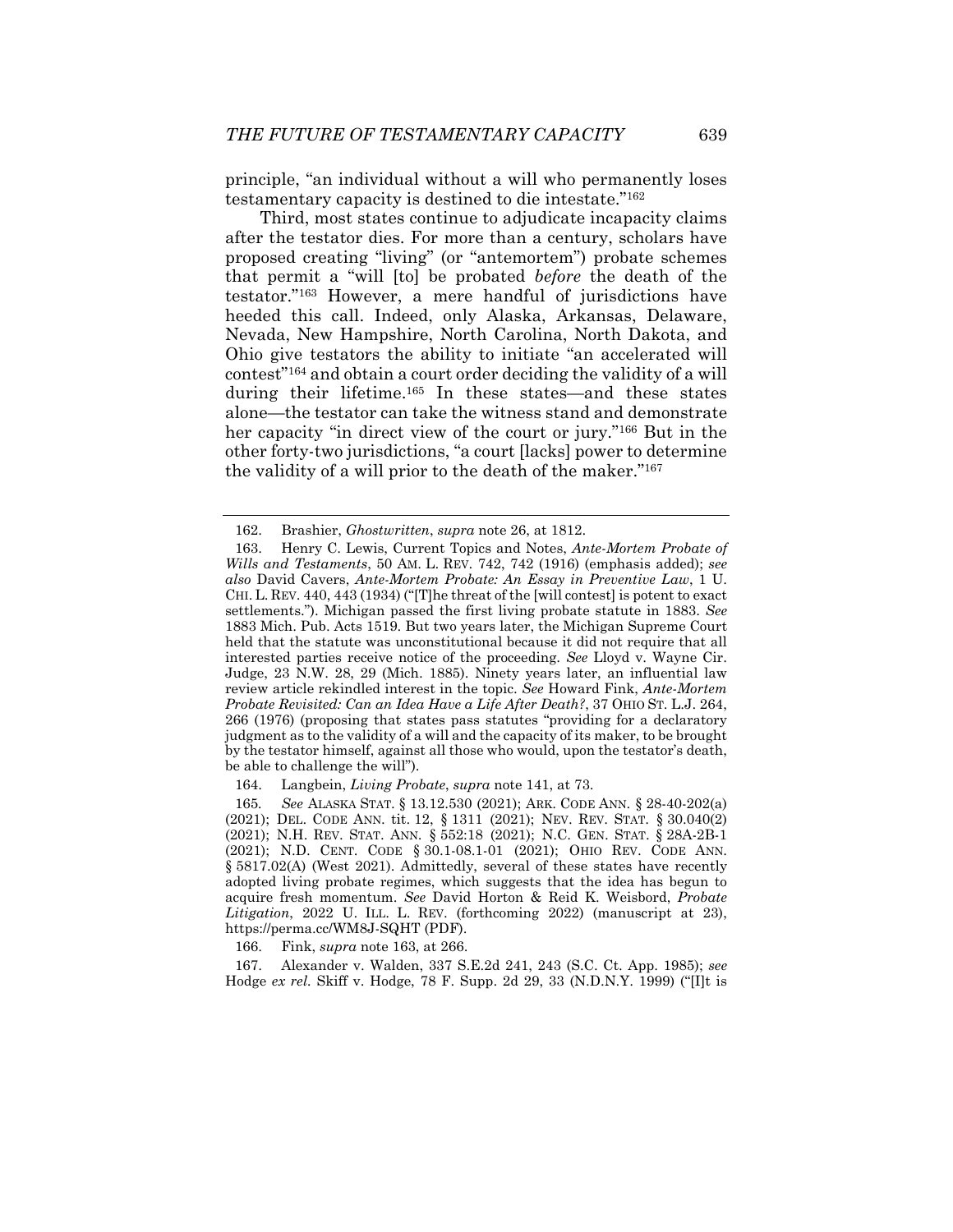The worst evidence tradition creates a stark contrast in the procedures that apply to guardianships and those that govern testamentary incapacity claims. For instance, in 2019, the Iowa legislature gave respondents in guardianship proceedings the rights to be informed of the factual basis of their alleged incapacity168 and to be present at the hearing.169 But in 2021, with *In re Guardianship of Radda*,<sup>170</sup> the Iowa Supreme Court reiterated that "will contests must await the testator's death."171 In that case, Vernon Radda, who suffers from schizoaffective disorder and autism, was placed under a guardianship.<sup>172</sup> Radda's sister, Barbara Kiene, then discovered that he had executed two wills.173 Kiene filed a request for declaratory relief that Radda's wills were invalid because he lacked testamentary capacity when he signed them.174 The state high court held that the probate code "does not allow a predeath will contest" and, further, that no judge could decide whether Radda had the *present* ability to create a will so long as Radda was still alive.175

168*. See* IOWA CODE § 633.556(2) (2021) ("The petition shall contain a concise statement of the factual basis for the petition.").

169*. See id.* § 663.560(2) ("The respondent shall be entitled to attend the hearing on the petition and all other proceedings. The court shall make reasonable accommodations to enable the respondent to attend the hearing and all other proceedings.").

- 170. 955 N.W.2d 203 (Iowa 2021).
- 171*. Id.* at 208.
- 172*. Id.* at 206.
- 173*. Id*.
- 174*. See id.*

175*. See id.* at 213–14. The court cited two reasons for this rule. First, the court explained that "[p]redeath challenges to wills may be a waste of time—the testator might replace the will at issue with a new one, die without

premature to interpret or invalidate a will that has not yet been admitted to probate because the testator is still alive."); Pond v. Faust, 155 P. 776, 778 (Wash. 1916) ("[C]ourts have no power to inquire into the validity of wills prior to the death of the maker, to determine the incompetency of the maker." (emphasis omitted)). One rationale for this rule is that testators can freely revoke wills during their life, which means that "a beneficiary has no legally protected interest in or entitlement to a decedent's estate while the testator is still alive." Fenstermaker v. PNC Bank, Nat'l Ass'n, No. 3:17-CV-00778, 2018 WL 1472521, at \*6 (D. Conn. Mar. 26, 2018) (quotation omitted). In turn, "any ruling determining [a will's] validity would constitute an improper advisory opinion." Kellar v. Davis, 829 S.E.2d 466, 470 (Ga. Ct. App. 2019). For a thoughtful critique of the view that "no will speaks before death," see Katheleen Guzman, *Wills Speak*, 85 BROOK. L. REV. 647 (2020).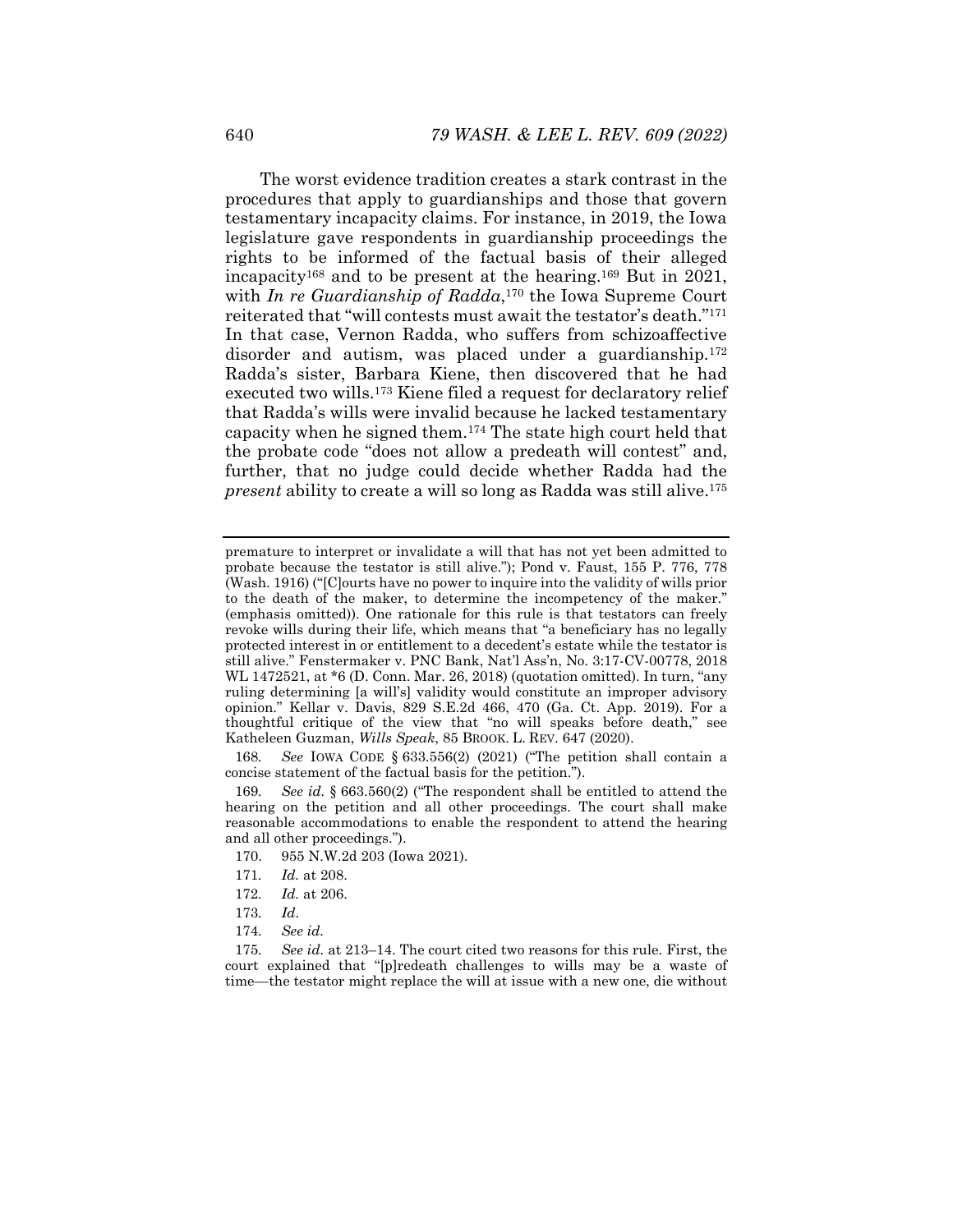Thus, while guardianship law entitles respondents to participate in decisions about their capacity, the conventional law of wills prohibits testators from doing the same.

\* \* \*

Testamentary capacity has divided courts and fallen behind the disability rights movement. In the next Part, we refine our understanding of the doctrine by reporting the results of an empirical study of incapacity claims in trial court.

#### III. TESTAMENTARY CAPACITY ON THE GROUND

There is little information about how testamentary capacity cases play out in practice.176 To start to fill this gap, we analyzed incapacity claims in two datasets of probate matters. This Part describes our methodology and findings.

For a variety of previous projects, we collected 3,449 probate administrations from California. One batch consists of 2,100 cases that came on calendar in Alameda County between 2007 and 2010.177 Another contains 1,349 estates that were heard in San Francisco County between 2014 and 2016.178

Admittedly, a study of two counties in a single state may not be nationally representative. For instance, San Francisco is one of the wealthiest cities in the United States,179 which could warp the demographics of the decedents in our sample. Likewise, because California is a community property jurisdiction,180 it allows surviving husbands or wives to collect

property, or the challenger might die before the testator." *Id.* at 213. Second, the court observed that because wills are confidential, "a predeath challenge might invade the testator's privacy interest." *Id.*

<sup>176</sup>*. See, e.g.*, Jeffrey A. Schoenblum, *Will Contests—An Empirical Study*, 22 REAL PROP. PROB. & TR. J. 607, 607 (1987) ("Practitioners have written a great deal about how to protect against and defeat will contests. All of the analyses, however, have been undertaken in an empirical vacuum.").

 <sup>177.</sup> For a richer description of this dataset, see David Horton, *Borrowing in the Shadow of Death: Another Look at Probate Lending*, 59 WM. & MARY L. REV. 2447, 2477 (2018).

 <sup>178.</sup> We used these files in David Horton & Reid K. Weisbord, *Heir Hunting*, 169 U. PA. L. REV. 383, 410–11 (2021).

<sup>179</sup>*. See* Kellie Hwang & Nami Sumida, *Here's Exactly How Much Money It Takes to Feel "Wealthy" in S.F. Versus L.A. and N.Y.*, S.F. CHRON. (May 13, 2021), https://perma.cc/ZEH5-BSW7 (last updated May 14, 2021, 10:56 AM).

<sup>180</sup>*. See In re* Landes, 627 B.R. 144, 156 (Bankr. E.D. Cal. 2021).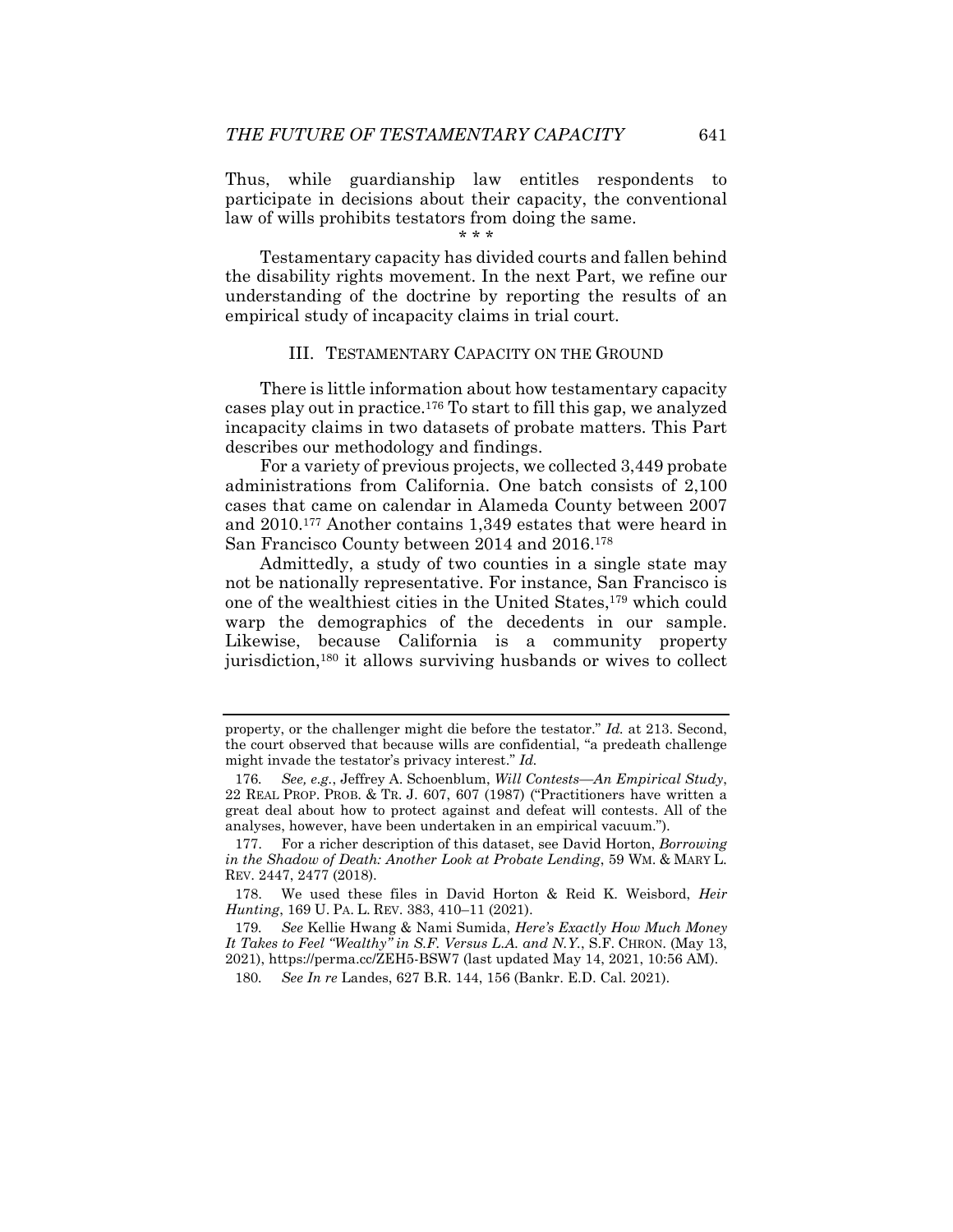their share of a deceased spouse's property outside of probate.181 In turn, because the first spouse to die rarely appears in the probate files, our sample contains a disproportionate number of single decedents. Finally, California's doctrine of testamentary capacity differs slightly from other states. Unlike most jurisdictions, the Golden State has codified the standard for mental fitness to execute a will:

An individual is not mentally competent to make a will if, at the time of making the will . . . [t]he individual does not have sufficient mental capacity to be able to do any of the following: (A) Understand the nature of the testamentary act. (B) Understand and recollect the nature and situation of the individual's property. (C) Remember and understand the individual's relations to living descendants, spouse, and parents, and those whose interests are affected by the will.182

This unique approach might cause litigants in California to behave differently than litigants in other states.<sup>183</sup>

With these caveats in mind, we discovered several points of interest. First, allegations of incapacity are a minor but visible part of probate. In Alameda County, they surfaced in 15 of the 1,055 testacies (1.4%). Likewise, in San Francisco County, there were 9 allegations of incapacity in the 676 estates with wills (1.3%). These figures are in the same ballpark as previous studies of probate litigation.184

Second, there were few standalone incapacity claims. Indeed, only two contestants rested their entire case on the

<sup>181</sup>*. See* CAL. PROB. CODE § 13500 (West 2021) (authorizing the use of spousal property petitions).

 <sup>182.</sup> *Id.* § 6100.5(a). However, the legislature intended the statute "to closely adhere to [existing] common law decisions." Goodman v. Zimmerman, 32 Cal. Rptr. 2d 419, 424 (Ct. App. 1994).

 <sup>183.</sup> Likewise, as we mention *infra* notes 350–355, California applies the testamentary capacity rule to simple nonprobate transfers but contractual capacity to more complex devices.

<sup>184</sup>*. Cf.* MARVIN B. SUSSMAN ET AL., THE FAMILY AND INHERITANCE 184 (1970) (determining that 1.3 percent of wills from Cuyahoga County, Ohio were contested on any grounds); Schoenblum, *supra* note 176, at 613–14 (reporting that less than 1 percent of testate administrations in Davidson County, Tennessee generated challenges to a will's validity); Edward H. Ward & J. H. Beuscher, *The Inheritance Process in Wisconsin*, 1950 WIS. L. REV. 393, 415–16 (1950) (finding that, on average from 1929 to 1944, 3.5 percent of estates from Dane County, Wisconsin involved will contests).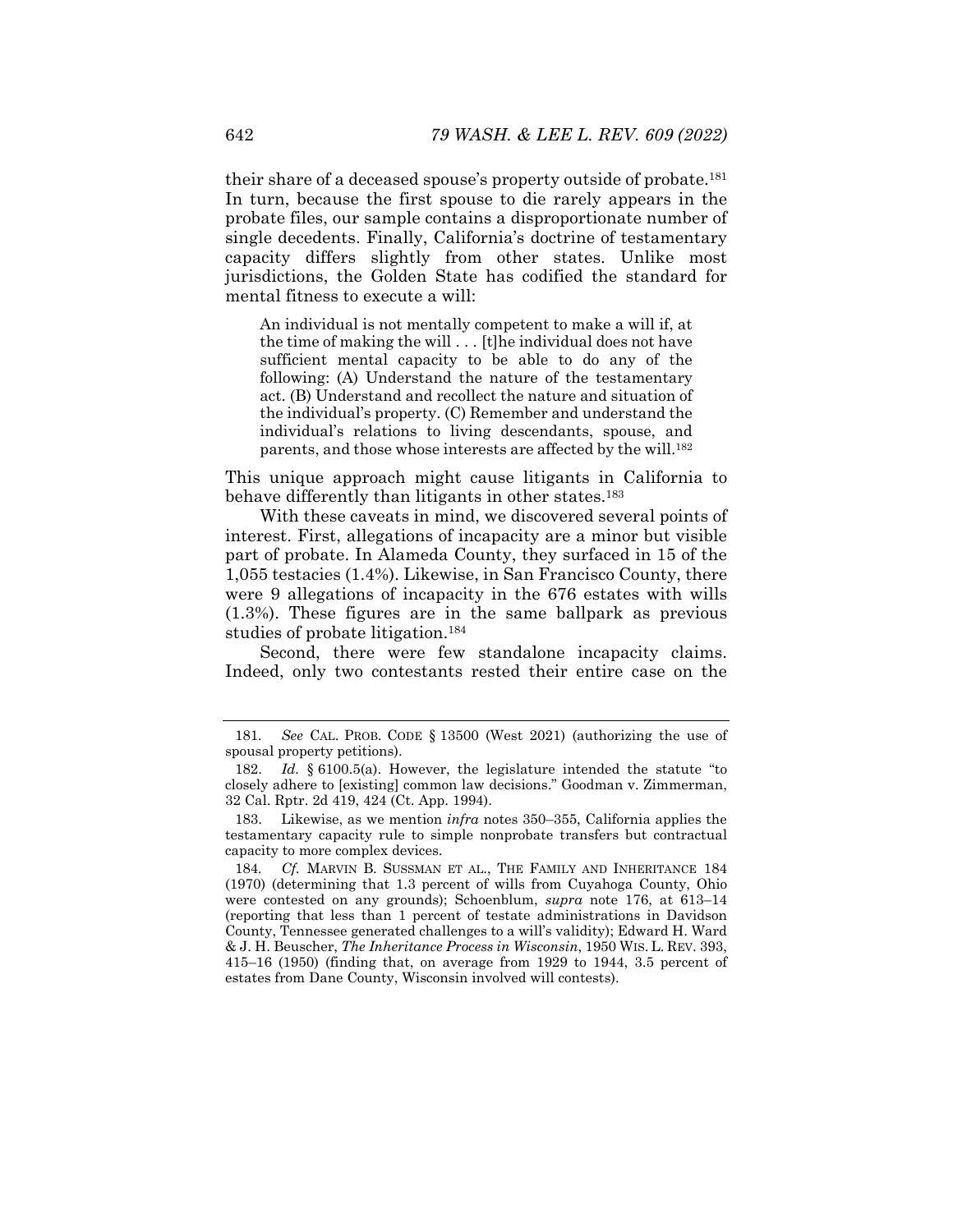assertion that the testator was mentally unfit.185 Instead, challenges almost always raised incapacity in conjunction with undue influence.186 Undue influence occurs when "the volition of a testator is subjected to the coercion or domination of another person."187 One element required to raise a presumption of undue influence is a kind of "incapacity light": proof that the testator suffered from a weakened intellect and thus was susceptible to manipulation.<sup>188</sup> Because incapacity and undue influence go hand-in-hand, 20 of the 24 contests (83.3%) in our data featured both claims.

Third, we unearthed a connection between incapacity claims and self-made wills. Some background can frame this discussion. Every jurisdiction validates "formal" wills that are signed by the testator and two witnesses.<sup>189</sup> To create a formal will under the supervision of an attorney, a testator must pass through two checkpoints that help ensure that she is not incapacitated. First, attorneys owe an ethical obligation not to prepare a will "for a client whom [she] reasonably believes lacks the requisite capacity."190 Second, the witnesses must affirm

187*. In re* Caffrey's Will, 159 N.Y.S. 99, 102 (Surr. Ct.), *aff'd*, 174 A.D. 398 (N.Y. App. Div. 1916), *aff'd*, 16 N.E. 1038 (N.Y. 1917).

See In re Est. of Smaling, 80 A.3d 485, 493 (Pa. Super. Ct. 2013) (explaining that a presumption of undue influence arises when "(1) the testator suffered from a weakened intellect; (2) the testator was in a confidential relationship with the proponent of the will; and (3) the proponent receives a substantial benefit from the will in question"); RESTATEMENT (THIRD) OF PROP.: WILLS & DONATIVE TRANSFERS § 8.3 cmt. h (AM. L. INST. 2003) (listing "the extent to which the donor was in a weakened condition, physically, mentally, or both" as a key factor for determining whether there is a presumption of undue influence).

189*. See, e.g.*, UNIF. PROB. CODE § 2-502(a) (amended 2019) (explaining that creating a notarized will requires the testator's and two witnesses' signatures); CAL. PROB. CODE § 6110(b) (West 2021) (same); *see also* Ashbel G. Gulliver & Catherine J. Tilson, *Classification of Gratuitous Transfers*, 51 YALE L.J. 1, 6–9 (1941) (describing the function of these formalities).

 190. AM. COLL. OF TR. & EST. COUNS., COMMENTARIES ON THE MODEL RULES OF PROFESSIONAL CONDUCT 162 (5th ed. 2016), https://perma.cc/97KR-MKA6 (PDF); *see* MODEL RULES OF PRO. CONDUCT r. 1.14(b) (AM. BAR ASS'N 2020) ("When the lawyer reasonably believes that the client has diminished capacity,

 <sup>185.</sup> Twenty contestants alleged incapacity and undue influence. One contestant coupled an incapacity claim with allegations that the testator had revoked her will, and another's non-capacity legal theories were unclear.

<sup>186</sup>*. See, e.g*., Schoenblum, *supra* note 176, at 649 (finding that litigants commonly pled both incapacity and undue influence in Davidson County, Tennessee).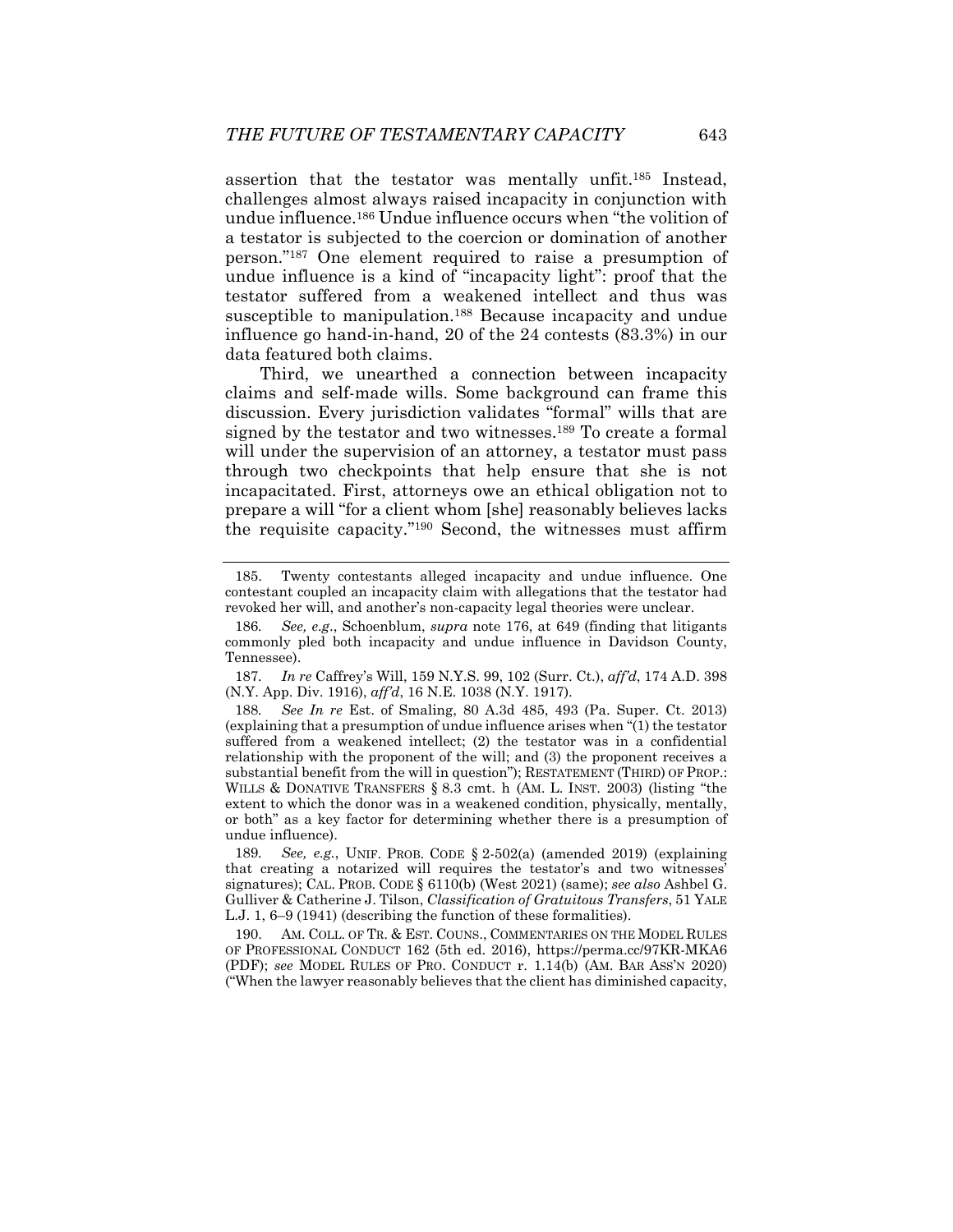that the testator is mentally sound.191 But not every will is subject to these safeguards. Some testators create formal wills without attorney input by either typing the document themselves or filling out premade forms.192 And in some states, including California, testators can bypass both lawyer and witness participation by writing a holographic will.<sup>193</sup> Our San Francisco data, which is more detailed than its Alameda counterpart, suggests that these shortcuts may be linked to incapacity contests. Indeed, the proportion of incapacity allegations among self-made wills (5/141, or 3.5%) was higher by a statistically significant margin than the corresponding figure in lawyer-written wills  $(4/535, or less than 1\%, p=0.01)$ . Accordingly, the involvement of third parties during the will-creation process may deter capacity contests.

is at risk of substantial physical, financial or other harm unless action is taken and cannot adequately act in the client's own interest, the lawyer may take reasonably necessary protective action . . . ."); *cf.* Lovett v. Est. of Lovett, 593 A.2d 382, 386 (N.J. Super. Ct. Ch. Div. 1991) ("[A] lawyer has an obligation not to permit a client to execute documents if he or she believes that client to be incompetent . . . ."); Norton v. Norton, 672 A.2d 53, 55 (Del. 1996) ("[W]e take the occasion to emphasize the importance for a lawyer who drafts a will, particularly for an aged or infirm testator, to be satisfied concerning competence and to make certain that the instrument as drafted represents the intentions of the testator.").

<sup>191</sup>*. See In re* Mitchell's Est., 249 P.2d 385, 395 (Wash. 1952) ("[I]t is the duty of witnesses subscribing a will not only to attest the formal execution of the instrument but the testamentary capacity of the testator as well." (citation omitted)); Stevens v. Leonard, 56 N.E. 27, 30 (Ind. 1900) ("By placing his name to the instrument, the witness, in effect, certifies to his knowledge of the mental capacity of the testator, and that the will was executed by him freely and understandingly, with a full knowledge of its contents."). For that reason, the UPC's statutory form self-proving affidavit includes the following statement to be sworn under oath by attesting witnesses: "to the best of our knowledge the testator is [18] years of age or older, *of sound mind*, and under no constraint or undue influence." UNIF. PROB. CODE § 2-504 (amended 2019) (emphasis added) (brackets in original).

<sup>192</sup>*. See, e.g.*, *How to Make a Will Without a Lawyer: A Step-by-Step Guide*, FREEWILL, https://perma.cc/MC5D-AZU9 (last updated Dec. 2, 2021) (providing instructions for writing a will without a lawyer, as well as the option to use linked forms).

<sup>193</sup>*. See, e.g.,* ARIZ. REV. STAT. ANN. § 14-2503 (2021); CAL. PROB. CODE § 6111 (West 2021); N.C. GEN. STAT. § 31-3.4 (2021); TEX. EST. CODE ANN. § 251.052 (West 2021); VA. CODE ANN. § 64.2-404 (2021); David Horton, *Wills Law on the Ground*, 62 UCLA L. REV. 1094, 1116 n.139 (2015) (collecting additional statutes).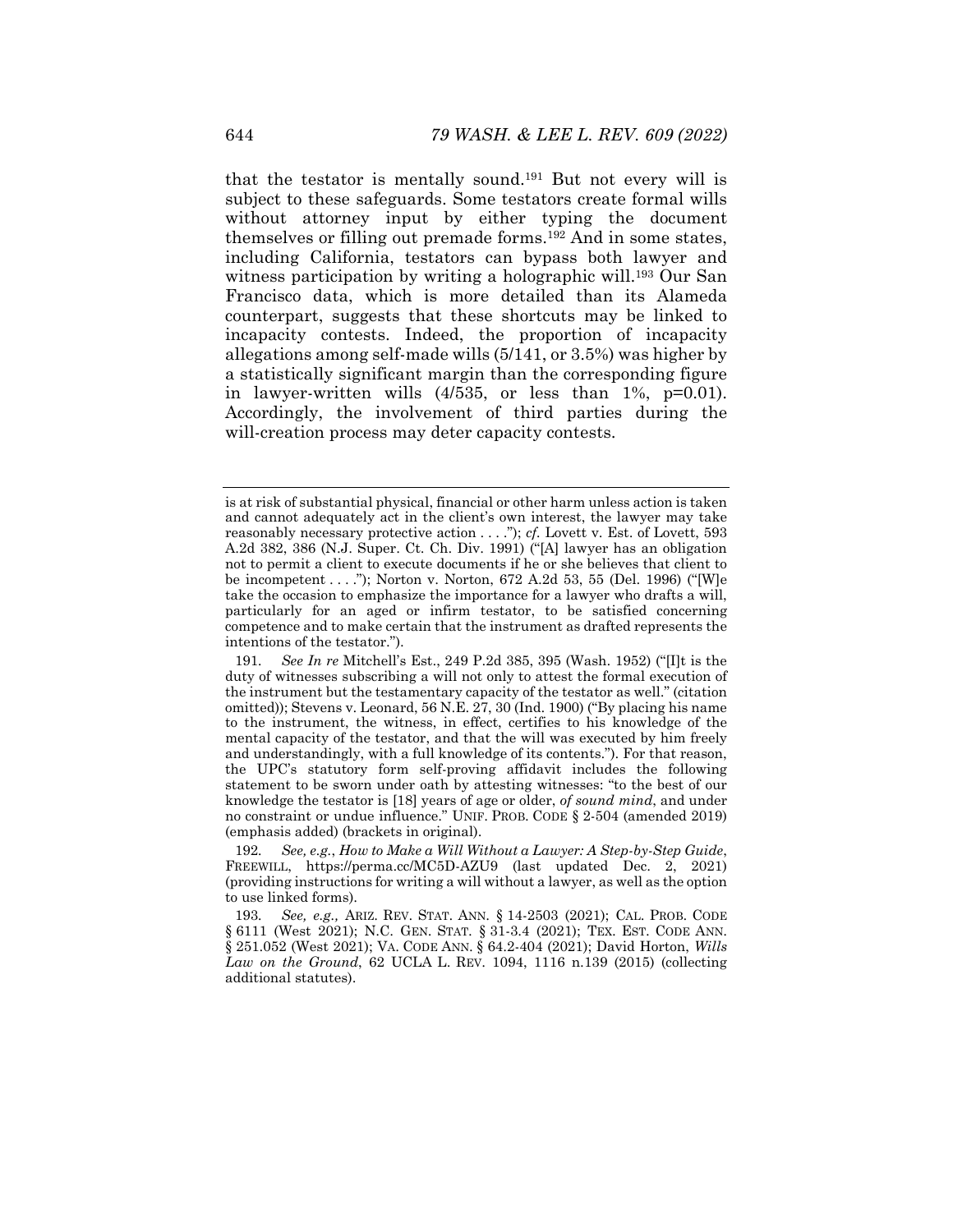Fourth, the worst evidence tradition casts a long shadow over capacity litigation. Recall that the critical issue in these disputes is the testator's mental ability on the date she signed the will.194 In our twenty-four capacity contests, an average of about four years passed between the execution of the instrument and the lawsuit. In fact, two of these challenges were filed more than fourteen years after the testator put pen to paper. Resolving these claims required witnesses to dredge up memories from the distant past.

| Table 1: Days Between Will and Incapacity Contest<br>(Alameda and San Francisco Counties) |       |        |         |         |  |  |
|-------------------------------------------------------------------------------------------|-------|--------|---------|---------|--|--|
|                                                                                           | Mean  | Median | Minimum | Maximum |  |  |
|                                                                                           | 1,413 | 820    | 79.     | 5,814   |  |  |

In addition, because the testator was not available to testify, the record in most cases was hazy. Parties rarely introduced facts that bore directly on the black-letter elements of the capacity doctrine. Of course, there were exceptions. One 104-year-old testator had been deemed competent by her doctor just before she signed her will.<sup>195</sup> In another matter, the drafting attorney ensured that the testator "knew who his family members were, what he owned, and what he wanted to happen to his assets."196 But the vast majority of contests offered nothing more than generalized medical evidence: proof that the

<sup>194</sup>*. See supra* note 140 and accompanying text.

 <sup>195.</sup> Reply and Objections to Contest and Grounds of Objection to Probate of Purported Will and Affirmative Defenses Thereon at ¶ 5, Est. of Carmel Anello, No. PES-16-299804 (Cal. Super. Ct. Oct. 11, 2016).

 <sup>196.</sup> Declaration of Michael E. Sholtes in Support of Motion for Summary Judgment or Adjudication of Issues ¶¶ 3, 6, 9, Est. of Taylor, No. RP 07-332824 (Cal. Super. Ct. May 8, 2008) (on file with authors).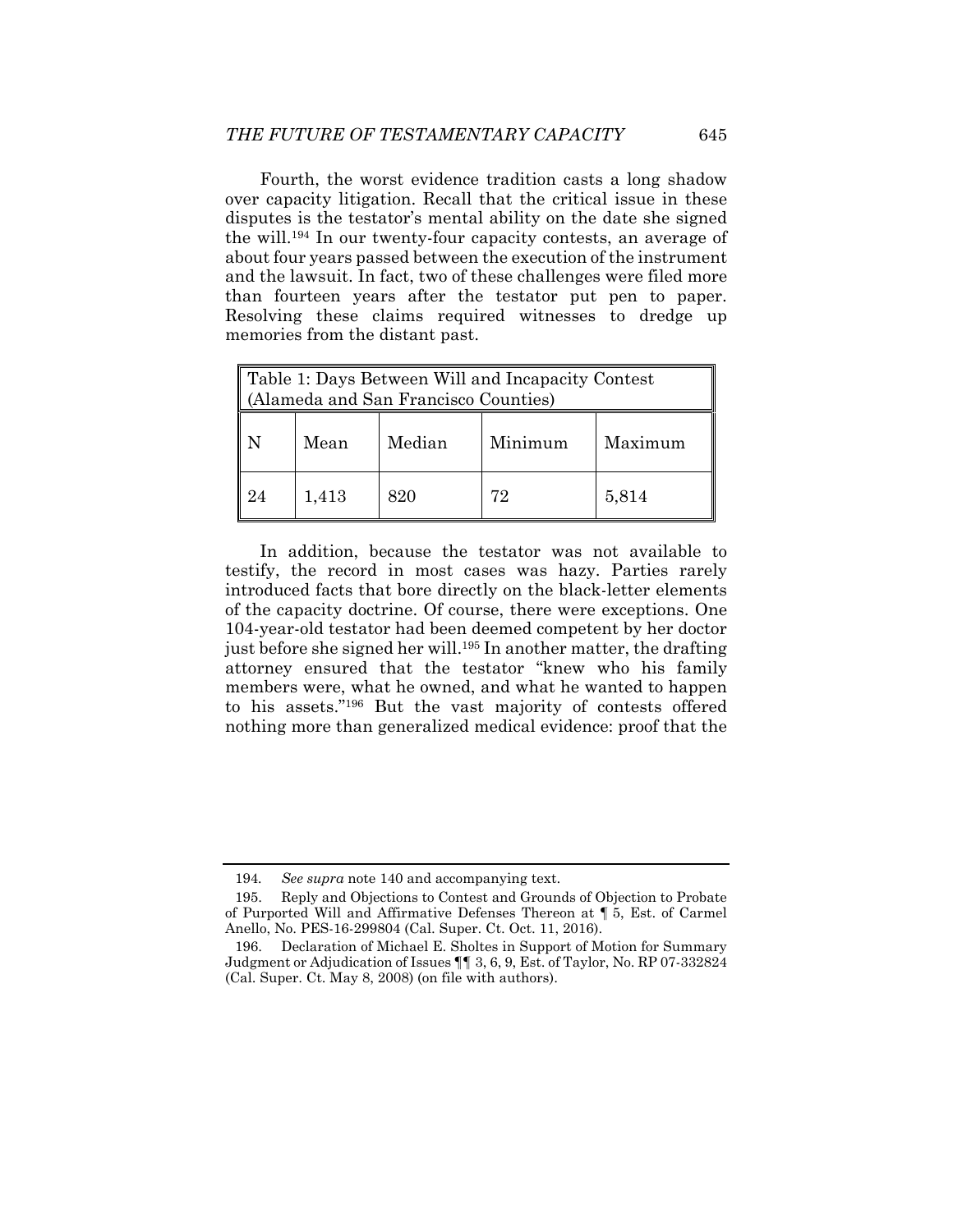testator was suffering from cancer,<sup>197</sup> Alzheimer's disease,<sup>198</sup> substance abuse,<sup>199</sup> or a brain tumor.<sup>200</sup> For example, one testator, who had been diagnosed with dementia, happened to see his primary care physician about two weeks before he executed the instrument.201 The doctor determined that the testator could not remember the date or solve relatively simple math questions.202 Because the purpose of the visit was not to assess the testator's ability to make a will, the doctor did not ask whether he understood what he owned or who he loved.203

To some degree, this evidentiary mist insulated wills from lawsuits. For instance, in a dispute that progressed all the way to a bench trial, the court ruled in favor of the proponent, reasoning that "[t]o establish incapacity one must do more than

<sup>197</sup>*. See, e.g.*, Objection to Admission to Probate of the Last Will and Testament of Viktor Suslovsky at ¶ 8, Est. of Suslovsky, No. PES-14-297640 (Cal. Super. Ct. Oct. 8, 2014) (alleging that the testator was "suffering [from] advanced stage cancer, and was severely infirmed in mind and body as exemplified by the fact that shortly after the will was purportedly signed he could not even speak or communicate in any way"); Objection to Petition for Probate of Will and for Letters Testamentary at ¶ 6, Est. of Cole, No. PES-16-299880 (Cal. Super. Ct. July 22, 2016) (alleging "cognitive impairment due to hepatic failure from metastatic breast cancer"); Opposition to Petition for Probate of Will and Issuance of Letters Testamentary (Probate Code Section 8004) and Will Contest (Probate Code Sections 8250-8254) at ¶ 5I.A., Est. of Rosien, No. PES-15-299361 (Cal. Super. Ct. Feb. 8, 2016) (alleging severe headaches, disorientation, and memory loss associated with "chemo brain" syndrome).

<sup>198</sup>*. See, e.g.*, Objection to Barbara La Gioiakotlarz's Petition for Probate of Will and for Letters of Administration with Will Annexed; Contest of Will at ¶ 1, Est. of Oltranti, No. PES-16-299593 (Cal. Super. Ct. May 11, 2016) (alleging that the testator's Alzheimer's disease made him "incompetent to create any such will").

<sup>199</sup>*. See, e.g.*, Objections and Response of Paul A. Mapes to Petition for Probate Filed on February 26, 2015, by Bonnie Schindhelm at 6, Est. of O'Donnell, No. PES-15-298403 (Cal. Super. Ct. Mar. 24, 2015) (challenging the testator's will due to his alcohol and opiate consumption).

<sup>200</sup>*. See, e.g.*, Margret Dieberger's Trial Brief at 3, Est. of Dieberger, No. RP10545167 (Cal. Super. Ct. June 10, 2014).

<sup>201</sup>*. See* Declaration of Joel M. Klompus, M.D., in Support of Petition for Letters of Administration with Will Annexed at ¶ 12, Est. of Oltranti, No. PES-16-299593 (Cal. Super. Ct. May 11, 2016).

<sup>202</sup>*. Id.* ¶ 11.

<sup>203</sup>*. See id.* ¶¶ 11, 12 (opining that the decedent was not competent to engage in testation but not discussing any of the prongs of the legal test).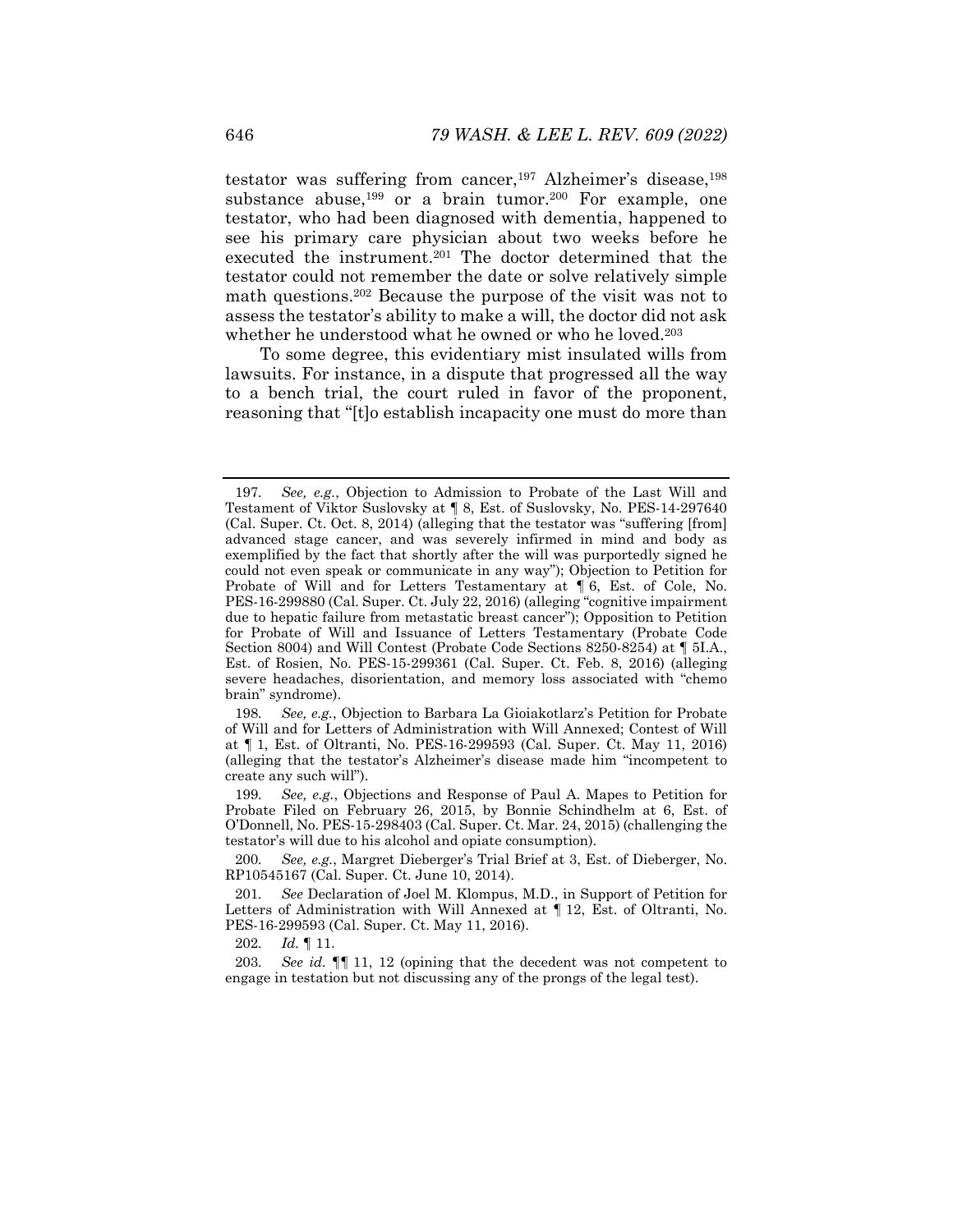present a diagnosis."204 Likewise, another challenger lost at the summary judgment stage.<sup>205</sup> The judge in this matter held that the challenger had only proven what the testator's "mental state at the time of the testamentary act . . . *may* have been."206 Thus, without a smoking gun, some litigants struggled to demonstrate incapacity.

Nevertheless, other contestants fared well. As Table 2 reveals, 2 (8.3%) prevailed when the beneficiaries withdrew the will from probate and 15 (62.5%) settled.

 <sup>204.</sup> Statement of Decision at 13, Est. of Diebeger, No. RP10-545167 (Cal. Super. Ct. Dec. 15, 2014) (on file with authors). The case was a bare-knuckle brawl between the testator's new wife and his mother. *See id.* at 1–3. In an interesting aside, the judge remarked that he was "left with the impression that the fundamental dispute here may be less about money than it is about the combatants' competing claims to the affection of the [d]ecedent." *Id.* at 4.

<sup>205</sup>*. See* Order Granting Motion of Petitioner Ottis Primus for Summary Adjudication of the First Cause of Action, Testamentary Capacity, Denying the Motion for Summary Adjudication of the Second Cause of Action, Undue Influence, and Denying Motion for Summary Judgment at 2, Est. of Taylor, No. RP 07-332824 (Cal. Super. Ct. Oct. 21, 2008) (on file with author).

<sup>206</sup>*. Id.* (internal quotation omitted).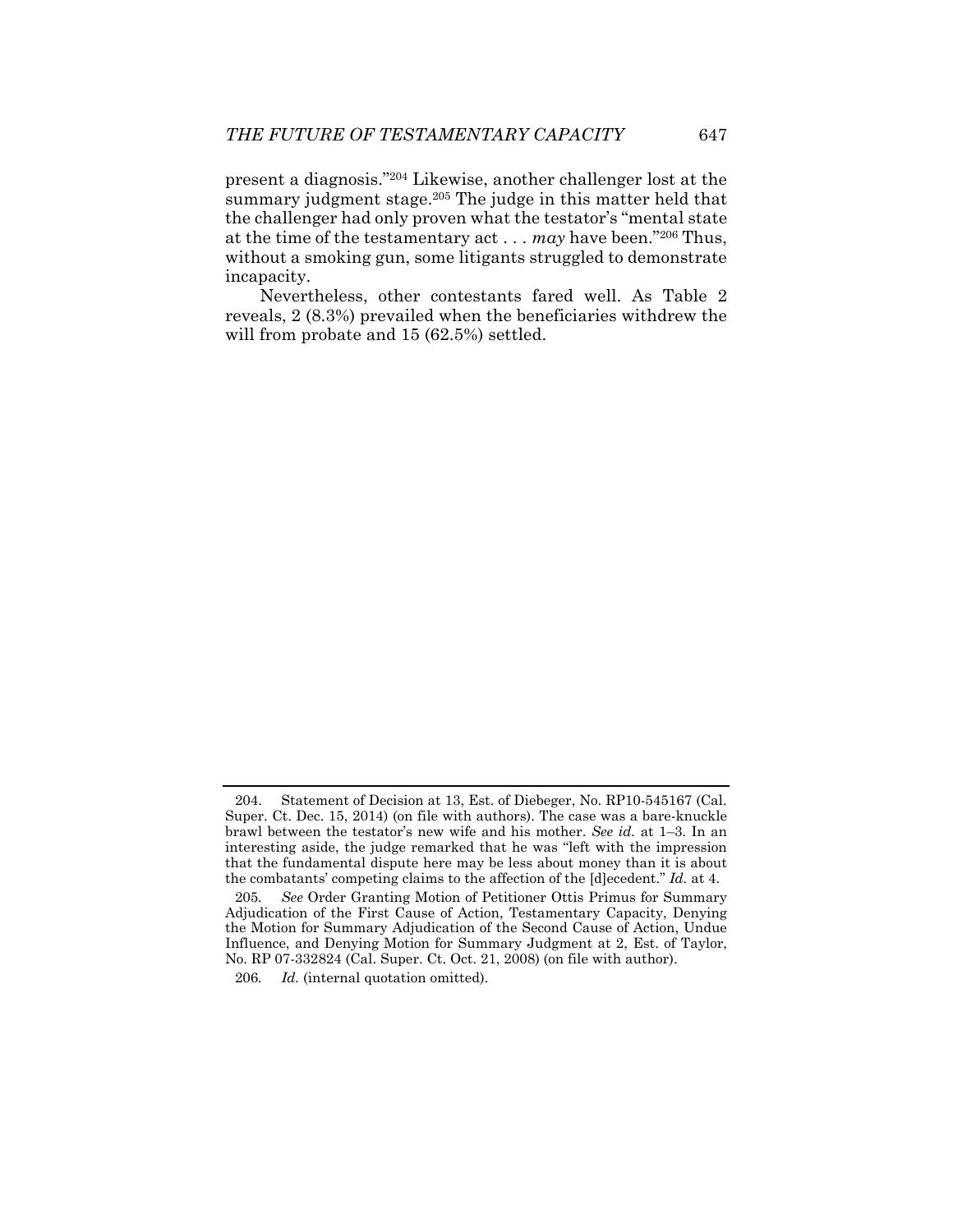| Table 2: Outcome of Capacity Claims<br>(Alameda and San Francisco Counties)                                                                                      |                |         |  |  |  |  |
|------------------------------------------------------------------------------------------------------------------------------------------------------------------|----------------|---------|--|--|--|--|
| Result                                                                                                                                                           | N              | Percent |  |  |  |  |
| Proponent<br>Wont                                                                                                                                                | 5              | 20.8%   |  |  |  |  |
| Contestant<br>Won††                                                                                                                                              | $\overline{2}$ | 8.3%    |  |  |  |  |
| Case<br>Settled                                                                                                                                                  | 15             | 62.5%   |  |  |  |  |
| Unclear                                                                                                                                                          | $\overline{2}$ | 8.3%    |  |  |  |  |
| Total                                                                                                                                                            | 24             | 100%    |  |  |  |  |
| Notes:<br><sup>†</sup> Proponent wins include contests that<br>are voluntarily dismissed.<br># Contestant wins include wills that<br>are withdrawn from probate. |                |         |  |  |  |  |

Because settlements are private, this is where our research trail would normally go cold. But California requires parties to obtain judicial approval of settlements that either require a transfer of more than \$25,000 of a decedent's assets<sup>207</sup> or involve real property.208 Because every settlement of an incapacity contest satisfied at least one of these criteria, we were able to calculate each contestant's "success rate": the settlement amount divided by the sum the contestant would have received

 <sup>207.</sup> CAL. PROB. CODE § 9833 (West 2021).

<sup>208</sup>*. Id.* § 9832(a)(1).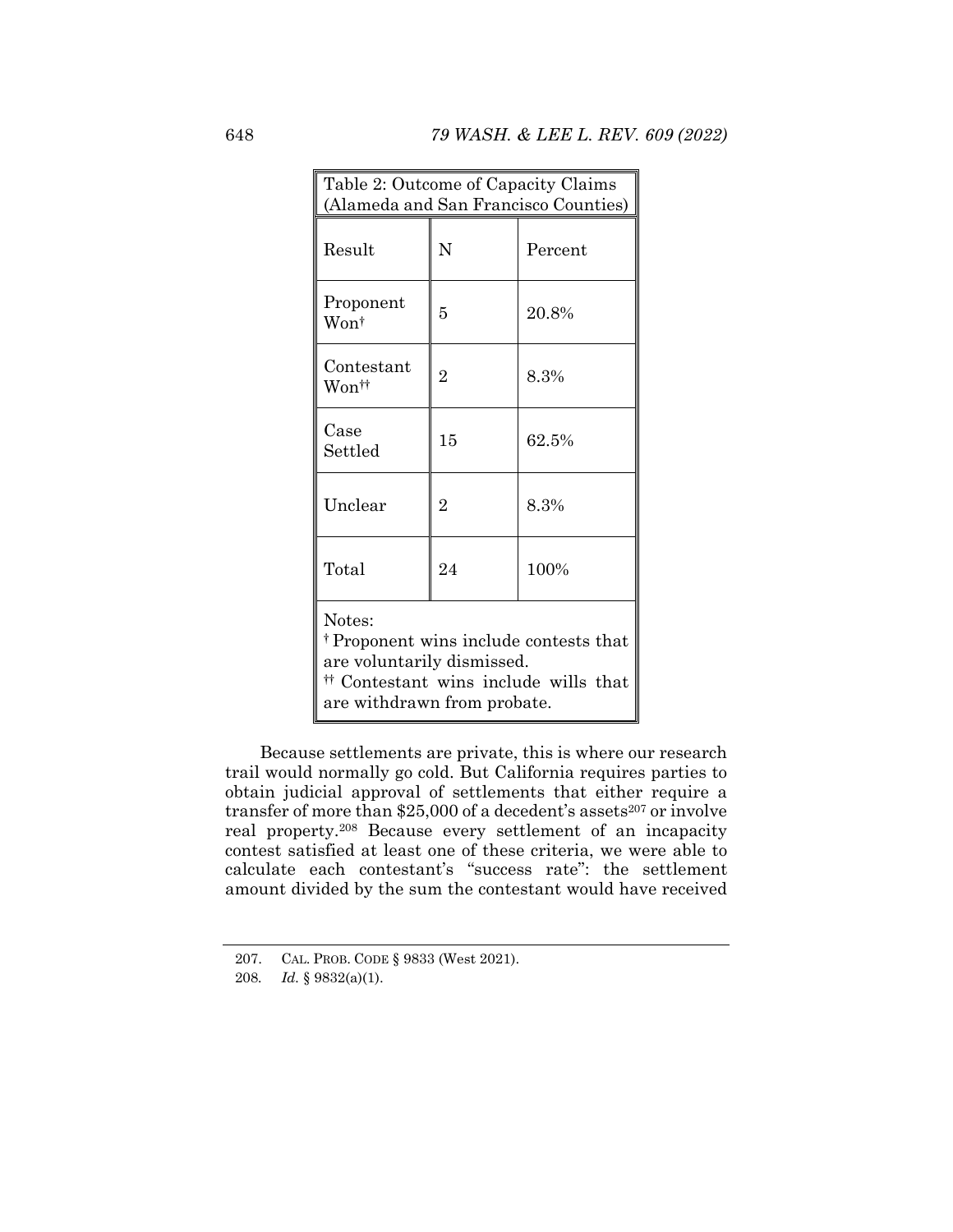if she had invalidated the will.209 Table 3 elucidates that the mean success rate was a healthy 58%, with a median of 66%.210 In fact, in one of the only "pure" incapacity cases, the contestant took home more than \$1.1 million, which was 90% of the value of his claim.211 These results suggest that testamentary capacity remains a potent tool for parties seeking to set aside a will.

| Table 3: Incapacity Settlements<br>(Alameda and San Francisco Counties)           |           |           |  |  |  |
|-----------------------------------------------------------------------------------|-----------|-----------|--|--|--|
|                                                                                   | Median    | Mean      |  |  |  |
| Settlement<br>Amount                                                              | \$151,864 | \$313,444 |  |  |  |
| Success Rate                                                                      | 66%       | 58%       |  |  |  |
| Note: We were able to calculate the success rate for<br>12 of the 15 settlements. |           |           |  |  |  |

To conclude, our review of trial-level testamentary incapacity cases suggests that they are usually filed years after the testator executes her will, are often linked to self-made wills, hinge on nonspecific evidence about the testator's mental state, and often generate favorable outcomes for the contestant. In the next Parts, we tie the strands of the Article together by examining the doctrinal and policy implications of our analysis.

 <sup>209.</sup> A simple example can illustrate the success rate. Suppose Testator had two children, Son and Daughter; owned \$100,000 in property; and executed a will leaving everything to Daughter. Son filed a will contest and ultimately settled for \$20,000. If Son had prevailed, he would have taken half of the estate (\$50,000) in intestacy. Thus, Son's success rate would be \$20,000/\$50,000, or 40 percent.

 <sup>210.</sup> Of course, because all but one of these contests featured other types of claims, we do not know whether beneficiaries were motivated to settle because of the strength of the incapacity allegations.

<sup>211</sup>*. See* Petition to Approve Settlement Agreement, Exhibit A, Mutual Release and Settlement Agreement at 3, Est. of Oltranti, No. PES-16-299593 (Cal. Super. Ct. Jun. 20, 2016).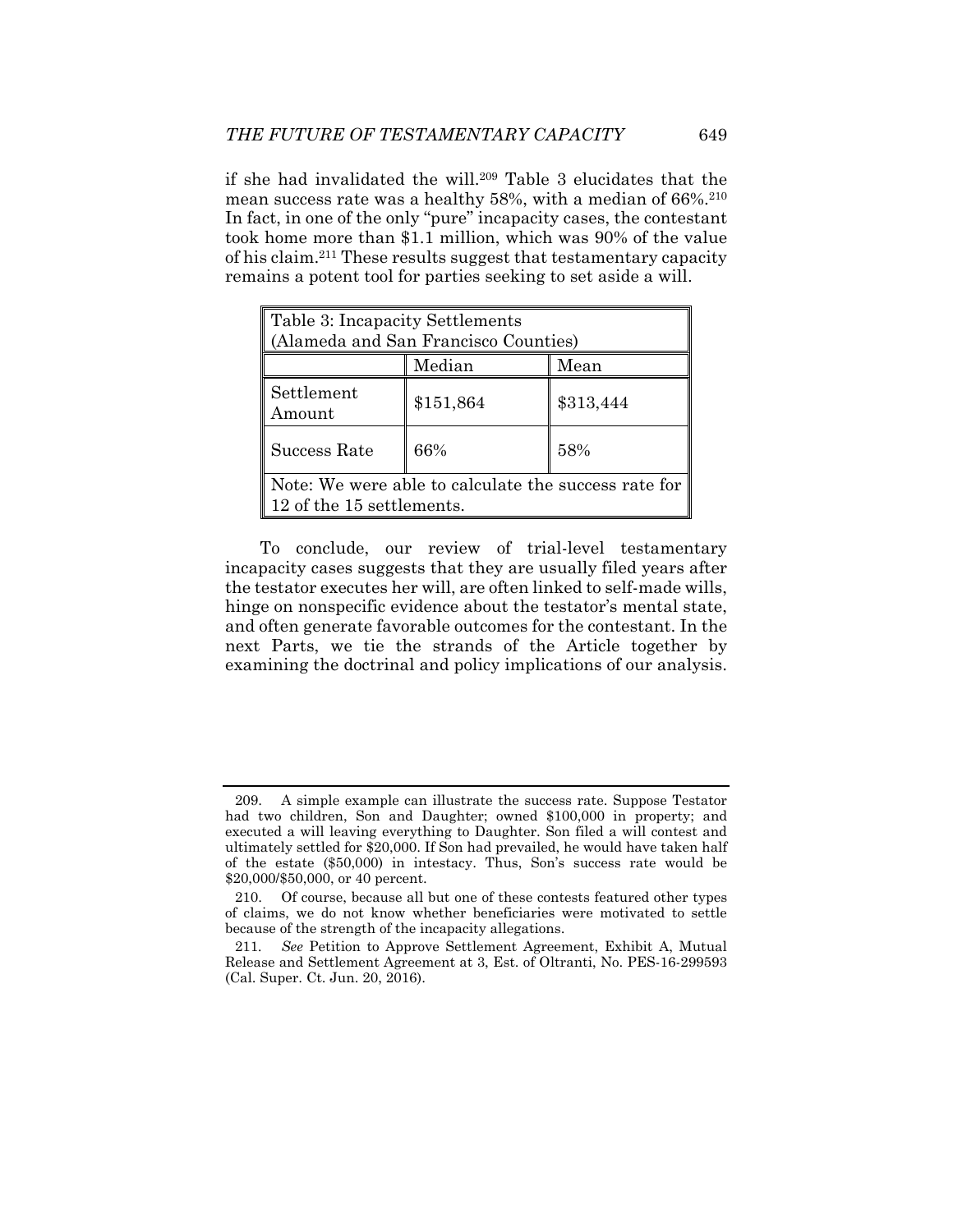## IV. THE FUTURE OF TESTAMENTARY CAPACITY

This Part discusses three unresolved issues in capacity litigation. First, it considers whether the worst evidence tradition violates principles of procedural due process. Second, it examines how the use of SDM might impact will-making. Third, it suggests solutions to jurisdictional splits about the nuances of testamentary capacity.

## A. *Living Probate and Procedural Due Process*

As mentioned, because persons under a guardianship forfeit liberty and property interests, states have tried to establish basic protections for procedural due process.212 However, these changes create a dichotomy between guardianship law and wills law. Before a court can deny an owner the power to sign contracts or make gifts, it must give her notice, a hearing, and a chance to participate in the proceeding.213 Conversely, under the worst evidence tradition, judges cannot evaluate that same individual's ability to execute a will until she has died.214 Thus, a more consistent approach would apply the procedural due process principles now recognized in guardianship proceedings to the will-making process by creating a living probate option. This section explores this novel theory and concludes that it is worthy of serious consideration.

## 1. Property Interest

The first step in any procedural due process analysis is to determine whether state action deprives an owner of a property interest.215 As this subsection explains, there is a colorable argument that the doctrine of testamentary capacity does so,

<sup>212</sup>*. See, e.g.*, *In re* Mark C.H., 906 N.Y.S.2d 419, 426 (Surr. Ct. 2010); *see also supra* notes 78–84 and accompanying text.

<sup>213</sup>*. See* Hensley, *supra* note 95, at 719–20.

<sup>214</sup>*. See* Goldberg & Sitkoff, *supra* note 24, at 344 ("[C]ourts have long recognized that posthumous litigation over wrongful interference with a donor's freedom of disposition poses an obvious and serious difficulty given the inability of the donor [to confirm his intentions.] This 'worst evidence' problem is inherent to the derivative structure of such litigation." (internal citations omitted)).

<sup>215</sup>*. See* Mathews v. Elridge, 424 U.S. 319, 334–35 (1976).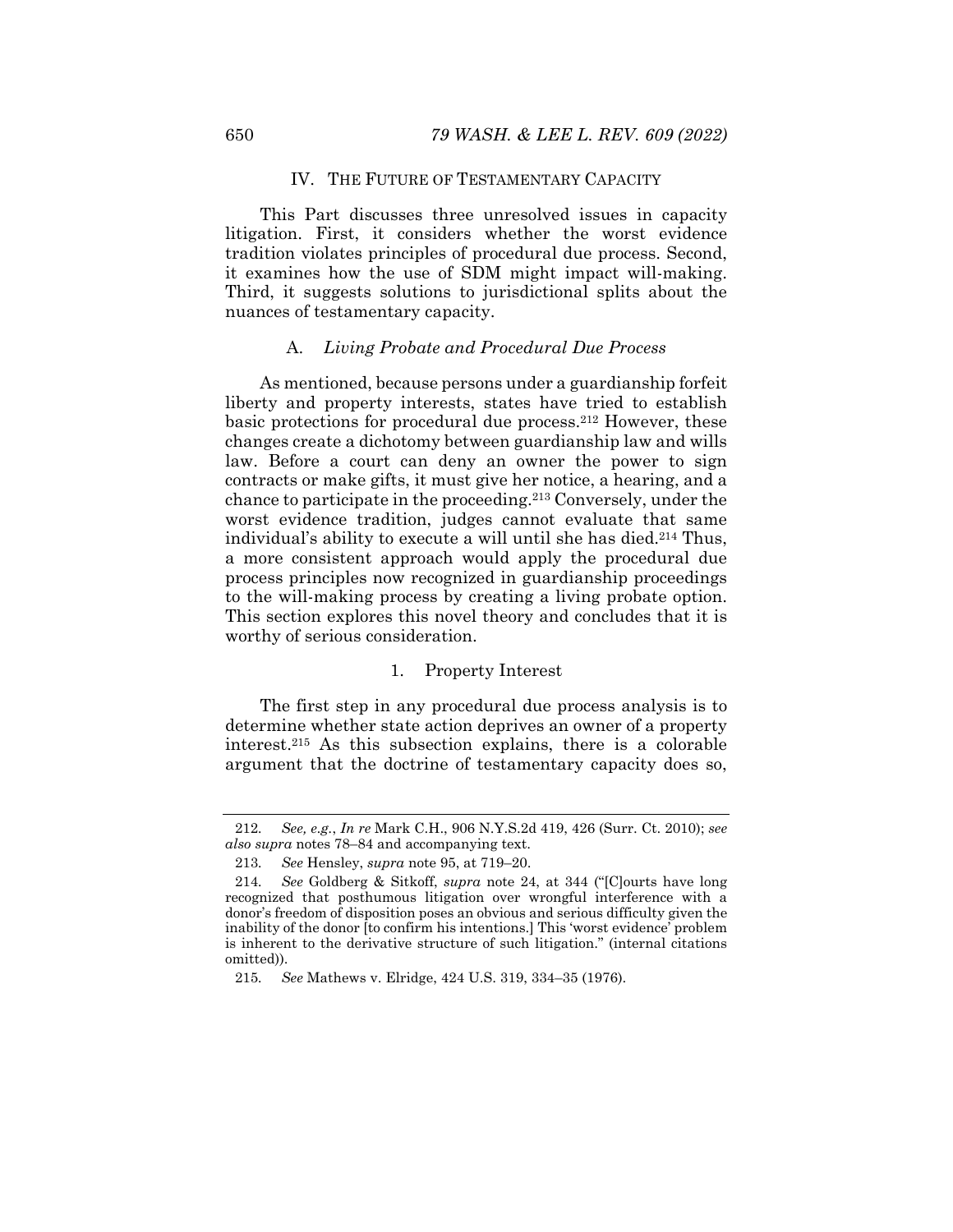but courts have not addressed the question directly and it is not clear how they would rule if presented with a live controversy.

For centuries, there was consensus that "the right to make a will is in no sense a property right" and thus is not "protected by any of the constitutional provisions whereby property is protected."216 To be sure, state courts sometimes waxed poetic about testation, calling it "one of the most sacred rights attached to property."217 However, according to the conventional wisdom, only "natural" rights—those that are "inherent, prepolitical, and prelegal"—were property rights.218 And as a creature of the state, the power to convey assets after death did not fit this description:

In feudal England, only the king owned real property, which represented the bulk of wealth, and only the king could decide who could exercise real property rights when a person died. During the decline of feudalism, Parliament enacted the Statute of Wills to grant citizens the lawful right to devise real property, qualified by regulations necessary to preserve order. Hence, devising property came to be regarded as a right created by statute, not a "property" right inherent in the common law of England.219

 219. Shriners Hosps. for Crippled Child. v. Zrillic, 563 So. 2d 64, 67 (Fla. 1990) (internal citations omitted); *see* United States v. Perkins, 163 U.S. 625,

 <sup>216. 1</sup> W. PAGE, THE LAW OF WILLS § 25, at 49 (3d ed. 1941); Hull v. Cartin, 105 P.2d 196, 205 (Idaho 1940); *see* Eyre v. Jakob, 55 Va. (1 Gratt.) 422, 430 (1858) ("The legislature . . . may to-morrow, if it pleases, absolutely repeal the statute of wills and that of descents and distributions and declare that upon the death of a party, his property shall be applied to the payment of his debts, and the residue appropriated to public uses."). However, most cases dealt with the analytically distinct issue of whether *inheritance* is a constitutionally protected property right. *See* Jefferson v. Fink, 247 U.S. 288, 294 (1918) ("Not until the ancestor dies is there any vested right in the heir." (internal citation omitted)). Because heirs and beneficiaries enjoy a mere expectancy—not a vested right—in a living person's assets, courts hold that lawmakers have free rein to limit inheritance. *See id.*; Magoun v. Ill. Tr. & Sav. Bank, 170 U.S. 283, 288 (1898) ("[T]he right to take property by devise or descent is the creature of the law, and not a natural right,—a privilege,—and therefore the authority which confers it may impose conditions upon it.").

<sup>217</sup>*. In re* Est. of Foss, 202 A.2d 554, 558 (Me. 1964); *cf. In re* Martinson's Est., 190 P.2d 96, 97 (Wash. 1948) ("The right of testamentary disposition of one's property as an incident of ownership, is by law made absolute.").

 <sup>218.</sup> Eric R. Claeys, *Takings, Regulations, and Natural Property Rights*, 88 CORNELL L. REV. 1549, 1568 (2003).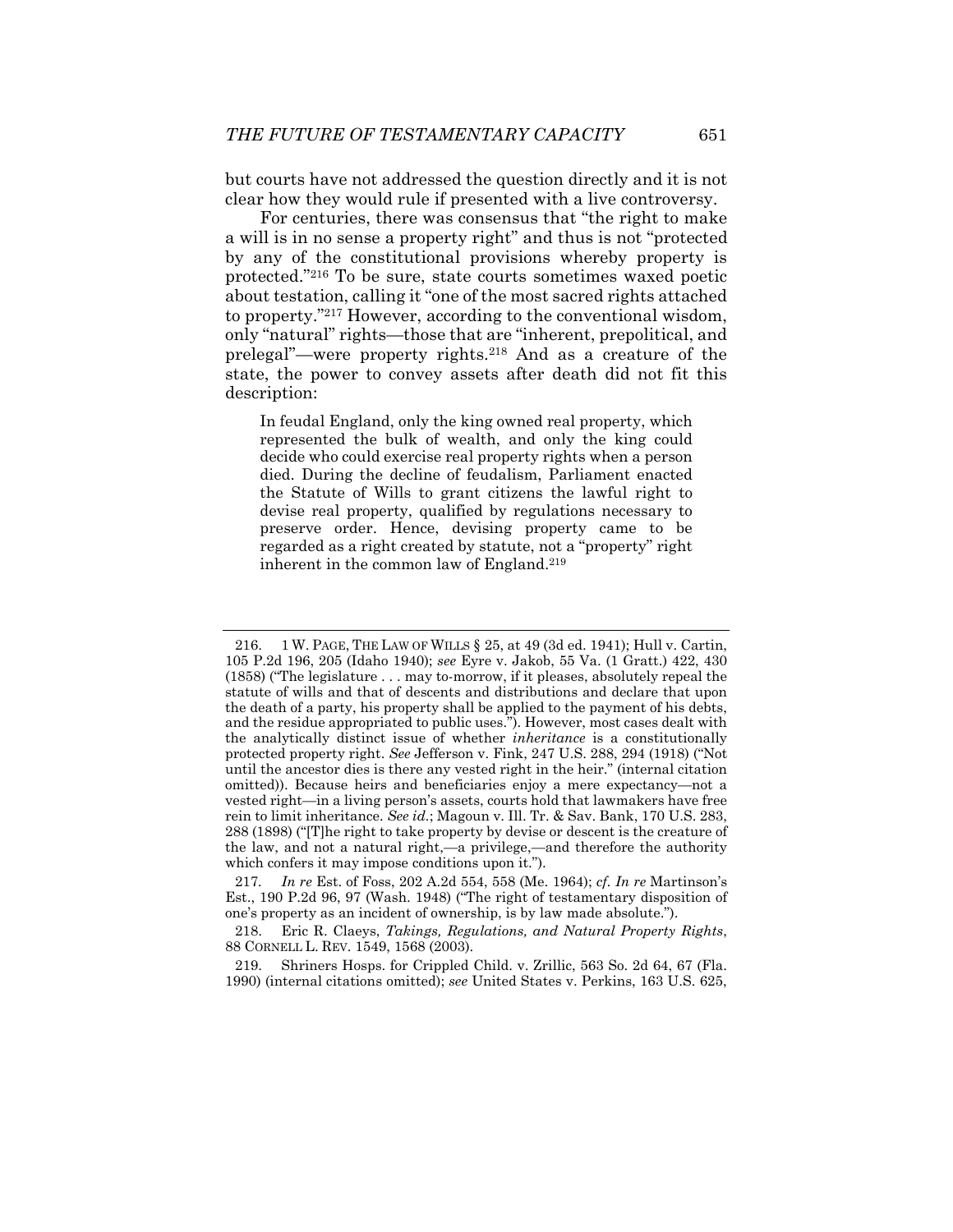In 1942, the Court endorsed this view in *Irving Trust Co. v. Day*.220 Two days before her wedding, Helena Snyder signed a document in which she surrendered her right to inherit from her husband-to-be, John McGlone.<sup>221</sup> Later, New York passed a statute that guaranteed surviving spouses a share of their deceased spouse's estate and invalidated waivers like Helena's.222 Four years after that, John executed a codicil, which republished his will.223 In turn, this triggered the new law, voiding the prenuptial agreement and entitling Helena to a statutory minimum inheritance from John's estate.<sup>224</sup> The beneficiaries of John's will argued that applying the statute violated due process by "retroactively destroy[ing]" the property rights they had acquired through the prenuptial agreement.<sup>225</sup> Similarly, John's executor contended that the state law infringed *John's* property rights in the contract.<sup>226</sup> The Court disagreed on both counts.227 In a sweeping passage, it implied that states have total dominion over the field of inheritance:

Rights of succession to the property of a deceased, whether by will or by intestacy, are of statutory creation, and the dead hand rules succession only by sufferance. Nothing in the Federal Constitution forbids the legislature of a state to

- 222*. See id.* at 558.
- 223*. Id.* at 559–60.
- 224*. See id.* at 560.

227*. See Irving Trust Co.*, 314 U.S. at 562.

<sup>627 (1896) (&</sup>quot;[T]he right to dispose of his property by will has always been considered purely a creature of statute, and within legislative control.").

 <sup>220. 314</sup> U.S. 556 (1942); *see id.* at 562 ("Rights of succession to the property of a deceased, whether by will or by intestacy, are of statutory creation, and the dead hand rules succession only by sufferance.").

<sup>221.</sup> Id. at 558. The statute required prenuptial agreements to be signed by witnesses, and Helena's was not. *See id.* at 559.

 <sup>225.</sup> Brief of Appellants Edward McGlone & Robert McGlone, Infants, by Ralph L. Kaskell, Jr., Special Guardian at 9, Irving Tr. Co. v. Day, 314 U.S. 556 (1942) (No. 51), 1941 WL 76708.

<sup>226</sup>*. See* Brief of Appellants Irving Trust Company and Thomas F. McGlone, Jr., as Executors of the Est. of John J. McGlone, Deceased, Thomas F. McGlone and Rose McGlone Meredith at 31, *Irving Tr. Co.*, 314 U.S. 556 (No. 51), 1941 WL 76707.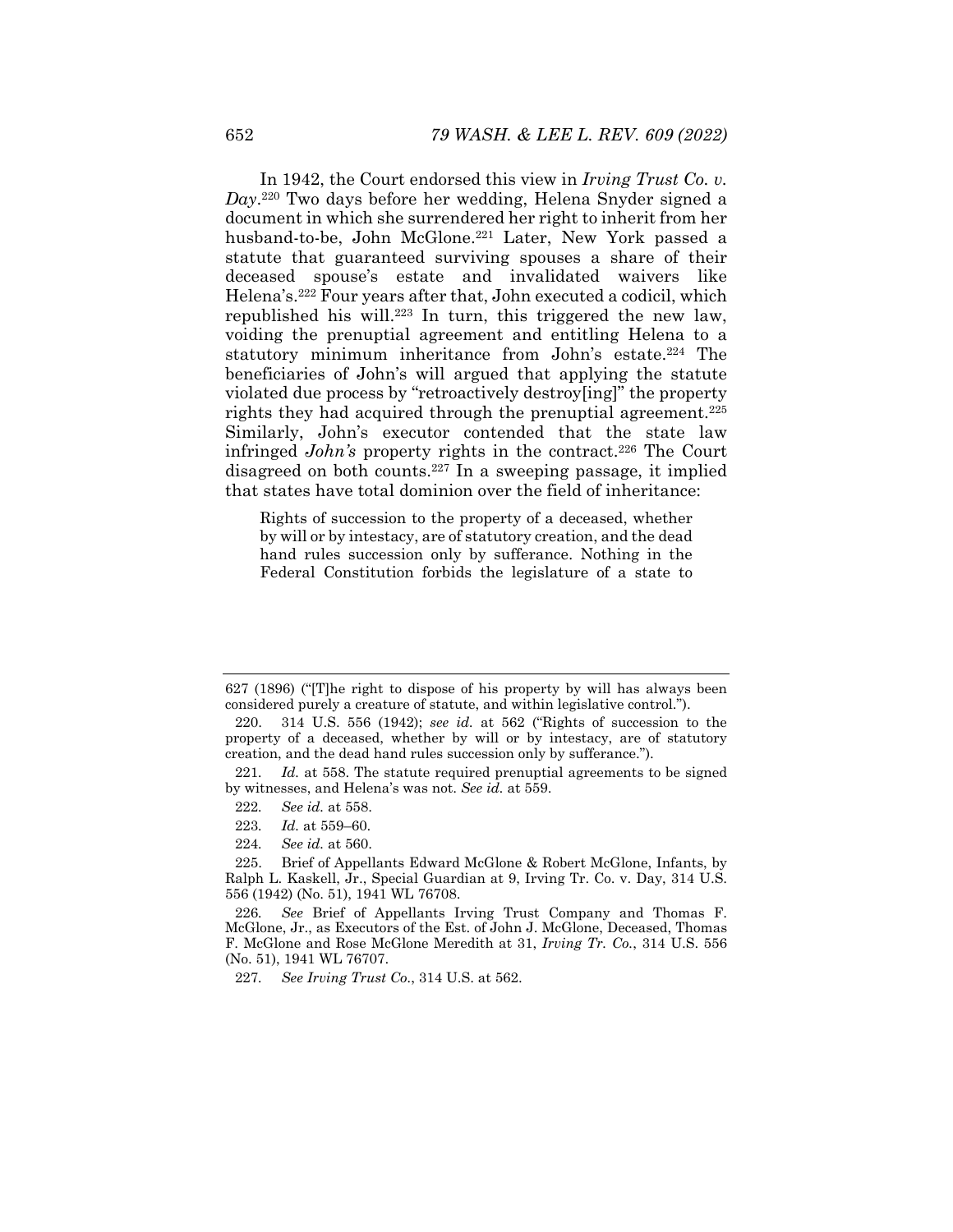limit, condition, or even abolish the power of testamentary disposition over property within its jurisdiction.228

But in 1987, the Court muddied the waters in *Hodel v. Irving*.229 Land allotted by Congress in the nineteenth century to Native Americans had splintered over time into an ever-growing number of concurrently-owned shares managed in trust by the United States Department of the Interior.230 To reverse this process, Congress passed the Indian Land<br>Consolidation Act.<sup>231</sup> which declared that certain Consolidation Act,231 which declared that certain highly-fractionated interests in the reservation would escheat to the tribe and thus could not be transmitted by will or intestacy.232 The Court held that the statute violated the Fifth Amendment's Takings Clause because it denied owners a cherished property right without providing just compensation:

[T]he character of the Government regulation here is extraordinary [because it] . . . destroy[s] "one of the most essential sticks in the bundle of rights that are commonly characterized as property . . . ." In one form or another, the right to pass on property—to one's family in particular—has been part of the Anglo-American legal system since feudal times.233

Then, in a confusing maneuver, the Court cited *Irving Trust* and "reaffirm[ed] the continuing vitality of the long line of cases recognizing the States' . . . broad authority to adjust the rules governing the descent and devise of property."234

Courts and scholars have resolved this conflict by construing *Hodel* narrowly. The most common understanding is that *Hodel* only deems the *wholesale elimination* of the ability

<sup>228</sup>*. Id.* The Court also held that John's executor could not complain about the impact of the statute because John had set its wheels in motion by signing the codicil. *See id.* at 562–63. As the Court explained, if John had forfeited any rights, "it was only because he exercised further testamentary privileges with a condition attached, and thereby brought those consequences unwittingly or intentionally upon himself and his estate." *Id.* at 563.

 <sup>229. 481</sup> U.S. 704 (1987).

<sup>230</sup>*. Id.* at 708.

 <sup>231. 25</sup> U.S.C. §§ 2201–2221.

<sup>232</sup>*. Hodel*, 481 U.S. at 709.

<sup>233</sup>*. Id.* at 716 (quoting Kaiser Aetna v. United States, 444 U.S. 164, 176 (1979)).

<sup>234</sup>*. Id.* at 717.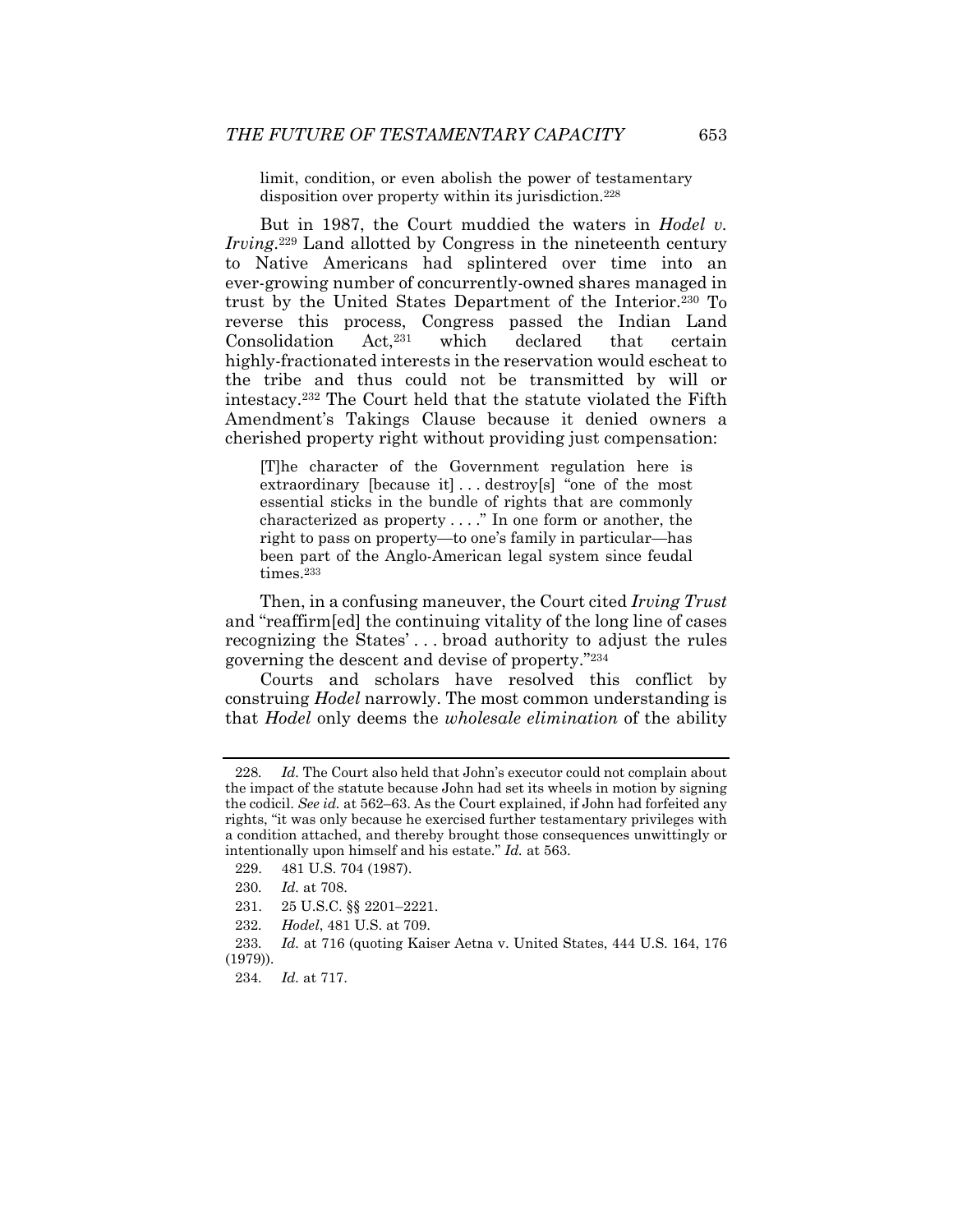to convey an asset after death to be a deprivation of "property."235 Indeed, the Indian Land Consolidation Act did not merely invalidate bequests of interests in land; instead, it also prohibited owners from transmitting these parcels through intestacy.236 Thus, a federal judge in Wisconsin has read *Hodel* "as an attempt to preserve the holding in *Irving Trust*, while making clear that total and 'extraordinary' restrictions will not pass muster."237 Likewise, Ronald Chester has argued that although *Hodel* appears to be "revolutionary," its impact "may, upon further reflection, be minor."238

At first blush, this interpretation of *Hodel* would seem to doom any attempt to impose procedural due process principles on capacity contests. Striking down a will made by an impaired testator does not prevent her from conveying her possessions after death. Indeed, even if the rule invalidates a person's most recent will, it permits her to pass her estate under a previous instrument or through the laws of intestate succession.239 Because it leaves open other avenues for the posthumous transmission of assets, it does not affect a constitutionally protected property right.240

Nevertheless, this conclusion is hardly airtight. For starters, *Hodel* is a takings case, and courts have generally defined "property" more narrowly for takings purposes than

<sup>235</sup>*. See* Ronald Chester, Essay, *Is the Right to Devise Property Constitutionally Protected?—The Strange Case of* Hodel v. Irving, 24 SW. U. L. REV. 1195, 1209 (1995)

<sup>236</sup>*. See Hodel*, 481 U.S. at 709. Moreover, the Court observed that the relatively low value of the interests meant that owners were extremely unlikely to use "will substitutes" such as trusts. *See id.* at 716. Thus, the statute effectively "total[l]y abrogat[ed]" the right to pass the asset after death*. Id.* at 717.

 <sup>237.</sup> Klauser *ex rel.* Whitehorse v. Babbitt, 918 F. Supp. 274, 280 (W.D. Wis. 1996).

 <sup>238.</sup> Chester, *supra* note 235, at 1199, 1209 (1995); *cf.* Jeffrey G. Sherman, *Posthumous Meddling: An Instrumentalist Theory of Testamentary Restraints on Conjugal and Religious Choices*, 99 U. ILL. L. REV. 1273, 1288 (1999) (criticizing *Hodel* and noting that the decision offers "no direct discussion of why the right to bequeath is a constitutionally protected right").

<sup>239</sup>*. See Chester*, *supra* note 235, at 1208 (discussing will substitutes).

<sup>240</sup>*. See id.* at 1209 (noting that the Court in *Hodel* did not say that complete abrogation of descent and devise rights were unconstitutional, but that complete abolition of certain property *may* constitute a taking).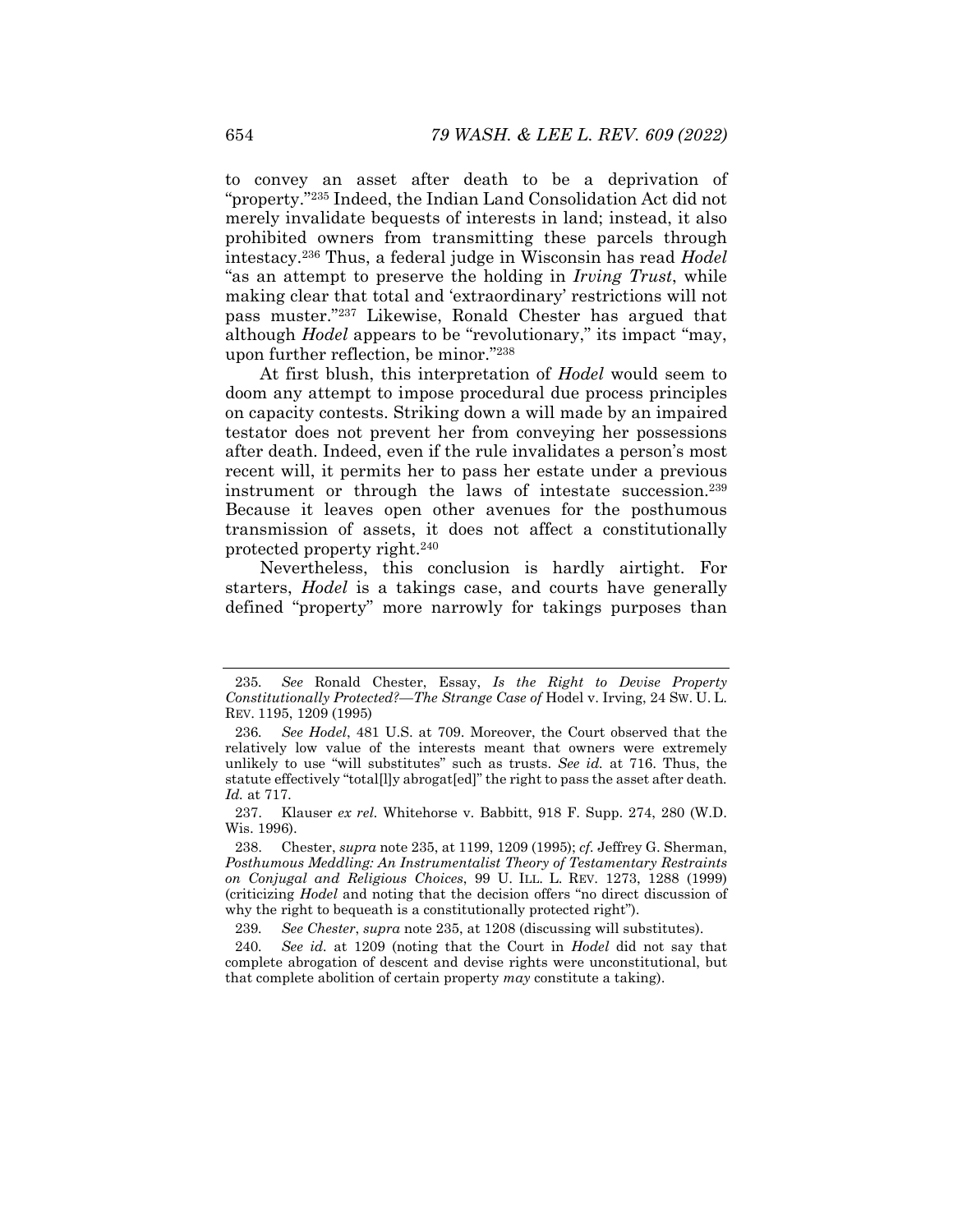when evaluating due process. $241$  Thus, it is possible that state regulations of testation would not trigger the Takings Clause but *would* constitute the deprivation of a property right under the Due Process Clause.

Moreover, *Irving Trust* coexists uneasily with the Court's more recent due process jurisprudence. Shortly after deciding *Irving Trust*, the Justices expanded the definition of constitutional "property," announcing that it included all "legitimate claim[s] of entitlement."242 Having embraced this broader concept, the Court later held that the government could not deny a person public employment,<sup>243</sup> welfare benefits,  $244$ social security payments, $245$  and a driver's license $246$  without offering proper procedures. Likewise, lower courts have recognized property rights in a motley assortment of things, such as mineral rights<sup>247</sup> and pawnshop goods.<sup>248</sup> According to the modern doctrine, even a single stick in the proverbial bundle of rights associated with property ownership, such as the power to use or exclude, could constitute a property interest entitled to the protections of procedural due process.249 To give but one example, the Sixth Circuit held that a spouse's possessory rights

- 243*. See* Slochower v. Bd. of Higher Educ., 350 U.S. 551, 556 (1956).
- 244*. See* Goldberg v. Kelly, 397 U.S. 254, 262 (1970).
- 245*. See* Richardson v. Perales, 402 U.S. 389, 401 (1971).
- 246*. See* Bell v. Burson, 402 U.S. 535, 539 (1971).
- 247*. See* Wilson v. Bishop, 412 N.E.2d 522, 525 (Ill. 1980).

<sup>241</sup>*. See* Burns v. Pa. Dep't of Corr., 544 F.3d 279, 285 n.3 (3d Cir. 2008) ("[W]hile certain property interests may not be taken without due process, they may be taken without just compensation." (quoting JOHN G. LAITOS, LAW OF PROPERTY RIGHTS PROTECTION: LIMITATIONS ON GOVERNMENTAL POWER § 9.04 (Supp. 2001))).

 <sup>242.</sup> Memphis Light, Gas & Water Div. v. Craft, 436 U.S. 1, 9 (1978); *see*  Thomas W. Merrill, *The Landscape of Constitutional Property*, 86 VA. L. REV. 885, 956 (2000) (explaining that "procedural due process protection cannot be confined to property in the common law sense").

<sup>248</sup>*. See* Fla. Pawnbrokers & Secondhand Dealers Ass'n v. City of Fort Lauderdale, 699 F. Supp. 888, 890 (S.D. Fla. 1988); Landers v. Jameson, 132 S.W.3d 741, 751 (Ark. 2003).

<sup>249</sup>*. See* Coll. Sav. Bank v. Fla. Prepaid Postsecondary Educ. Expense Bd., 527 U.S. 666, 673, (1999) ("The hallmark of a protected property interest is the right to exclude others."); Connecticut v. Doehr, 501 U.S. 1, 12 (1991) ("[E]ven the temporary or partial impairments to property rights that attachments, liens, and similar encumbrances entail are sufficient to merit due process protection.").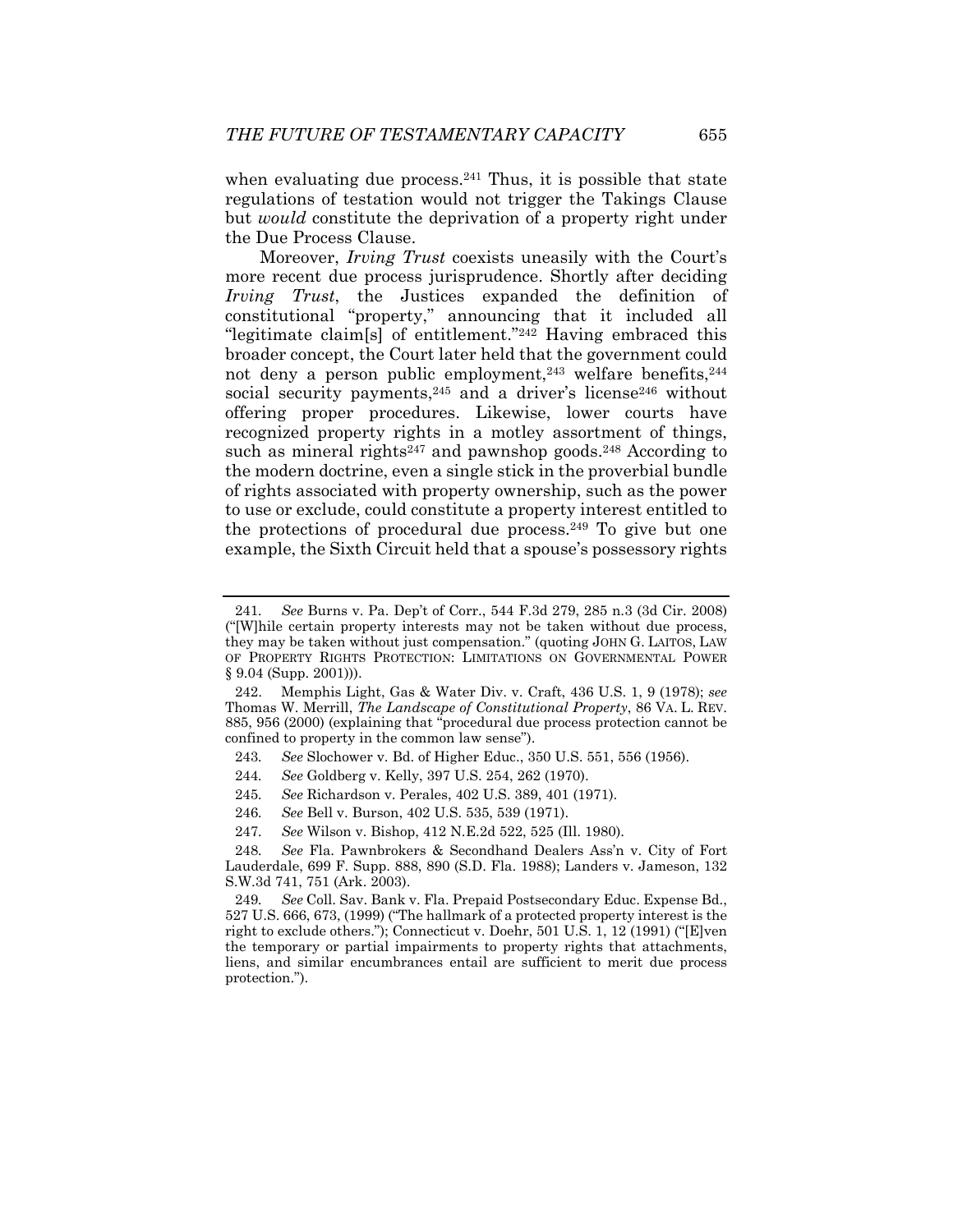in the corneas of her deceased husband rose "to the level of a 'legitimate claim of entitlement' protected by the due process clause."250 If these abstract and ephemeral rights qualify for procedural due process protection, it is hard to see why the power to execute a will would not.

Finally, even if *Irving Trust* remains good law, it does not speak to whether testation is a property right under state constitutions. At least two states, Florida and Wisconsin, recognize a constitutional "right to devise property."251 Both state constitutions also contain due process clauses that mirror their federal counterpart.252 Thus, in these jurisdictions, the government must offer testators sufficient process before striking down a will.

In sum, will-making may be a property right that deserves due process protection. As we discuss next, this raises the question of whether the worst evidence tradition passes constitutional muster.

### 2. Process

If a property interest rises to the level of constitutional concern, courts need to define what type of process is due before the government can strip an owner of it. In most cases, people are entitled to notice and a hearing before the deprivation.253 These procedures must be "reasonably calculated, under all the circumstances, to apprise [them] of the pendency of the action

 <sup>250.</sup> Brotherton v. Cleveland, 923 F.2d 477, 480, 482 (6th Cir. 1991).

<sup>251</sup>*. See* Shriners Hosps. for Crippled Child. v. Zrillic, 563 So. 2d 64, 67 (Fla. 1990); *In re* Beale's Est., 113 N.W.2d 380, 383 (Wis. 1962) ("[T]he right to make a will is a sacred and constitutional right, which right includes a right of equal dignity to have the will carried out.").

<sup>252</sup>*. See* McRae v. Douglas, 644 So. 2d 1368, 1372 (Fla. Dist. Ct. App. 1994) ("An individual may, in a public employment context, establish entitlement to procedural due process under the United States and Florida Constitutions . . . ."); State v. Laxton, 647 N.W.2d 784, 789 n.8 (Wis. 2002) ("The Due Process Clauses of the United States and Wisconsin Constitutions protect both substantive and procedural due process rights.").

<sup>253</sup>*. See* Leger v. Adams, No. 932589A, 1994 WL 879587, at \*3 (Mass. Super. Ct. July 15, 1994), *aff'd sub nom.* Leger v. Comm'r of Revenue, 654 N.E.2d 927, 930 (Mass. 1995) (emphasizing that due process requires that an individual receive notice and a hearing before governmental deprivation of property).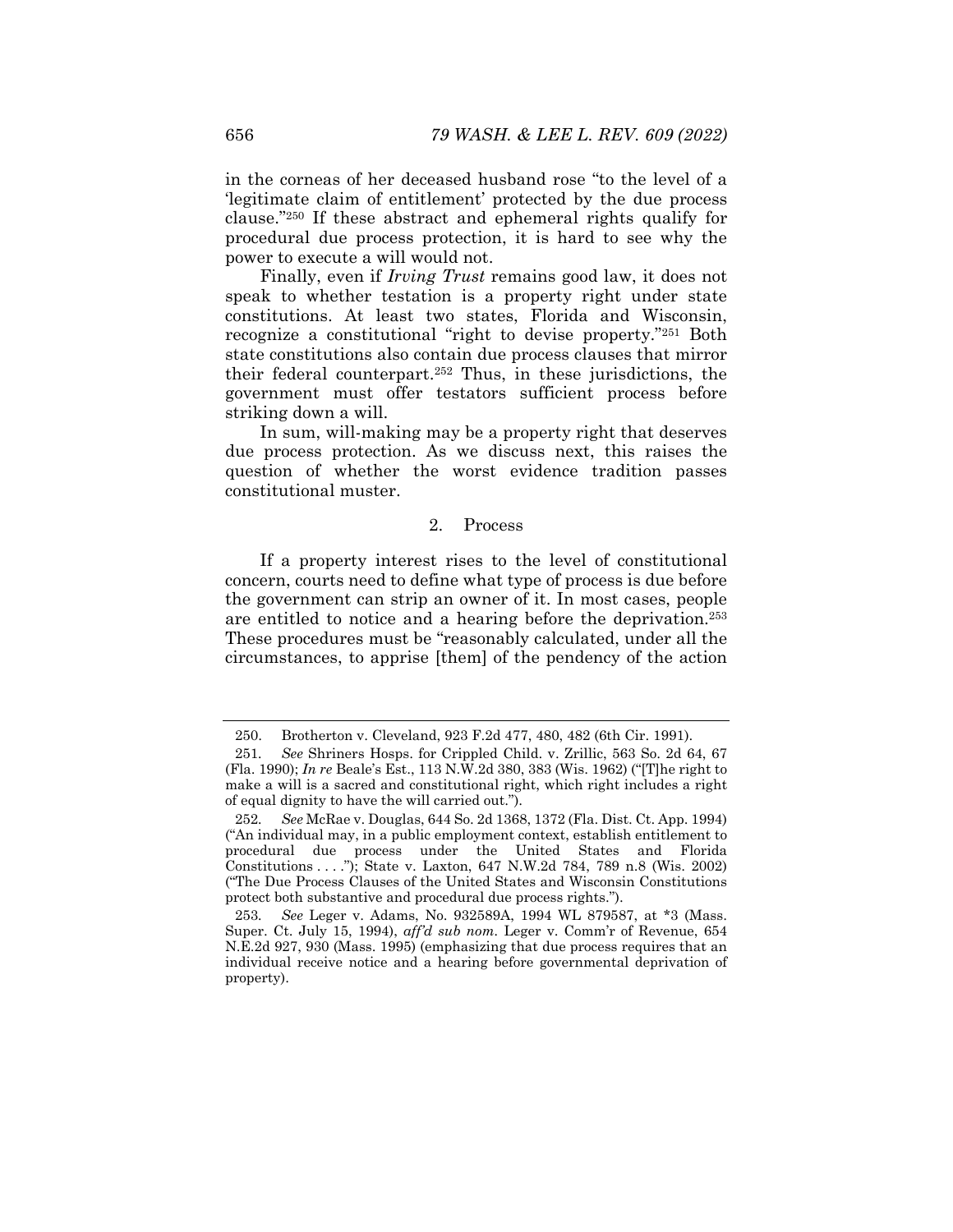and afford them an opportunity to present their objections."254 This section plunges into the murky waters of what steps the state must take before allowing courts to invoke the doctrine of testamentary capacity to set aside a will.

The analysis here begins with the Court's seminal opinion in *Mathews v. Eldridge*.255 The Social Security Administration informed George Eldridge that his disability benefits were ending.256 Eldridge sued, arguing that these payments were property and that terminating them without an evidentiary hearing violated his due process rights.<sup>257</sup> The Court explained that claims of deficient process revolved around three questions:

First, the private interest that will be affected by the official action; second, the risk of an erroneous deprivation of such interest through the procedures used, and the probable value, if any, of additional or substitute procedural safeguards; and finally, the Government's interest, including the function involved and the fiscal and administrative burdens that the additional or substitute procedural requirement would entail.258

Applying these factors, the Court found that Eldridge's right to benefits was "significant," reasoning that if he was disabled, it would be hard for him to find an alternative source of income.259 But the Court also concluded that a hearing would add little value.260 As the Court saw it, benefits assessments could easily be decided on the papers, because they hinged on "'routine, standard, and unbiased medical reports by physician specialists,' concerning a subject whom they have personally examined."261 Finally, the Court observed that it would be expensive and burdensome for the government to offer

 <sup>254.</sup> Mullane v. Cent. Hanover Bank & Trust Co., 339 U.S. 306, 314 (1950).

 <sup>255. 424</sup> U.S. 319 (1976).

<sup>256</sup>*. Id.* at 323–24.

<sup>257</sup>*. Id.* at 324–25. Because Eldridge sued the federal government, he invoked the Due Process Clause of the Fifth Amendment. *Id.* at 323.

<sup>258</sup>*. Id.* at 335.

<sup>259</sup>*. Id.* at 342–43.

<sup>260</sup>*. Id.* at 343–47.

<sup>261</sup>*. Id.* at 344 (quoting Richardson v. Perales, 402 U.S. 389, 404 (1971)).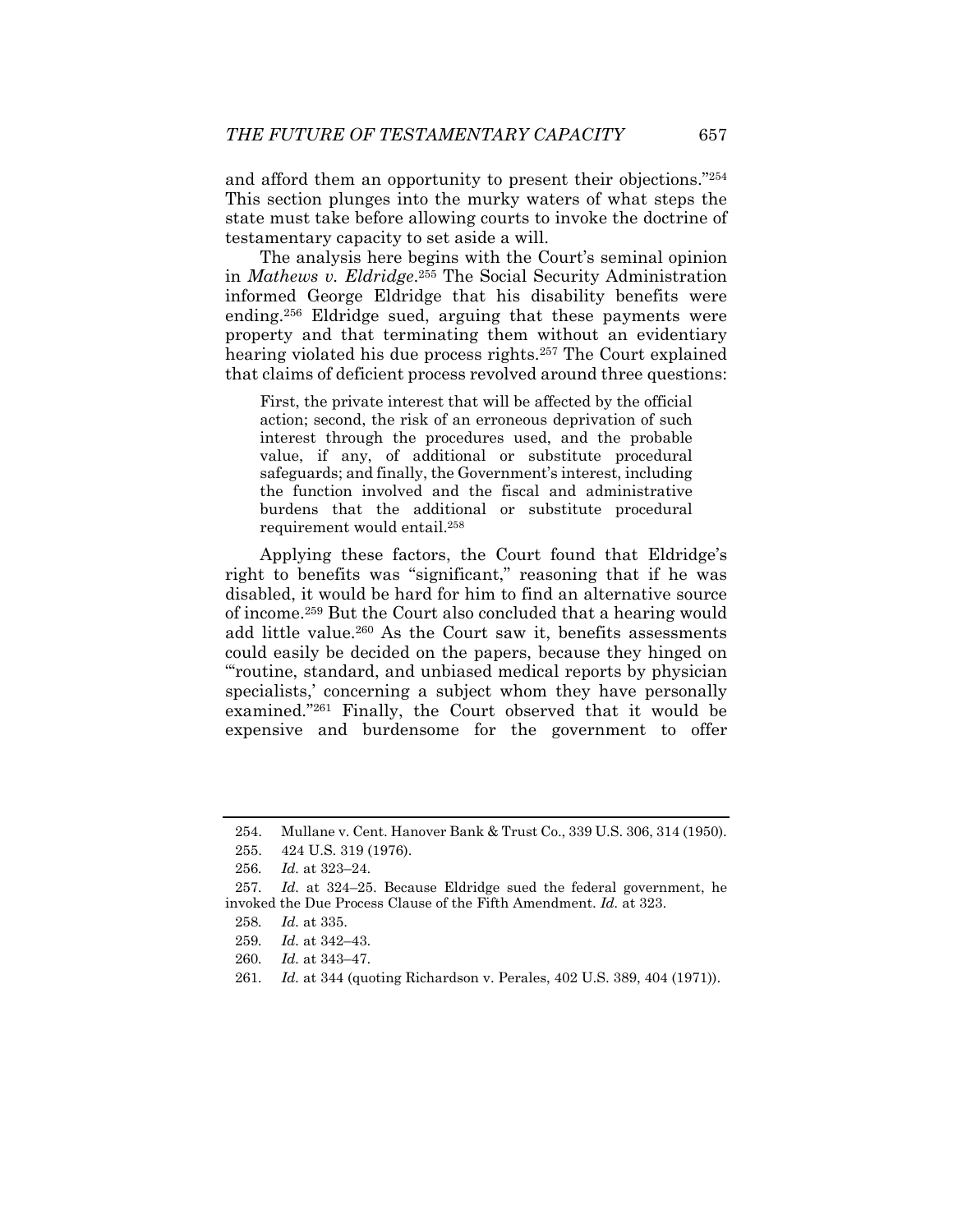full-fledged hearings every time it cut off disability benefits.<sup>262</sup> For these reasons, the Court rejected Eldridge's claim.<sup>263</sup>

Under *Mathews*, there is a plausible argument that the worst evidence tradition is procedurally defective when compared to a regime that offers testators the option of living probate. The first prong—the private interest at stake—favors testators. In general, "[t]he deprivation of real or personal property involves substantial due process interests."264 Of course, as noted, invalidating a will only strips a person of a single arrow in the quiver of property rights. Yet for the purposes of *Mathews*, courts hold that people have strong interests in discrete aspects of ownership, such as "the right of sale, the right of occupancy, the right to unrestricted use and enjoyment, and the right to receive rents."265 Moreover, there is no shortage of flowery judicial rhetoric about the importance of testation. Indeed, the Wyoming Supreme Court has gone so far as to declare that executing "a last will and testament is the most solemn and sacred act of a man's life."266 For these reasons, the scale tips against posthumous capacity litigation.

The second *Mathews* factor, which focuses on value of additional procedures, also militates against the worst evidence tradition. *Mathews* itself is instructive. As noted, the Court held that a hearing was not necessary because decisionmakers were privy to reports from doctors who had seen the claimant for the purpose of evaluating her eligibility for disability benefits.267 But our California study suggests that disputes over testamentary capacity almost never feature such rich factual records.268 Instead, litigants and judges usually must piece together the testator's mental status from secondhand accounts

<sup>262</sup>*. Id.* at 347.

<sup>263</sup>*. Id.* at 349.

 <sup>264.</sup> Krimstock v. Kelly, 306 F.3d 40, 61 (2d Cir. 2002).

 <sup>265.</sup> United States v. James Daniel Good Real Prop., 510 U.S. 43, 54 (1993); *see* Serrano v. Customs & Border Patrol, 975 F.3d 488, 497 (5th Cir. 2020) ("An individual has an important interest in the possession of his or her motor vehicle . . . .").

 <sup>266.</sup> Brimmer v. Hartt (*In re* Est. of Hartt), 295 P.2d 985, 1002 (Wyo. 1956).

 <sup>267.</sup> Mathews v. Eldridge, 424 U.S. 319, 344 (1976).

<sup>268</sup>*. See supra* notes 186–194 and accompanying text.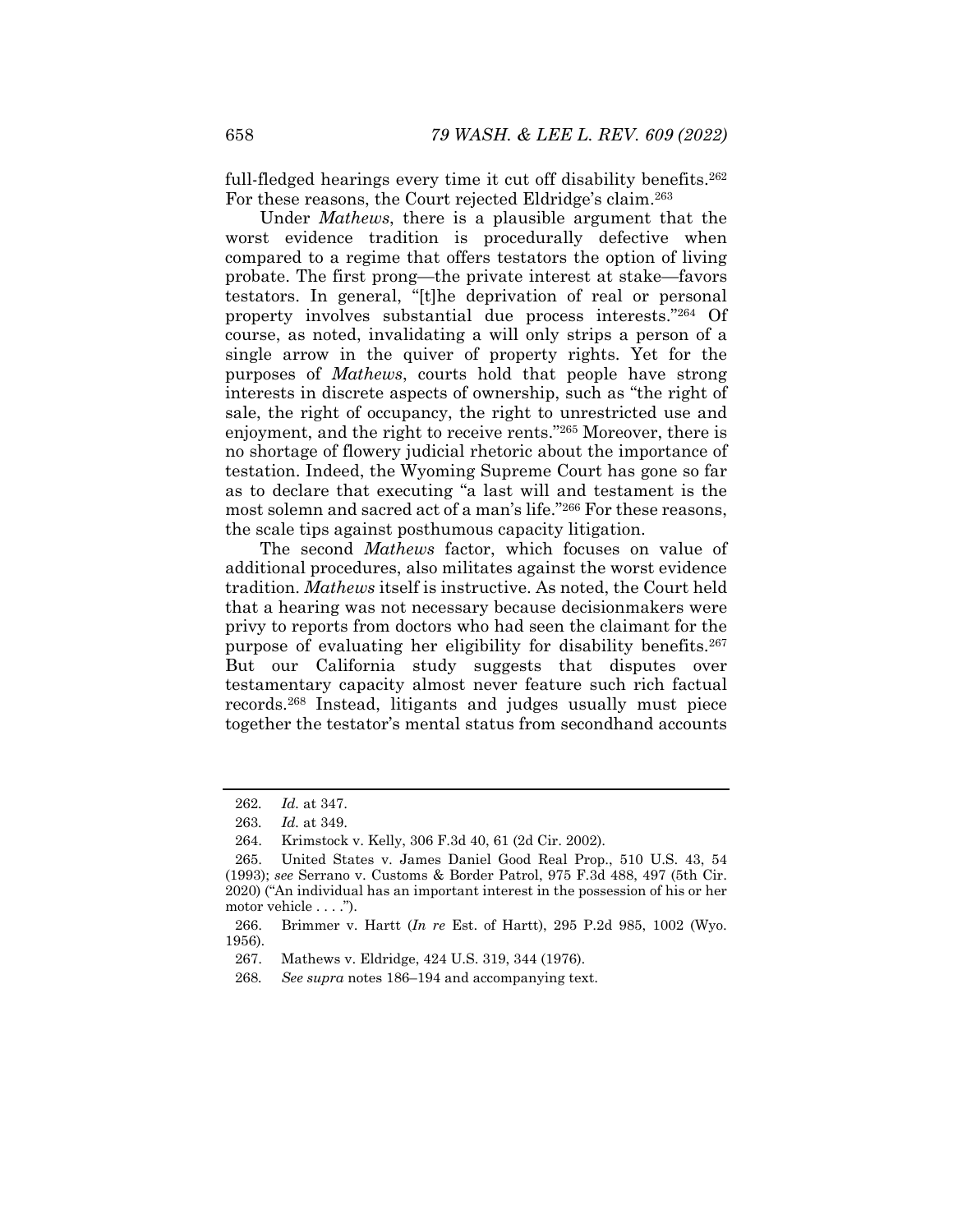and proof from before or after the execution of the will.<sup>269</sup> By contrast, living probate would permit the factfinder to assess the testator in person and in real time. Arguably, then, waiting until a testator dies "creates an unacceptable risk of error."270

Finally, the third *Mathews* inquiry, which looks at the cost to the government of supplying the extra procedures, is indeterminate. On the one hand, state courts are underfunded, $271$  and living probate would expose them to additional salvos of contests. Making matters worse, living probate has the potential to increase the consumption of judicial resources. A ruling upholding the will of a living testator may only be temporary because the testator remains free to revoke or amend the instrument.272 In turn, this creates a risk that probate courts would need to decide multiple cases involving the same individual. On the other hand, there is anecdotal evidence that living probate petitions are rarely filed in jurisdictions that permit them,273 which raises the possibility that the burden on courts would be low and possibly offset by a corresponding reduction in the number of posthumous will contests. Without better data, it is hard to predict the outcome of the *Mathews*  balancing.

There are also three wild cards at play. First, precedent from the guardianship context might foreclose a procedural due process challenge to the worst evidence tradition. Recall that the Court held in *Craft v. Simon* that a guardianship proceeding can occur in the person under guardianship's absence so long as a guardian ad litem represents the person under guardianship's

<sup>269</sup>*. See supra* notes 186–194 and accompanying text.

<sup>270</sup>*. James Daniel Good Real Prop.*, 510 U.S. at 55.

<sup>271</sup>*. See* Judson R. Peverall, *Inside State Courts: Improving the Market for State Trial Court Law Clerks*, 55 U. RICH. L. REV. 277, 277–78 (2020) (noting that state officials warn that "inadequate funding has led to undue court delays, case backlogs, and poorly decided cases").

<sup>272</sup>*. See* Kristen A. Sluyter, *Probate Law*, 28 U. ARK. LITTLE ROCK L. REV. 399, 406 (2006) ("Unless a trust expressly states that it is irrevocable, the settlor may revoke or amend the trust.").

<sup>273</sup>*. See* Aloysius A. Leopold & Gerry W. Beyer, *Ante-Mortem Probate: A Viable Alternative*, 43 ARK. L. REV. 131, 171–75 (1990) (noting that practitioners in states that allow living probate report that parties virtually never invoke the procedure).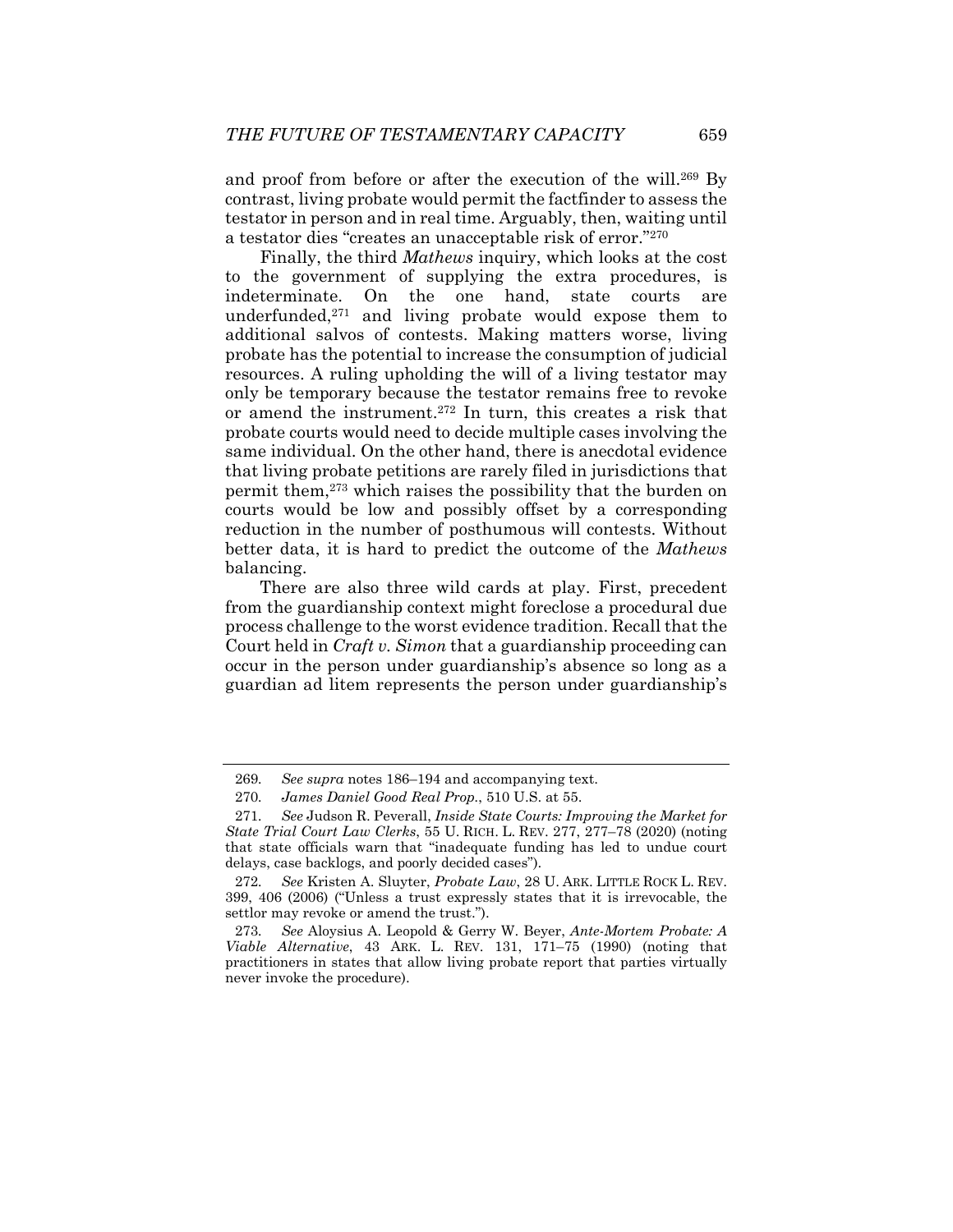interests.274 Probate litigation also features litigation by surrogate.275 The beneficiaries—who inherit if the will is valid—have strong incentives to defend the testator's capacity. Arguably, then, even if the testator is not in the courtroom, third parties can vindicate her opportunity to be heard.

Second, it is not clear that deceased testators *have* due process rights. The relationship between the Constitution and the dead is ridiculously confusing. Several federal courts have broadly declared that the constitutional rights "of a person cannot be violated once that person has died."276 These cases tend to involve personal representatives of deceased victims of police violence alleging that officials covered up the killing.277 Judges reject these claims on the grounds that "[a]fter death, one is no longer a person within our constitutional and statutory framework, and has no rights of which he may be deprived."278 In turn, this logic suggests that the worst evidence tradition is immune from a constitutional attack. After all, the state does not decide whether to enforce a will until the testator is in the grave.

There is also authority that cuts the other way. For starters, *Hodel* recognized a posthumous constitutional violation by holding that the federal government impermissibly took

 278. Whitehurst v. Wright, 592 F.2d 834, 840 (5th Cir. 1979); *see* Judge v. City of Lowell, 160 F.3d 67, 76 n.15 (1st Cir. 1998) ("[W]e note that all of the actions that form the basis of Judge's claims occurred subsequent to Weems's death. At that time, Weems had no rights of which he could be deprived."); Ford v. Moore, 237 F.3d 156, 165 (2d Cir. 2001) ("Even if there were a viable claim against Moore for conduct after Ford's death, the death would have extinguished any claim of Ford's."); Est. of Conner by Conner v. Ambrose, 990 F. Supp. 606, 618 (N.D. Ind. 1997) ("It is clear that § 1983 does not provide a cause of action on behalf of a deceased based upon alleged violations of the deceased's civil rights which occurred after his death."). *But see* Fred O. Smith, Jr., *The Constitution After Death*, 120 COLUM. L. REV. 1471, 1479–86 (2020) (criticizing these decisions).

 <sup>274.</sup> Craft v. Simon, 182 U.S. 427, 436–37 (1901); *see supra* notes 65–69 and accompanying text.

<sup>275</sup>*. See* Kohn, *supra* note 104, at 321–22.

 <sup>276.</sup> Silkwood v. Kerr-McGee Corp., 637 F.2d 743, 749 (10th Cir. 1980).

<sup>277</sup>*. See, e.g.*, Judge v. City of Lowell, 160 F.3d 67, 76 (1st Cir. 1998), *overruled on other grounds by* Educadores Puertorriquenos en Accion v. Hernandez, 367 F.3d 61 (1st Cir. 2004); Ford v. Moore, 237 F.3d 156, 165 (2d Cir. 2001); Whitehurst v. Wright, 592 F.2d 834, 840 (5th Cir. 1979); Guyton v. Phillips, 606 F.2d 248, 250 (9th Cir. 1979); *Silkwood*, 637 F.2d at 749.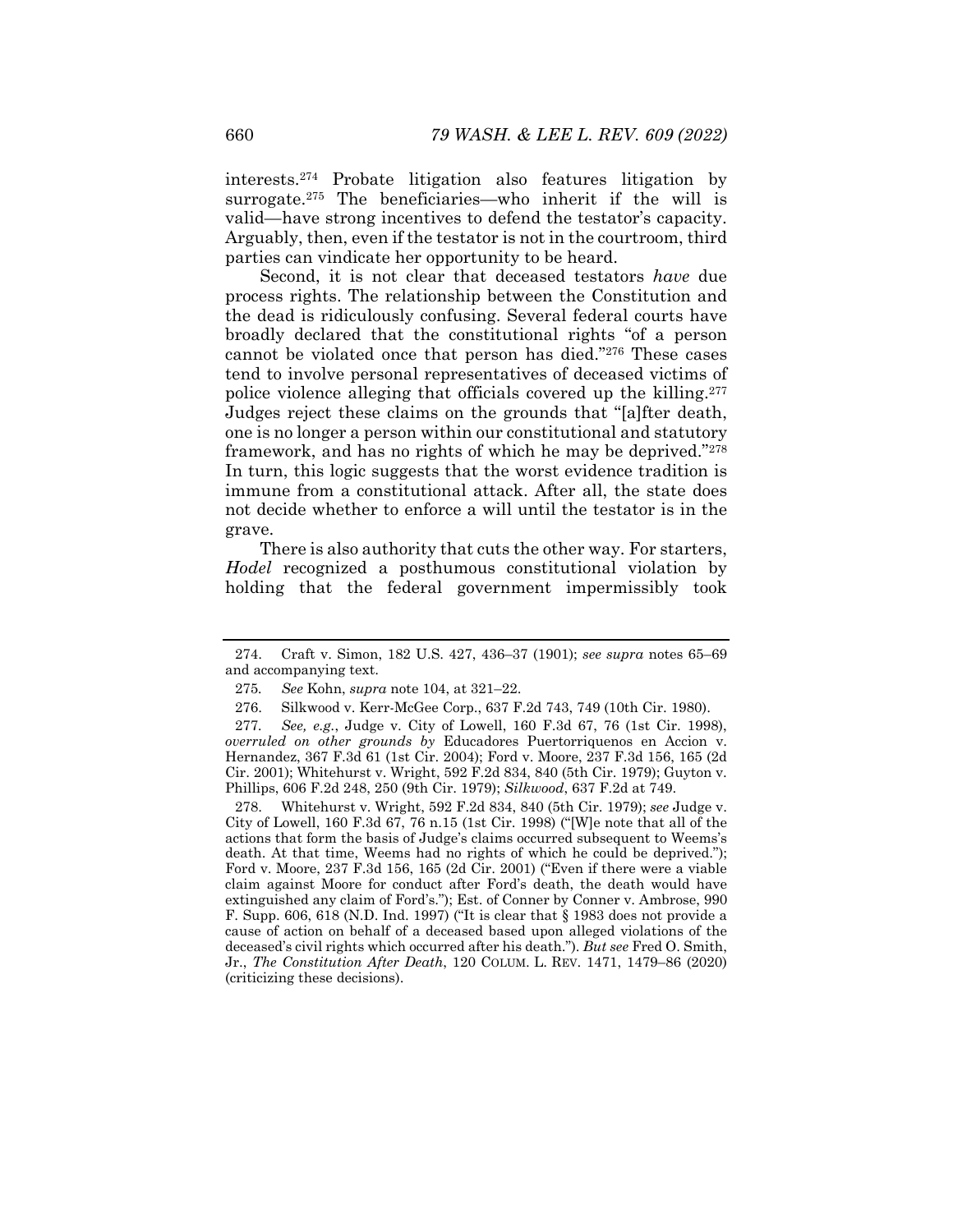decedents' property without just compensation.<sup>279</sup> Similarly, courts in the District of Columbia, Florida, Montana, Ohio, and Pennsylvania have held that mortmain statutes violated the Equal Protection Clause.280 Mortmain legislation invalidates charitable bequests made within a set time—often about a month—before the testator's death.281 These laws "were intended to require gifts to charity to be made with proper deliberation and at a time when the testator was in at least reasonably good physical and mental condition."282 But as judges recognized, they spawn such arbitrary results that they lack a rational basis:

The statute strikes down the charitable gifts of one in the best of health at the time of the execution of his will and regardless of age if he chances to die in an accident 29 days later. On the other hand, it leaves untouched the charitable bequests of another, aged and suffering from a terminal disease, who survives the execution of his will by 31 days.283

<sup>279</sup>*. See supra* notes 229–233 and accompanying text. There is a way to square *Hodel* with the police cover-up cases. The latter involve claims under 42 U.S.C. § 1983, which only applies to "persons." Whitehurst v. Wright, 592 F.2d 834, 840 (5th Cir. 1979). As the Ninth Circuit has opined, "the term 'person', as used in a legal context, defines a living human being and excludes a corpse or a human being who has died." Guyton v. Phillips, 606 F.2d 248, 250 (9th Cir. 1979). Conversely, "[t]he Fifth Amendment's Takings Clause is self-executing," which means that "[a] takings plaintiff is not required to invoke § 1983." Devillier v. Texas, No. 3:20-CV-00223, 2021 WL 1200893, at \*4–5 (S.D. Tex. Feb. 22, 2021), *report and recommendation adopted*, No. 3:20-CV-00223, 2021 WL 1199369 (S.D. Tex. Mar. 30, 2021). Because there is no requirement that a takings plaintiff be a "person," a decedent's estate can pursue such a claim.

<sup>280</sup>*. See In re* Cavill's Est., 329 A.2d 503, 505–06 (Pa. 1974); Est. of French, 365 A.2d 621, 623–24 (D.C. 1976); Shriners Hosps. for Crippled Child. v. Zrillic, 563 So. 2d 64, 70 (Fla. 1990); *In re* Kinyon's Est., 615 P.2d 174, 175 (Mont. 1980); Shriners' Hosp. for Crippled Child. v. Hester, 492 N.E.2d 153, 156 (Ohio 1986).

<sup>281</sup>*. See* Decker v. Vreeland, 115 N.E. 989, 990 (N.Y. 1917) (applying New York's mortmain statute); G. Stanley Joslin, *Florida's Charitable Mortmain Act*, 7 MIA. L.Q. 488, 488–89 (1953) (describing mortmain statutes in California, the District of Columbia, Georgia, Idaho, Iowa, Maryland, Mississippi, Montana, New York, Ohio, and Pennsylvania).

<sup>282.</sup> GEORGE GLEASON BOGERT, THE LAW OF TRUSTS AND TRUSTEES § 326, at 566–67 (2d ed. 1977).

<sup>283</sup>*. In re* Cavill's Est., 329 A.2d 503, 505–06 (Pa. 1974).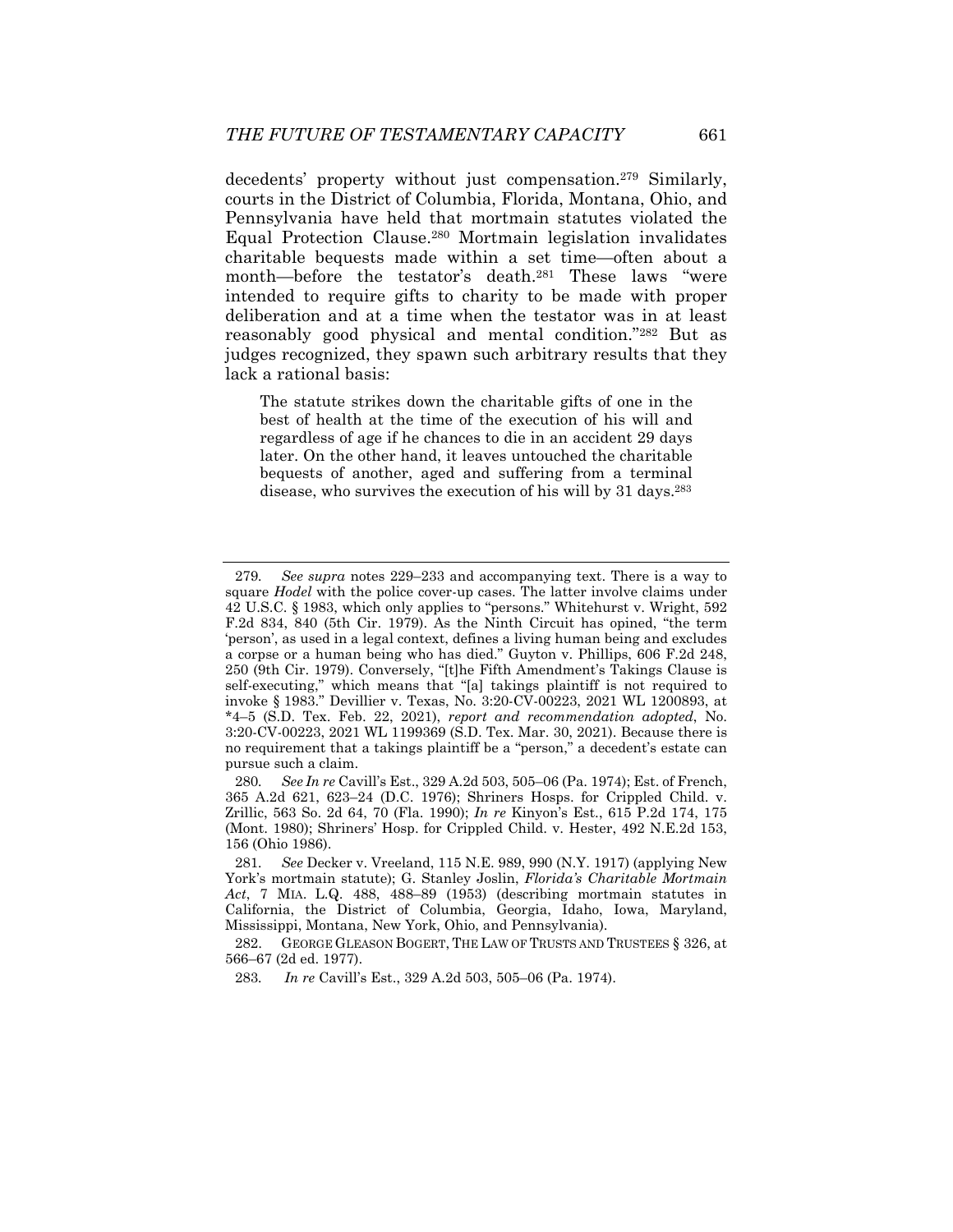Even though mortmain legislation does not apply until the court carries out the will, some of these opinions held that the statutes deprived *testators* of equal protection.284 Thus, these cases create further uncertainty by implying that constitutional rights can survive death.

Third, conceptualizing testation as a property right would create mind-bending logistical problems. As noted, courts would need to give testators notice and a hearing before refusing to enforce their last wishes. Arguably, this mandate would apply not only to incapacity contests, but to the entire sprawling universe of rules that can nullify a will, including fraud, duress, undue influence, and violation of the execution formalities.285 Fulfilling this duty would be close to impossible. Judges could not give individualized notice: during someone's life, they have no way of knowing that she *has* made a will—let alone that a disappointed heir is going to try to overturn it. Thus, the government would need to fall back on the theory that testators who do not take advantage of living probate waive their due process rights.286 But because "[w]aivers of constitutional rights not only must be voluntary but must be knowing, intelligent acts," this assertion is a stretch.287 A testator's failure to invoke an arcane procedural option hardly seems like an informed choice. Accordingly, rather than open this Pandora's Box, a court would likely hold that testators lack procedural due process rights.

To conclude, a procedural due process challenge to the worst evidence tradition would face major barriers. Yet it is also worth observing that the worst evidence tradition is a far cry from the procedures courts generally offer before depriving an owner of a property right. In the next section, we pivot from this thought

<sup>284</sup>*. See In re* Kinyon's Est., 615 P.2d 174, 176 (Mont. 1980). *But cf.* Est. of French, 365 A.2d 621, 624 (D.C. 1976) (concluding that a mortmain statute violated the equal protection rights of the will's beneficiaries).

<sup>285</sup>*. See, e.g.*, *In re* Saenger's Est., 335 A.2d 601, 602 (N.J. Prob. Div. 1975) (describing the formalities required to execute a valid will); Mark Glover, *The Timing of Testation*, 107 KY. L.J. 221, 244 (2019) ("[F]raud, duress, and undue influence all involve a wrongdoer undermining the testator's freedom of disposition, so that the estate plan described in a will reflects the wrongdoer's intent rather than the testator's intent . . . .").

 <sup>286.</sup> Due process rights are indeed "subject to waiver." D.H. Overmyer Co. of Ohio v. Frick Co., 405 U.S. 174, 185 (1972).

 <sup>287.</sup> Brady v. United States, 397 U.S. 742, 748 (1970).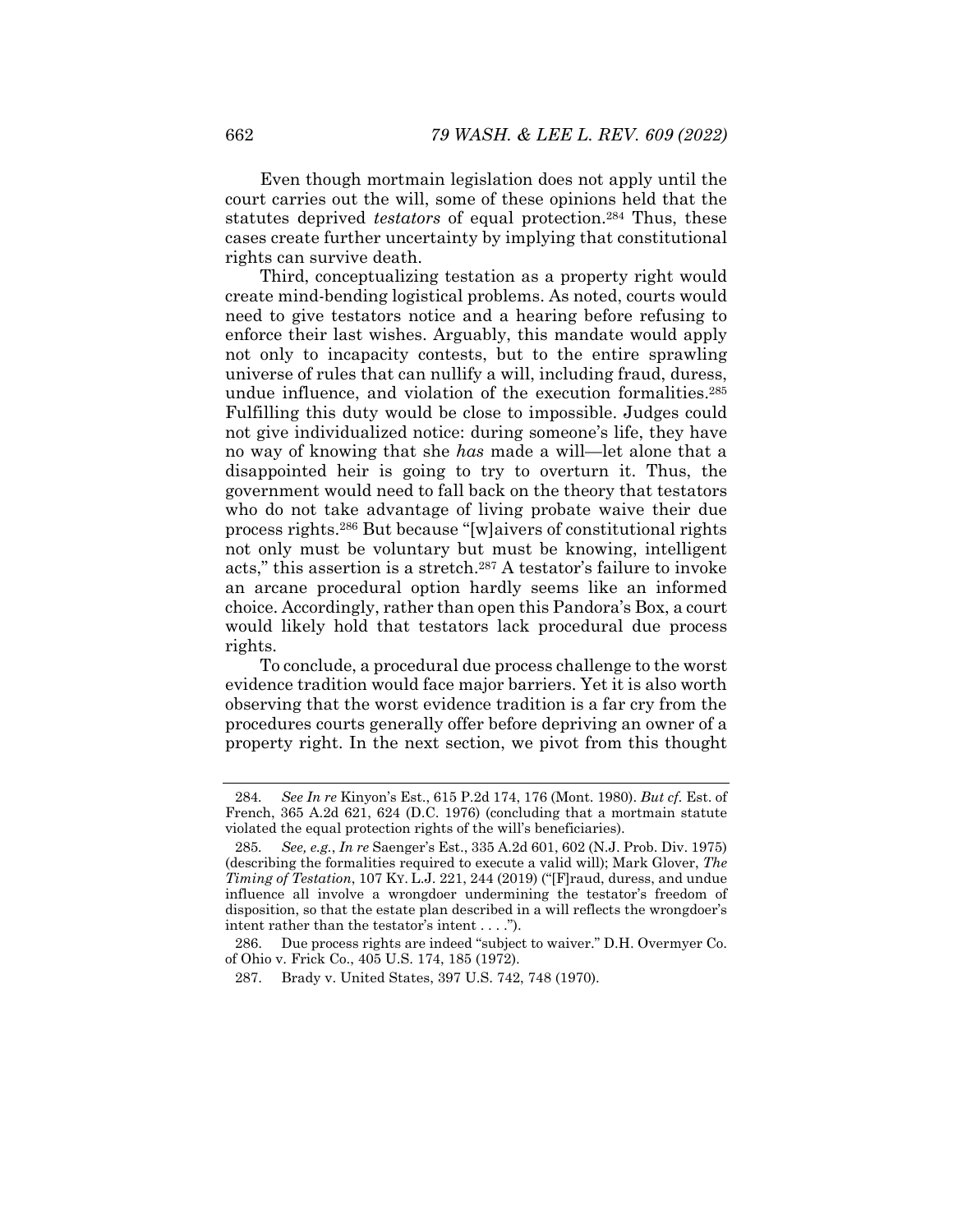experiment to the more practical topic of will-making through SDM.

#### B. *Supported Decision-Making (SDM)*

As SDM continues to spread, questions are likely to arise about how it intersects with the doctrine of testamentary capacity. This section evaluates three such issues. First, it contends that SDM statutes allow supporters to assist principals with estate planning. Second, it claims that the nondelegation rule does not bar this species of third party will-making. And third, it briefly explores whether SMD should serve as a substitute for the traditional requirement of capacity.

Although SDM statutes do not expressly address testation, they seem to include it as a permissible activity. Most provisions contain expansive language that allows supporters to "[h]elp the principal access, obtain, and understand any information that is relevant to any given life decision, including . . . financial[] . . . decisions."288 Some even authorize support with "managing income and assets"<sup>289</sup> and "[l]egal affairs."290 Thus, if the parties want, they can work together on estate planning.

However, there is friction between the nondelegation rule and the use of SDM for will-making. As noted, the nondelegation principle prohibits both guardians and agents acting under powers of attorney from making proxy wills for impaired testators.291 Because the rule reflects the view that "the power to make a will is personal,"292 it might also prevent supporters from aiding testators. There is a thin line between a guardian or agent dictating a will for a person with CIDD and a supporter shepherding the person through the estate planning process.

But for several reasons, courts should not extend the nondelegation rule to SDM. For one, nondelegation laws are context specific. In the estate planning setting, the

 <sup>288.</sup> DEL. CODE ANN. tit. 16, § 9406A (2021).

 <sup>289.</sup> ALASKA STAT. § 13.56.160(2) (2021); WASH. REV. CODE § 11.130.010(38) (2021) ("personal and financial decisions").

 <sup>290.</sup> N.D. CENT. CODE § 30.1-36-01(e) (2021); 42 R.I. GEN. LAWS § 42-66.13-3(vi) (2021) ("[l]egal assessments and advisement").

<sup>291</sup>*. See* Brashier, *Ghostwritten*, *supra* note 26, at 1811.

<sup>292</sup>*. In re* Est. of Garrett, 100 S.W.3d 72, 76 (Ark. Ct. App. 2003).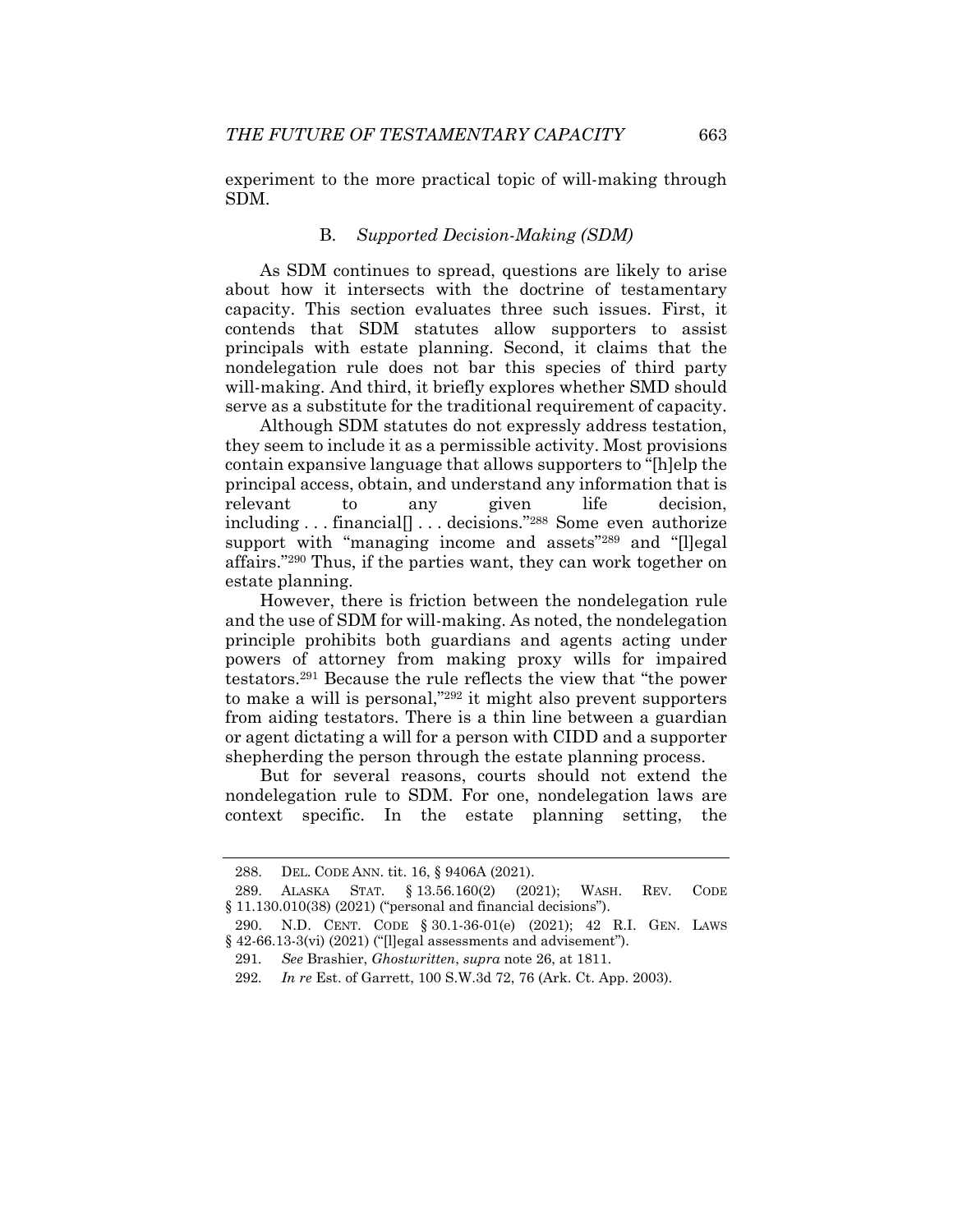nondelegation rule applies specifically to proxy will-making by guardians and agents acting under a power of attorney.293 But because SDM is an *alternative* to both guardianships and powers of attorney, supporters do not fall within the scope of these rules.294 Similarly, the nondelegation doctrine only precludes guardians and agents from making wills *for*  individuals with CIDD.295 Indeed, the rule stops third parties from substituting their judgment for the testator's or determining what is in the testator's best interest.296 But in SDM, principals make their *own* choices.<sup>297</sup> Thus, wills made with support violate neither the letter nor the spirit of the nondelegation rule.

There are other compelling reasons to limit the nondelegation principle. The doctrine is notoriously "odd"298 and "illogical."299 For starters, because guardians and agents generally enjoy the power to make crucial decisions for wards and principals—including giving away property or placing it into trust—prohibiting them from helping people with CIDD give away property in a will or a testamentary trust created by a will is anomalous.300 In fact, this suspicion of proxy wills is exactly backwards. Lifetime transfers are more perilous for people with CIDD than testamentary instruments. An unwise inter vivos conveyance can deplete an owner's bank account and leave her destitute, but a will cannot impoverish anyone. Thus, because the nondelegation rule lacks a solid policy foundation, it should not govern new settings like SDM.

A final area of uncertainty is whether support confers capacity on a testator who would otherwise lack it. Only three

<sup>293</sup>*. See supra* notes 154–161 and accompanying text.

<sup>294</sup>*. See* Guardianship of A.E., 552 S.W.3d 873, 887 (Tex. App. 2018) (discussing the purpose of SDM statutes).

<sup>295</sup>*. See supra* notes 154–161 and accompanying text.

<sup>296</sup>*. See supra* notes 154–161 and accompanying text.

 <sup>297.</sup> SDM is thus analogous to decisions that refuse to apply the nondelegation doctrine when an agent "merely acted as a conduit or messenger between the decedent and [the estate planner] concerning the decedent's wishes." *Est. of Garrett*, 100 S.W.3d at 76. In both situations, the testator remains the ultimate decisionmaker.

 <sup>298.</sup> Boni-Saenz, *supra* note 154, at 1246.

 <sup>299.</sup> Brashier, *Ghostwritten*, *supra* note 26, at 1836.

<sup>300</sup>*. See supra* notes 156, 160 and accompanying text.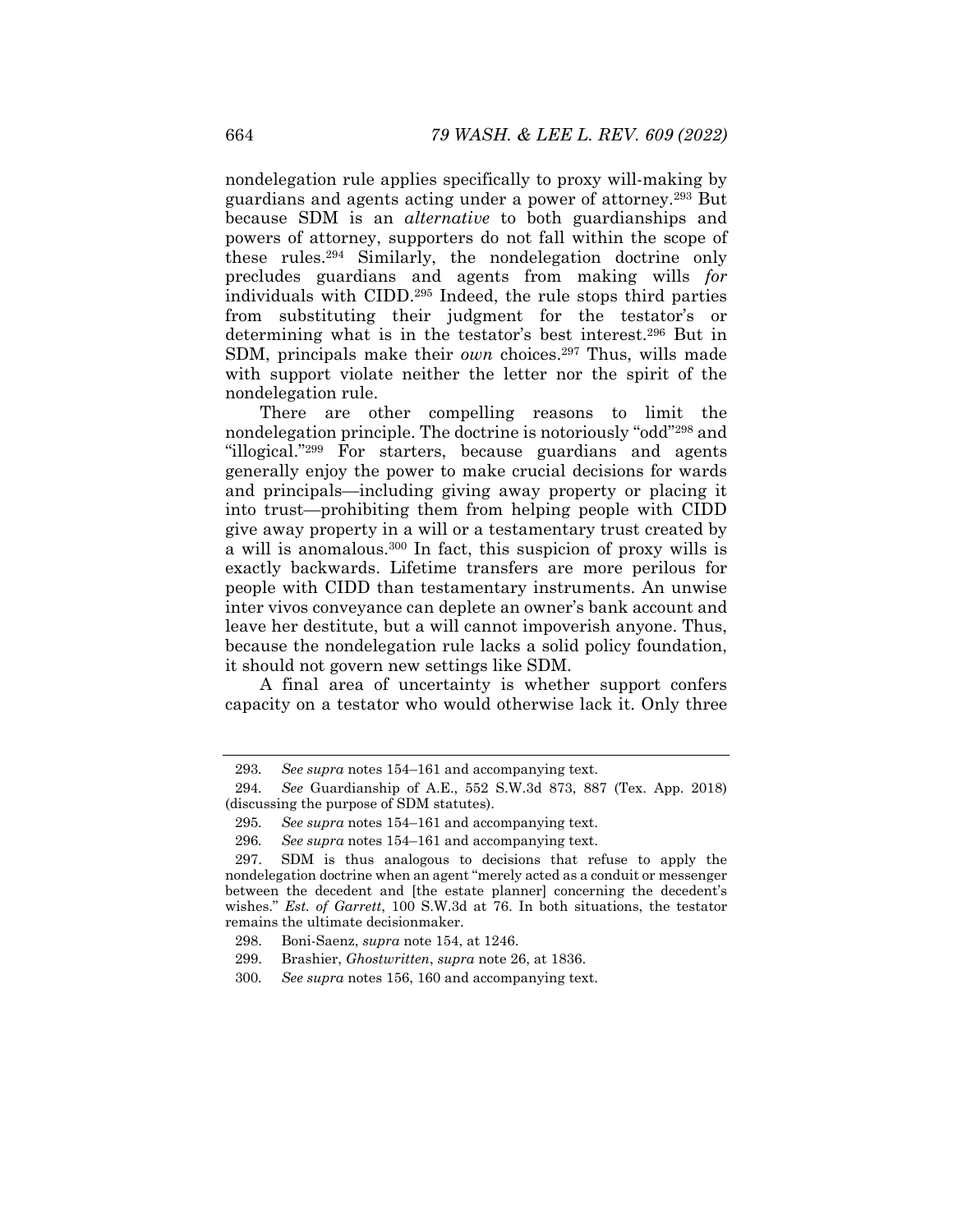SDM statutes seem to address whether the process is "capacity boosting." Alaska answers that question in the affirmative by declaring that "a principal is considered to have capacity even if the capacity is achieved by the principal receiving decision-making assistance."301 At the opposite pole, statutes in Delaware and Nevada authorize SDM if the principal "does not harm others and *is capable of making decisions about such matters*."302 The italicized language suggests that SDM does not lift principals above the capacity threshold; rather, it can only help those who already possess capacity to make better decisions. Unfortunately, the remaining SDM laws do not say whether "an individual using a supporter is considered to be competent."303

Both approaches are defensible. On the one hand, deeming support to be capacity enhancing would expand access to an important ritual. Testation is valuable for financial and emotional reasons.304 Indeed, it permits decedents to provide for their loved ones and serves as a form of self-expression.305 Thus, the law should do everything in its power to open this door for people with CIDD. Similarly, a kind of informal SDM is already baked into estate planning. In a typical estate planning consultation, attorneys help testators plan for contingencies, such as the possible death or birth of named beneficiaries and the potential acquisition or disposition of property by the testator after the will's execution. By providing legal advice regarding those critical aspects of estate planning, attorneys support the decision-making of testators who, in turn, are better

 <sup>301.</sup> ALASKA STAT. § 13.56.150(d) (2021).

 <sup>302.</sup> DEL. CODE ANN. tit. 16, § 9402A(b)(1) (2021) (emphasis added); NEV. REV. STAT. § 162C.100(2)(a) (2021) (emphasis added).

 <sup>303.</sup> Phillips, *supra* note 18, at 637.

<sup>304</sup>*. See, e.g.*, Mark Glover, *The Therapeutic Function of Testamentary Formality*, 61 U. KAN. L. REV. 139, 147 (2012) (describing the therapeutic aspects of the estate planning process).

<sup>305</sup>*. See, e.g.*, Adam J. Hirsch & William K.S. Wang, *A Qualitative Theory of the Dead Hand*, 68 IND. L.J. 1, 8 (1992) (describing the benefits of testation); Reid Kress Weisbord, *Wills for Everyone: Helping Individuals Opt Out of Intestacy*, 53 B.C. L. REV. 877, 878 (2012) (cataloguing the downsides of intestacy); David Horton, *Testation and Speech*, 101 GEO. L.J. 61, 66 (2012) (arguing that testation is a final form of commentary about the world and loved ones); Deborah S. Gordon, *Reflecting on the Language of Death*, 34 SEATTLE U. L. REV. 379, 395 (2011) (describing benefits of including expressive language in wills).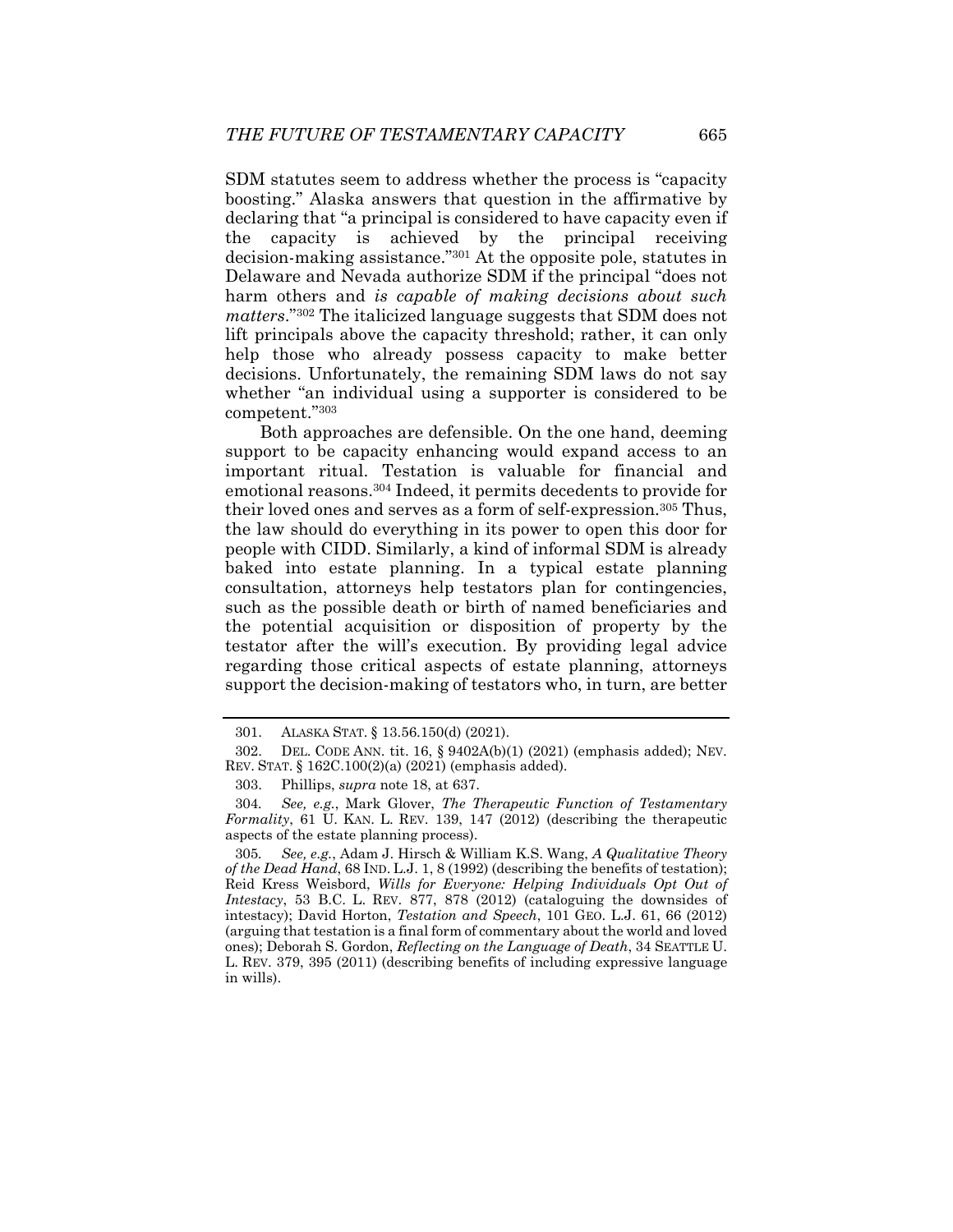able to understand the ramifications of their choices. In addition, when a client is impaired, it is common for her "family members or other persons [to] participate in discussions with the[ir] lawyer."306 Thus, validating wills made via SDM would merely acknowledge what is often the case: that third parties provide scaffolding for testators.

On the other hand, treating support as a substitute for capacity could have serious downsides. For one, even proponents of SDM acknowledge that it "could be used as a means of financial exploitation."307 Indeed, creating incentives for SDM will-making might permit malicious supporters to hijack a testator's dispositive choices.308 At bare minimum, courts would need to perform the thankless task of distinguishing between legitimate assistance and rank undue influence. Moreover, even well-intentioned third parties may not be able to help principals grasp the fundamentals of will-making. Although research on SDM has only just begun, there is some evidence that it can be more effective for routine choices than for complex ones.<sup>309</sup> Thus, in some cases, deeming support to "cure" testamentary incapacity would be a fiction.

Accordingly, wills made through SDM may be on the horizon. Properly understood, the nondelegation rule should not prevent supporters from helping testators. Only time will tell whether SDM does (or should) displace the conventional test for capacity and, if it does, whether wrongdoers will be able to exploit SDM to unduly influence a principal's estate plan. Next, we discuss two additional areas of doctrinal uncertainty.

## C. *Jurisdictional Splits*

As mentioned, states disagree about who are the natural objects of the testator's bounty and which capacity test to apply

 <sup>306.</sup> MODEL RULES OF PRO. CONDUCT r. 1.14 & cmt. 3 (AM. BAR ASS'N 2016).

 <sup>307.</sup> Megan S. Wright, *Dementia, Autonomy, and Supported Healthcare Decisionmaking*, 79 MD. L. REV. 257, 307 (2020).

<sup>308</sup>*. See id.* at 307–08.

<sup>309</sup>*. See* Terry Carney et al., *Paternalism to Empowerment: All in the Eye of the Beholder?*, DISABILITY & SOC'Y., July 12, 2021, at 14–17, https://perma.cc/LQS4-WV6Q (PDF) (reviewing data from interviews with people in Australia and raising questions about whether SDM facilitated informed decision-making when applied to complex choices such as whether to undergo a medical procedure).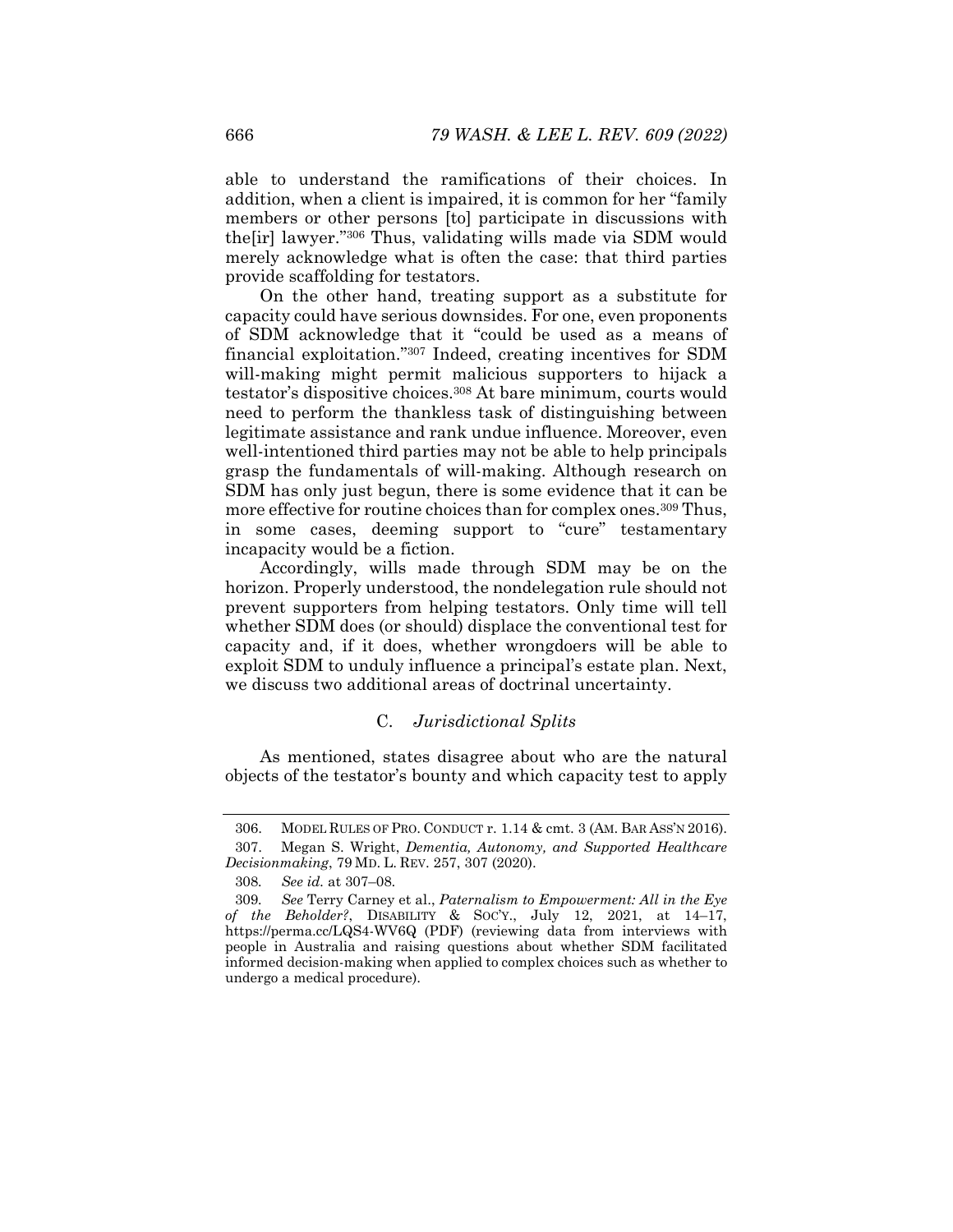to nonprobate transfers.310 This section tries to clarify these issues.

#### 1. Natural Objects

One perennial problem in capacity litigation is the meaning of the phrase "natural objects of the testator's bounty."311 This section argues that courts should only find a will to be "unnatural" when there is clear and convincing proof that it divides property in an irrational fashion.

There are two main definitions of "natural objects." The dominant view is what we call the "intestacy" theory. Courts in this camp hold that the phrase "is a euphemistic way of defining 'next of kin,' or those who would take in absence of a will."312 Seen through this prism, a testator's exclusion of blood relatives is "strong evidence[] of a derangement in one department in his mind."313 However, other judges follow what we refer to as the "relationship" theory and hold that "natural objects" are "those people related to [the testator] by ties of blood *or affection*."314 As the Indiana Supreme Court explained:

By natural object is not meant the legal object recognized by the law of descent, for the power and purpose to disregard some canon of descent is necessarily implied in the making of any will  $\dots$ . The jury is to determine, not what the

<sup>310</sup>*. See supra* Part II.A.

<sup>311</sup>*. See supra* notes 126–130 and accompanying text.

<sup>312</sup>*. In re* Est. of Hubbs, No. 102,875, 2011 WL 588493, at \*5 (Kan. Ct. App. Feb. 11, 2011); Page v. Phelps, 143 A. 890, 894 (Conn. 1928); *In re* Est. of Strozzi, 903 P.2d 852, 857 (N.M. Ct. App. 1995).

 <sup>313.</sup> Johnson v. Moore's Heirs, 11 Ky. 371, 374 (1822) (setting aside a will that devised property to decedent's girlfriend, an enslaved person, because disinheritance of siblings was proof of incapacity).

<sup>314</sup>*. In re* Est. of Roeseler, 679 N.E.2d 393, 401 (Ill. App. Ct. 1997) (emphasis added); *see In re* Sheldon's Will, 16 N.Y.S. 454, 460 (Surr. Ct. 1891), *aff'd*, 21 N.Y.S. 477 (Sup. Ct. 1892) (mem.), *aff'd*, 36 N.E. 343 (N.Y. 1894) (mem.) ("The natural objects of a testator's bounty are not always those whom the statute declares shall take the property of an intestate, but may depend upon the life they have lived . . . ."); Goddard v. Dupree, 76 N.E.2d 643, 645 (Mass. 1948); *cf.* RESTATEMENT (THIRD) OF PROP.: WILLS AND DONATIVE TRANSFERS § 8.1 (AM. L. INST. 2003) ("Relatives by affinity do not take by intestacy but could be counted as natural objects of a testator's bounty in the case in which the testator was close to them . . . . The natural objects of the testator's bounty might include nontraditional as well as traditional family members.").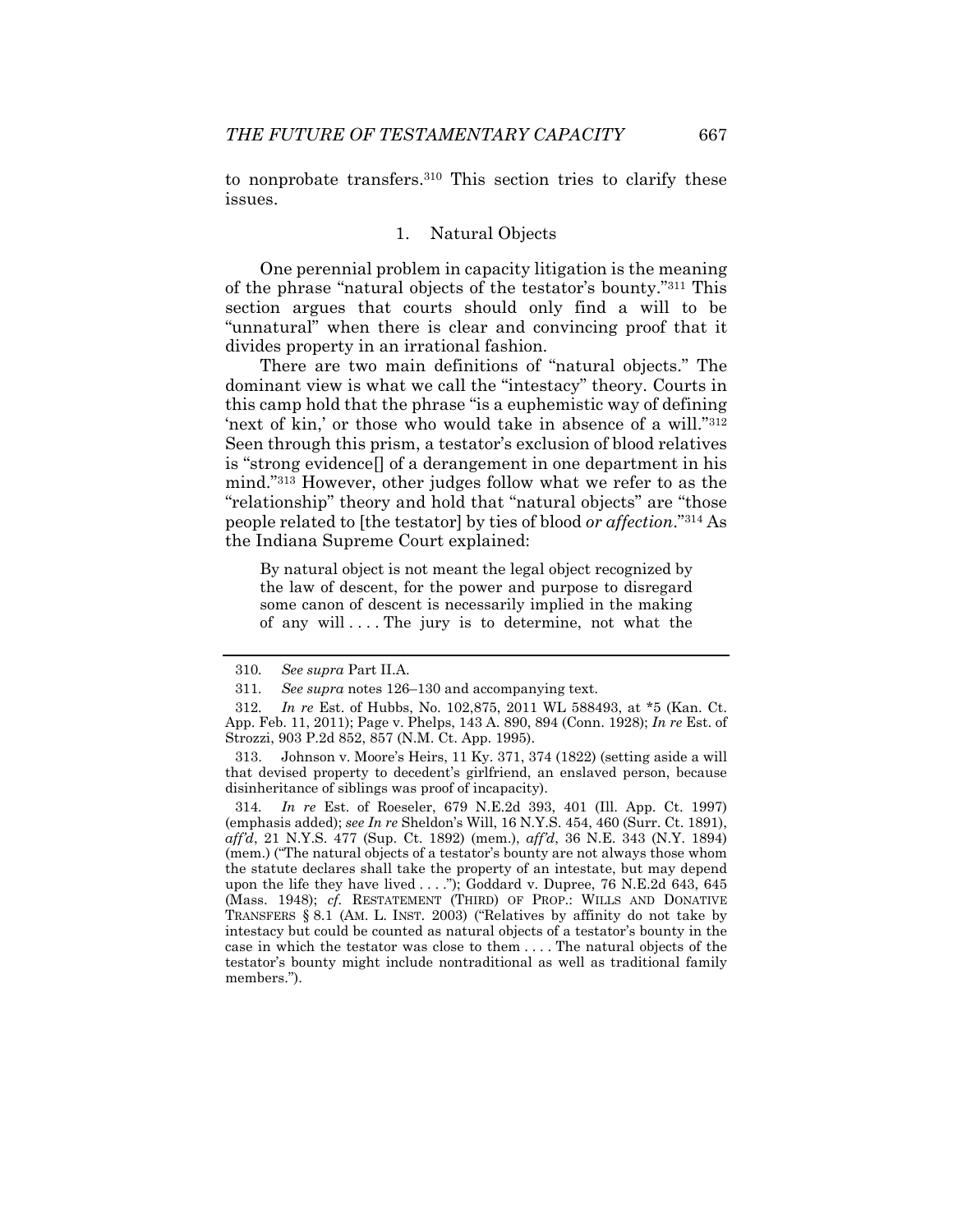testator would probably have done if governed by fixed canons of descent or any law of human contrivance, but what he might, under all the evidence. 315

In general, the relationship theory is superior to the intestacy theory. For starters, the intestacy theory is anachronistic. Decades ago, in the heyday of the nuclear family, a testator's choice to disinherit her heirs might have raised a red flag about her cognition.316 Indeed, failing to provide for blood relatives—the people whom a testator presumably loved—could betray confusion about the testamentary act.<sup>317</sup> But today, intestacy statutes are badly outdated. Although so-called "non-traditional" families are fast becoming the norm, 318 intestacy laws generally exclude "stepchildren, unmarried partners, nonbiological children, and multigenerational households."319 Thus, leaving assets to non-heirs is not necessarily probative of anything—let alone incapacity.320

 <sup>315.</sup> Breadheft v. Cleveland, 110 N.E. 662, 663 (Ind. 1915).

<sup>316</sup>*. See* RESTATEMENT (THIRD) OF PROP.: WILLS AND DONATIVE TRANSFERS § 8.3 (AM. L. INST. 2003) (describing the decision to "abruptly and without apparent reason disinherit[] a faithful and deserving family member" as one "that a reasonable person would regard . . . as unnatural, unjust, or unfair").

<sup>317</sup>*. See* M.C. Slough, *Testamentary Capacity: Evidentiary Aspects*, 36 TEX. L. REV. 1, 20 (1957) ("When a testator passes over the natural objects of his bounty in favor of an outsider, it is not uncommon for courts to characterize his action as harsh or unnatural or irrational, treating it as corroborative evidence of lack of testimentary [sic] capacity.").

 <sup>318.</sup> For instance, in 1950, more than three-quarters of American families consisted of married, opposite-sex spouses with genetic children, but by 2010, that figure fell to less than half. *See* Katherine M. Arango, Note, *Trial and Heirs: Antemortem Probate for the Changing American Family*, 81 BROOK. L. REV. 779, 782 (2016); *see also* Megan Doherty Bea & Emily S. Taylor Poppe, *Marginalized Legal Categories: Social Inequality, Family Structure, and the Laws of Intestacy*, 55 L. & SOC'Y REV. 252, 256 (2021) (explaining why "the kinds of family structures deprioritized by the laws of intestacy are quite prevalent").

 <sup>319.</sup> Shelly Kreiczer-Levy, *Big Data and the Modern Family*, 2019 WIS. L. REV. 349, 350 (2019).

<sup>320</sup>*. See* Goble v. Grant, 3 N.J. Eq. 629, 636 (N.J. Prerog. Ct. 1835) ("Very often, the object of making a will is to discriminate, or to exclude and give preferences; and not unfrequently, the reasons for so doing are known only to the testator  $\dots$ .").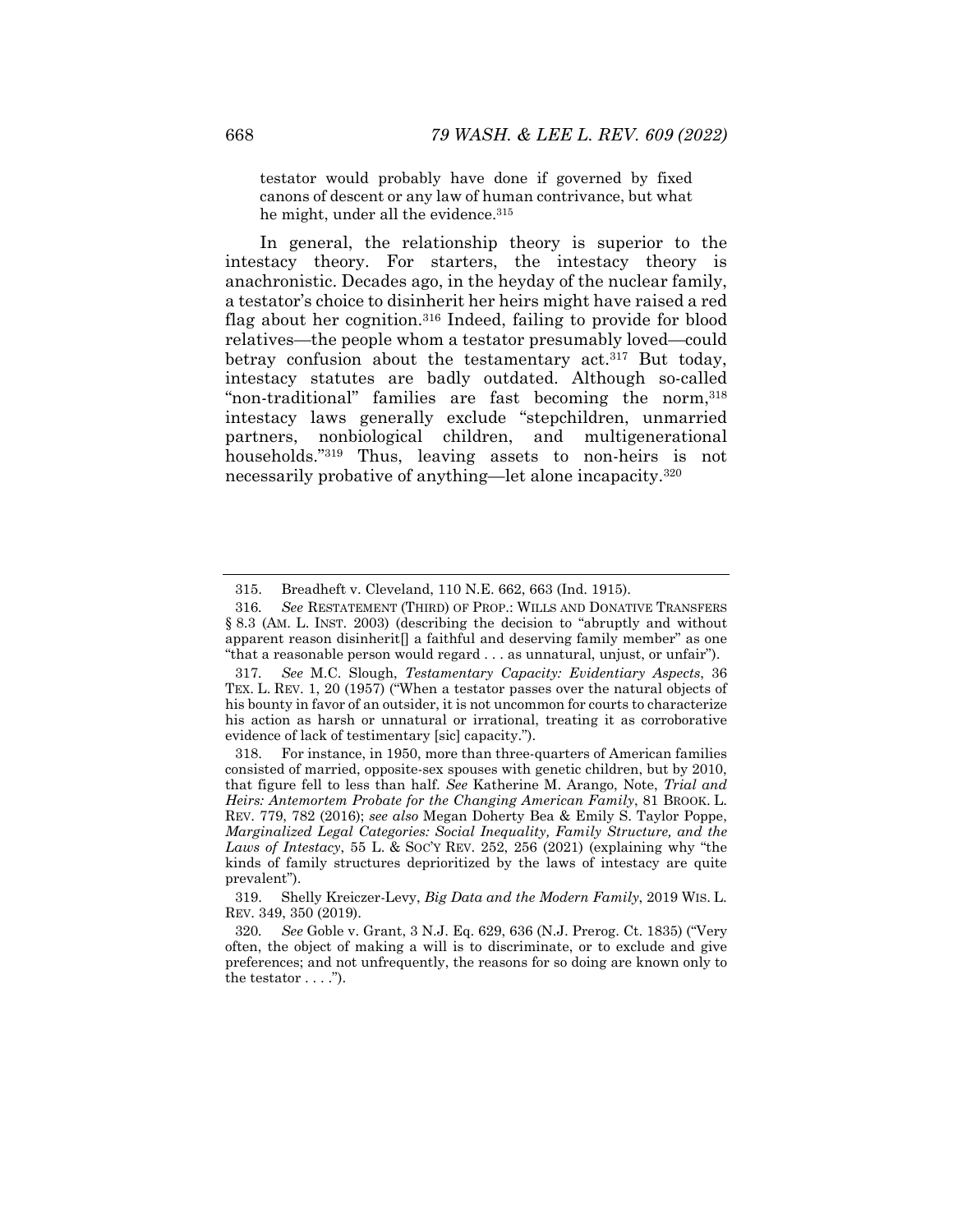The intestacy theory also penalizes "cultural minorities."321 A related critique of the doctrine of undue influence is instructive. A hallmark of undue influence is that a testator makes an "unnatural disposition."322 As with testamentary capacity, "unnaturalness" for the purposes of undue influence generally means a bequest "to one who is not related by blood or marriage."323 But a parade of scholars has persuasively argued that this rubric tends to cloud the legitimacy of wills that defy societal norms.324 Likewise, using intestacy as the yardstick for "natural objects" singles out testators who lack families, seek to reward caregivers, or are involved in intimate partnerships.325

The relationship theory, in contrast, is more consistent with the phrase "natural objects." As noted, in the early nineteenth century, the law asked whether the testator knew the "objects" of her bounty,326 a concept that most courts understood to mean

324*. See* Joseph W. deFuria, Jr., *Testamentary Gifts Resulting from Meretricious Relationships: Undue Influence or Natural Beneficence?*, 64 NOTRE DAME L. REV. 200, 201 (1989) (observing that the undue influence doctrine "often functions . . . as a barometer of society's mores"); Ray D. Madoff, *Unmasking Undue Influence*, 81 MINN. L. REV. 571, 576 (1997) (arguing that "the undue influence doctrine denies freedom of testation for people who deviate from judicially imposed testamentary norms"). Admittedly, other commentators have also linked the pernicious impact of the "unnatural disposition" element of undue influence to the "natural objects" prong of incapacity. *See* Frances H. Foster, *The Family Paradigm of Inheritance Law*, 80 N.C. L. REV. 199, 210–11 (2001) ("Bequests to individuals other than 'natural objects of the decedent's bounty'—essentially family members—raise judicial red flags, even when the beneficiary was the decedent's dependent or primary caregiver."); Melanie B. Leslie, *The Myth of Testamentary Freedom*, 38 ARIZ. L. REV. 235, 243 (1996) (noting that courts apply an "implicit presumption of invalidity where a will benefits non-relatives").

325*. See supra* notes 318–319.

326*. See* Den v. Vancleve, 5 N.J.L. 589, 654 (1819), *overruled in part by* Meeker v. Boylan, 28 N.J.L. 274 (1860) ("A man enfeebled by age or disease must always be under the care, protection and government of somebody; this somebody must generally be one of his children who lives with him . . . and who will, almost necessarily, be one of the objects of his bounty  $\dots$ "); Clarke

<sup>321</sup>*. See* E. Gary Spitko, *Gone but Not Conforming: Protecting the Abhorrent Testator from Majoritarian Cultural Norms Through Minority-Culture Arbitration*, 49 CASE W. RES. L. REV. 275, 275 n.1 (1999). Indeed, as one probate judge admitted, if "he and his colleagues . . . consider[] the provisions in the instrument offensive, it is denied probate." Edwin Epstein, *Testamentary Capacity, Reasonableness and Family Maintenance: A Proposal for Meaningful Reform*, 35 TEMP. L.Q. 231, 240, 242 (1962).

<sup>322</sup>*. In re* Est. of Moretti, 871 N.E.2d 493, 502 (Mass. Ct. App. 2007).

<sup>323</sup>*. In re* Ingersoll Tr., 950 A.2d 672, 698 (D.C. 2008).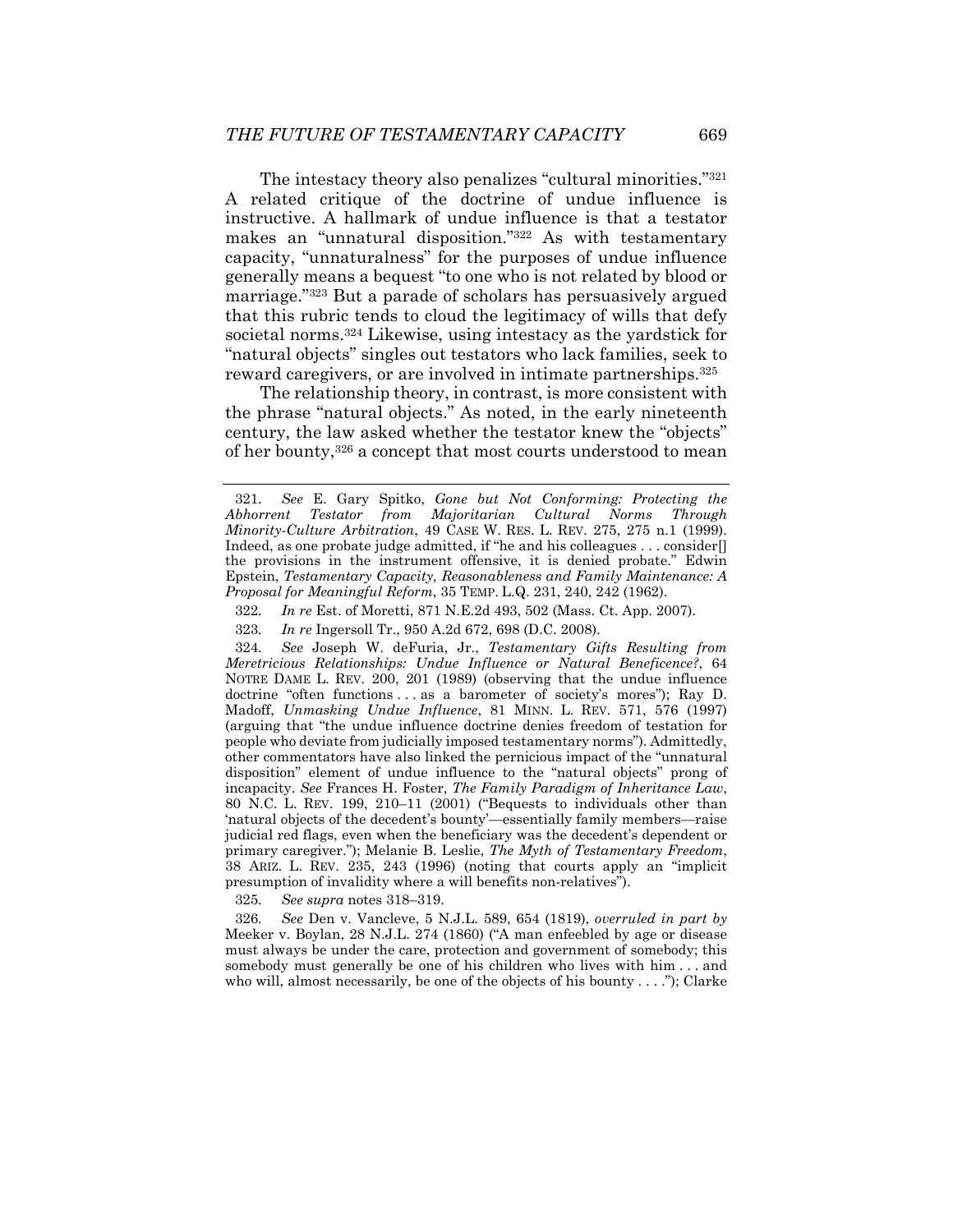her "immediate family."327 Yet some courts struggled with fact patterns where the testator had snubbed heirs who seemed undeserving of an inheritance.<sup>328</sup> The testator's decision to exclude estranged heirs may have been entirely rational and yet, under the intestacy theory, the disinheritance of any heir could be considered evidence of the testator's incapacity.329 To uphold these sensible-seeming wills, judges made a subtle change to the test by inserting the word "natural" before "objects" and therefore expanded the relevant class to "persons who formed, for the testator, the emotional equivalent of a family."330 Accordingly, the "natural objects" rule was initially designed to reject the intestacy theory and examine whether the testator and the beneficiary "had developed a close and affectionate relationship."331 But while most jurisdictions later included the language of "natural objects" in their test for testamentary capacity, they did so without adopting the

v. Fisher, 1 Paige Ch. 171, 173 (N.Y. Ch. 1828) ("He must be of sound and disposing mind and memory, so as to be capable of making a testamentary disposition of his property with sense and judgment, in reference to . . . the relative claims of the different persons who are or might be the objects of his bounty.").

 <sup>327.</sup> Turner v. Cheesman, 15 N.J. Eq. 243, 243 (Prerog. Ct. 1857); Robert E. Mensel, *Right Feeling and Knowing Right: Insanity in Testators and Criminals in Nineteenth Century American Law*, 58 OKLA. L. REV. 397, 424 (2005) ("Derangement in this context was defined in counterpoint to the idealization of the family underlying the cult of domesticity . . . .").

<sup>328</sup>*. See* Mensel, *supra* note 327, at 426 ("Where members of the conjugal family, or the nearest relatives, had behaved 'unnaturally' the courts plumbed the record for a 'family' that served the emotional role of a conjugal family, and identified the natural objects of bounty accordingly."); *cf.* Susanna L. Blumenthal, *The Deviance of the Will: Policing the Bounds of Testamentary Freedom in Nineteenth-Century America*, 119 HARV. L. REV. 959, 1032–33 (2006) (explaining how judges during this time were torn between respecting individual autonomy and striking down wills that "deviated from the norms of 'natural justice'").

<sup>329</sup>*. See* Blumenthal, *supra* note 328, at 971 ("[T]hose deemed competent to make a will remained subject to various restraints on their power to dispose of their property. . . . [A] few [states] refused to give effect to 'inofficious' wills absent clear proof of the testator's intent to disinherit his offspring . . . .").

 <sup>330.</sup> Mensel, *supra* note 327, at 424.

 <sup>331.</sup> Reddoch v. Blair, 688 S.W.2d 286, 290 (Ark. 1985) ("A will cannot be said to be unnatural because a testator preferred one for whom she had developed a close and affectionate relationship ...." (quoting Abel v. Dickinson, 467 S.W.2d 154, 156 (Ark. 1971))).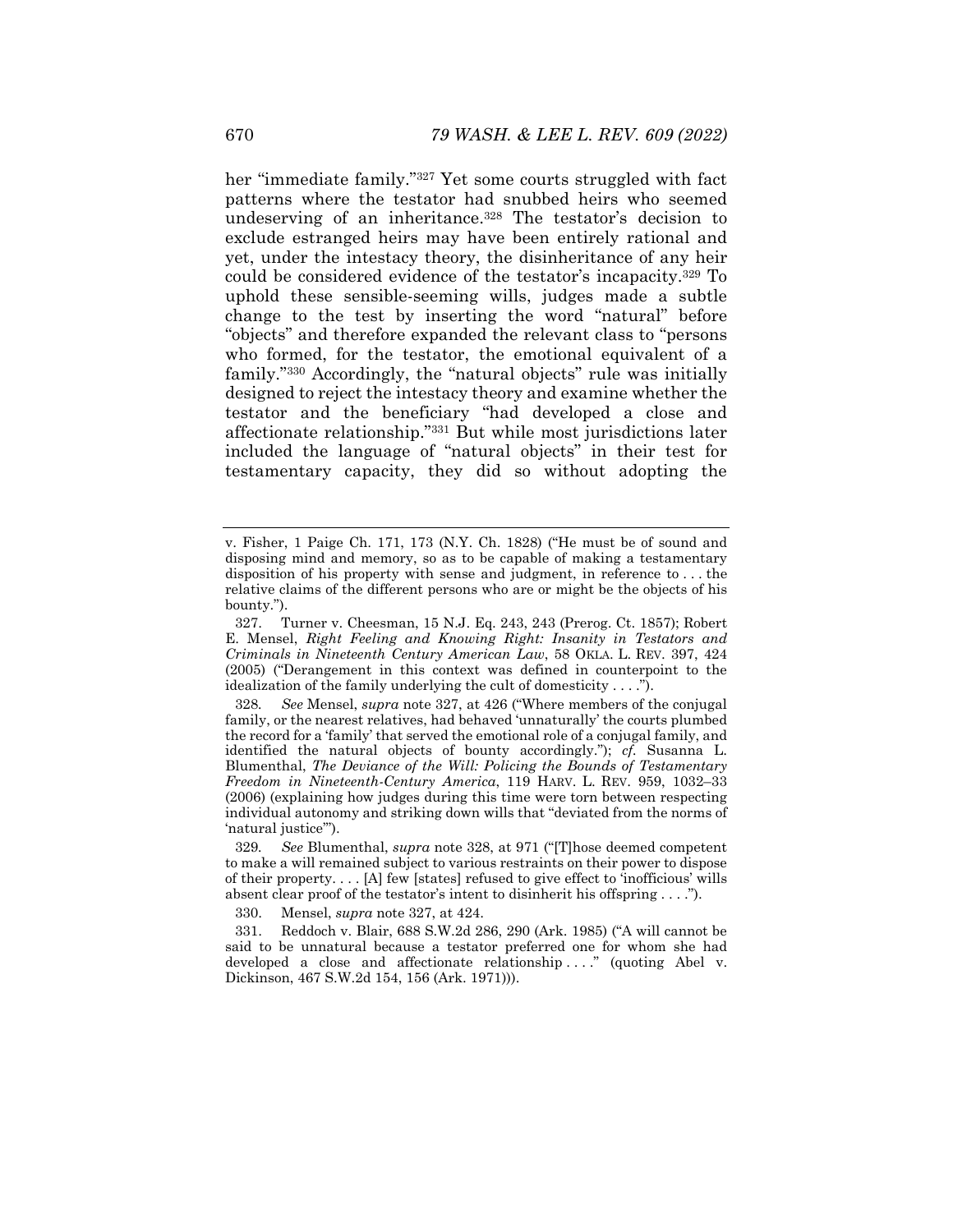relationship theory on which that language is predicated.332 Thus, in most jurisdictions today, the "natural objects" prong of testamentary capacity refers—illogically, in our view—to the testator's intestate heirs rather than to persons with whom the testator actually maintained close relationships during life regardless of familial status.

This is not to say that the relationship theory is perfect. One of its most glaring deficiencies is its amorphousness.333 Indeed, it requires a posthumously assembled jury to decide what a rational testator *should have* done with her estate. As such, it indulges in the heroic assumption that strangers can peer back through time and analyze "the respective relative standings of the beneficiary and the contestant to the decedent."334 As a result, critics argue that it is "infinitely more vague than the standard of the hypothetical 'reasonably prudent man' in negligence cases."335

To address this concern, courts should follow the relationship theory but impose a heightened burden of proof. The "unnaturalness" of a will should only matter when there is

<sup>332</sup>*. See supra* notes 312–313 and accompanying text.

<sup>333</sup>*. See* Susan N. Gary, *Adapting Intestacy Laws to Changing Families*, 18 L. & INEQ. 1, 41 (2000) ("[T]he court must determine actual family ties—rather than make a distribution based simply on blood or other legal ties.").

<sup>334</sup>*. In re* Est. of Sarabia, 270 Cal. Rptr. 560, 564, 609 (Ct. App. 1990) (adopting this standard to define "undu[e] profit[]" in undue influence cases). In addition, giving courts discretion to decide who the testator should have preferred may also "create problems for persons whose behavior and family structure do not fit the prevailing social norms." Gary, *supra* note 333, at 70. Yet this danger may be less acute given recent societal changes that are more accepting of diverse family structures and romantic relationships. *See* June Carbone, *A Consumer Guide to Empirical Family Law*, 95 NOTRE DAME L. REV. 1593, 1597 (2020).

 <sup>335.</sup> Green, *Judicial Tests*, *supra* note 39, at 165. At the same time, though, the intestacy theory suffers from a similar flaw. Some jurisdictions that subscribe to the intestacy theory define natural objects as the "descendants, surviving spouse, and parents of the testator." *In re* Nolan's Est., 78 P.2d 456, 458 (Cal. Ct. App. 1938). Under this interpretation, natural objects do not include "[n]ephews, nieces, brothers, sisters, and other collateral heirs." Stormon v. Weiss, 65 N.W.2d 475, 505 (N.D. 1954) (quotation omitted). Yet other judges include cousins as natural objects, although they admit that their status is "not as formidable" as other relatives. *In re* McCarty's Will, 126 N.Y.S. 699, 702–03 (App. Div. 1910). Thus, in its own way, the intestacy theory is ill-defined and open-ended.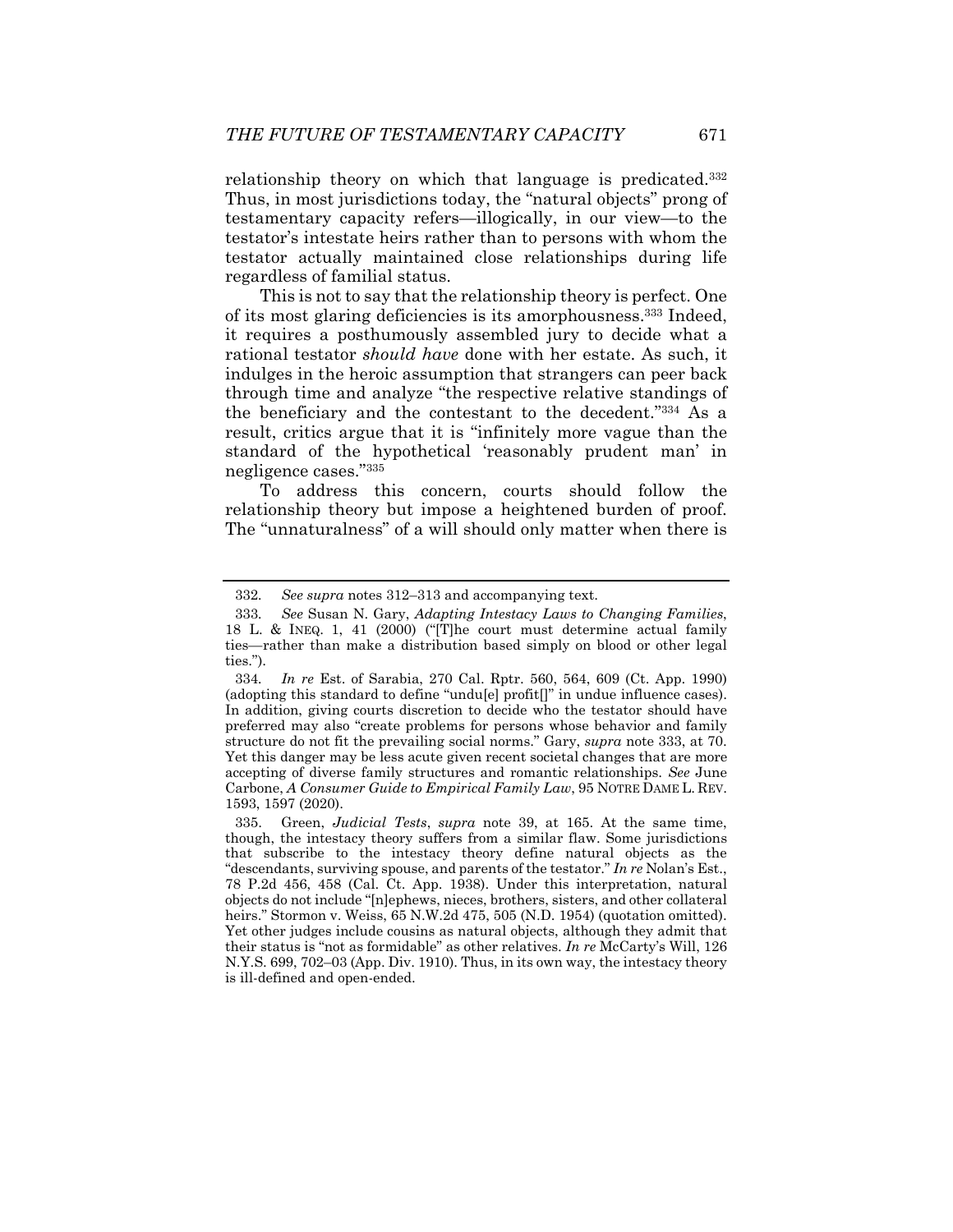clear and convincing evidence that the testator was not capable of identifying her closest relationships or loved ones at the time of will execution. To prevail, a contestant should have to prove the existence of a close relationship to the testator and the testator's inability to recognize the existence of that relationship when she executed the will.

To illustrate this standard more concretely, suppose that a testator had instructed her lawyer to draft a will that left everything to her then-current boyfriend and nothing to her children from a prior marriage. Suppose further that, when asked by the attorney why she wanted to disinherit her children, the testator stated that she had not seen her children in years and they had all but abandoned her. If the testator's stated reasons for disinheriting her children were factually true, then the boyfriend would, in fact, be the natural object of the testator's bounty and the will would not be set aside for lack of testamentary capacity. If, however, the testator's stated reasons were not true such that the testator's children could prove by clear and convincing evidence that, contrary to the testator's representation to her attorney, they had continued to visit and communicate with the testator, then such evidence would rightly call into question the testator's capacity to understand the legal consequences of the estate plan memorialized in her will. The will could then be set aside on grounds of incapacity. Contestants would not prevail under the relationship theory merely by proving that the boyfriend was not an intestate heir or that an objectively rational testator would not have disinherited her children. Rather, contestants would prevail by proving clearly and convincingly (1) the existence of a close relationship and (2) the testator's inability to cognize the existence of that relationship at the time of will execution.

Thus, the relationship theory would abolish the formalism of the intestacy theory while minimizing the risk of judges second-guessing a testator's dispositive choices by subjecting proof of incapacity to the clear and convincing evidence standard. The relationship theory would also reinforce the value of independent legal advice in the estate planning process and underscore the need for attorneys to thoroughly discuss the testator's reasons for selecting each will beneficiary or, as relevant, the reasons for excluding individuals who might expect to inherit from the testator.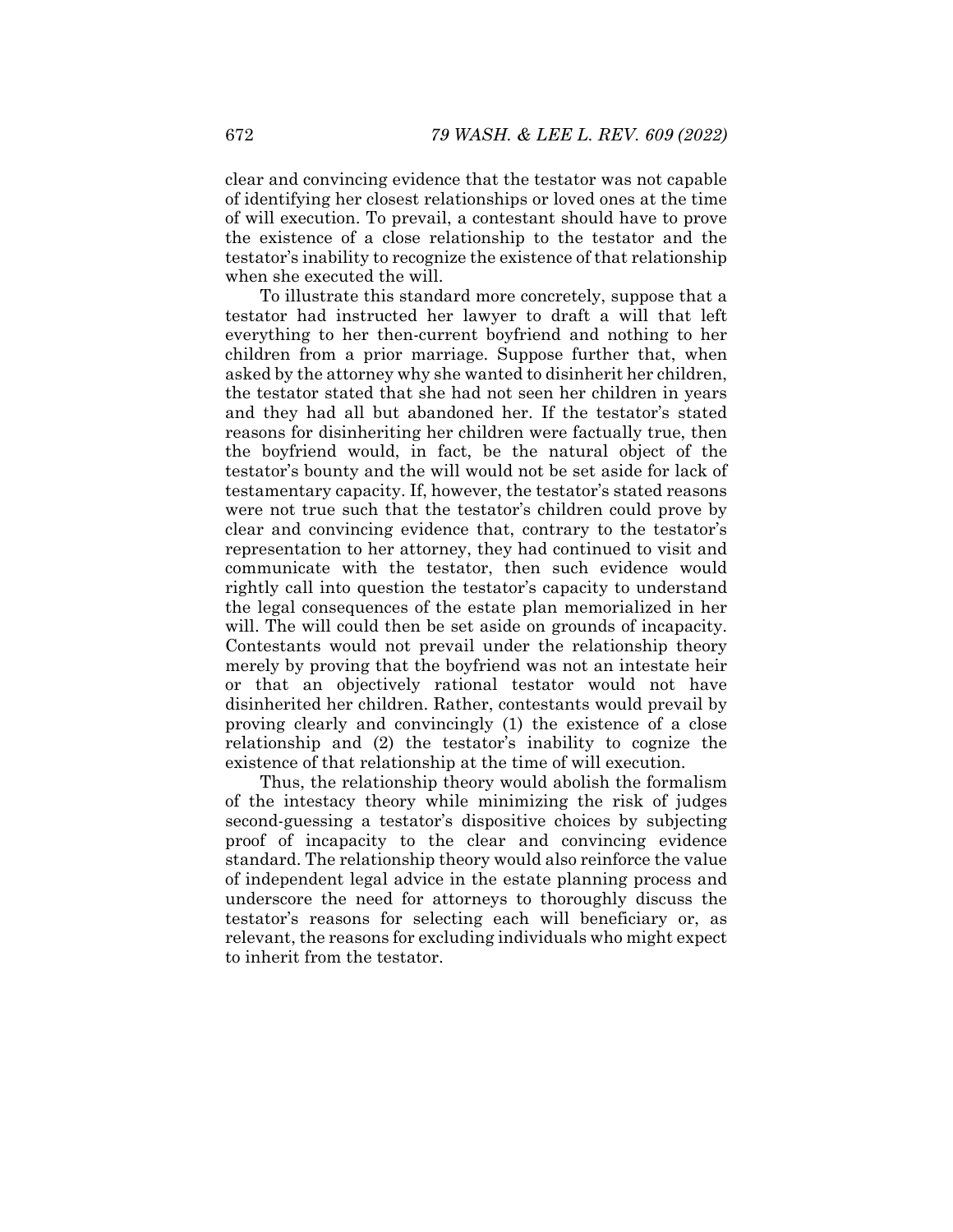Finally, states could easily implement this proposal. As we mentioned above, some jurisdictions already require the contestant to demonstrate incapacity by clear and convincing evidence.336 Thus, lawmakers or courts in these regions would only need to adopt the relationship theory. Alternatively, other states could either switch to a clear and convincing standard for each element of the incapacity test—a change that would align testamentary capacity with the standard of proof in guardianship cases337—or simply raise the bar for the "natural objects" component.

#### 2. Capacity and Nonprobate Transfers

Lawmakers and courts are also divided over which capacity test governs nonprobate instruments.338 This section contends that will substitutes should trigger the rule for testamentary capacity.

The confusion about capacity and nonprobate transfers exists on two levels. At the most basic level, jurisdictions disagree about which capacity rule applies to certain types of transfers. For example, the Restatement (Second) of Trusts and some courts use contractual capacity to assess all trusts.<sup>339</sup> However, the Restatement (Third) of Trusts, the Uniform Trust Code, and many states relax the standard to testamentary capacity for revocable trusts.340

But this divergence also goes deeper. Traditionally, courts calibrated the capacity yardstick by focusing on the type of

340*. See* RESTATEMENT (THIRD) OF TRUSTS § 11(3) (AM. L. INST. 2003); UNIF. TRUST CODE § 601 (UNIF. L. COMM'N 2000) (amended 2010) ("The capacity required to create, amend, revoke, or add property to a revocable trust, or to direct the actions of the trustee of a revocable trust, is the same as that required to make a will."); *Trust Code*, UNIF. L. COMM'N (2022), https://perma.cc/FVX2-N7DC (showing that the UTC has been widely enacted).

<sup>336</sup>*. See supra* notes 131–134 and accompanying text.

<sup>337</sup>*. See supra* note 86.

<sup>338</sup>*. See supra* notes 135–139 and accompanying text.

<sup>339</sup>*. See* RESTATEMENT (SECOND) OF TRUSTS § 22 (AM. L. INST. 1959) ("A person has capacity to create a trust by making a promise to another person whose rights against the promisor are to be held in trust for a third person, to the extent that he has capacity to make a contract."); *see also supra* note 139 and accompanying text.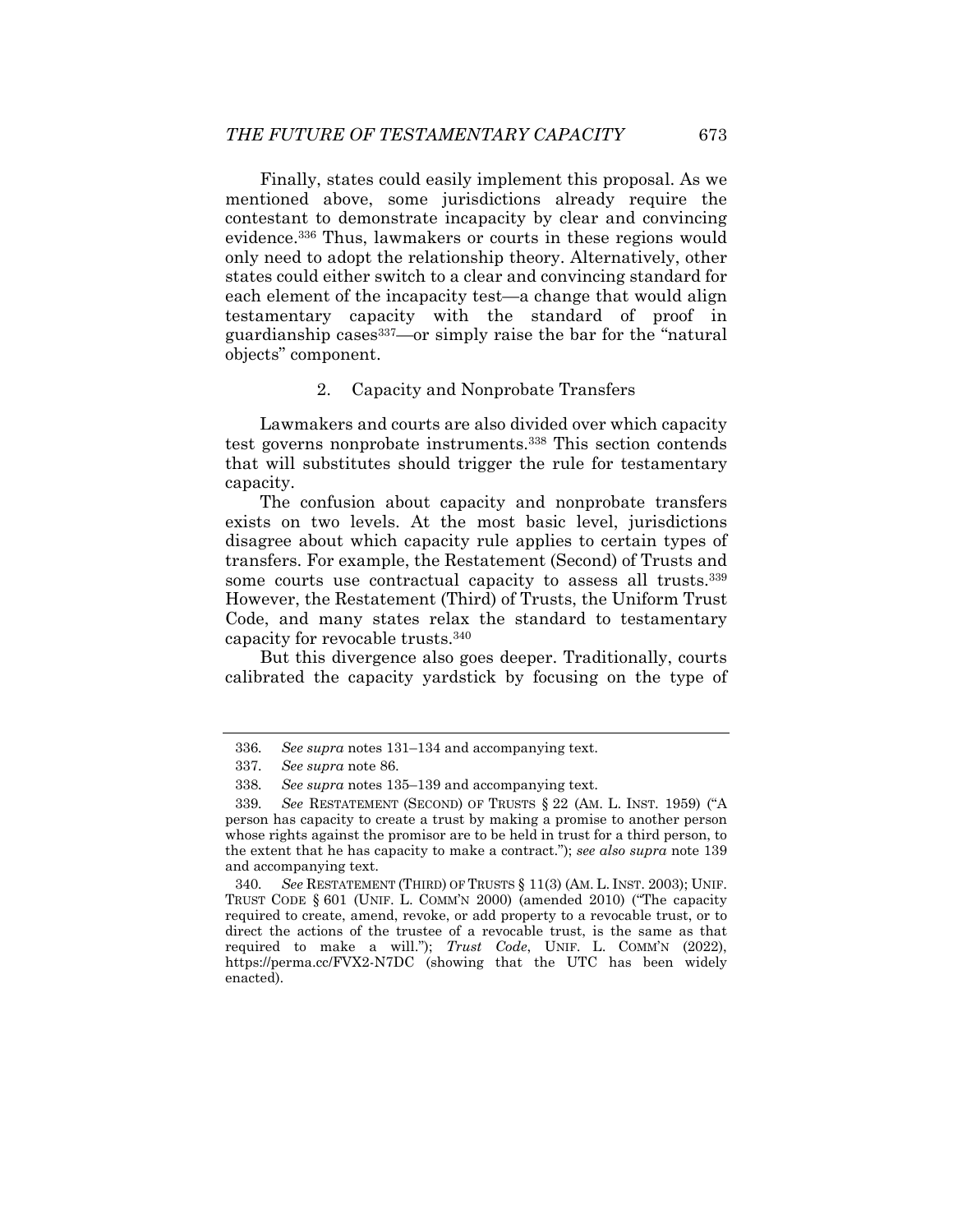transfer (the "formalist" approach).341 A good illustration is *Ivie v. Smith*,342 a Missouri Supreme Court decision. Patricia Watson, who suffered from Alzheimer's dementia, amended her revocable trust and the beneficiary designations on her pay-on-death accounts.343 The state high court analyzed each of these acts differently.344 On the one hand, the court explained that "[t]he capacity required to make or amend a revocable trust is the same as that required to make a will—'testamentary capacity.'"345 On the other hand, the court held that "changes to beneficiary designations are matters of contract" and therefore trigger "the standard for contractual capacity, not the standard for testamentary capacity."346 Accordingly, under the formalist approach, the species of the conveyance dictates the appropriate test.

Lately, though, some jurisdictions have started considering the substantive complexity of the contested transaction rather than the form (the "transactional complexity" approach).347 For example, in *Andersen v. Hunt*,<sup>348</sup> Wayne Andersen suffered a stroke and then amended his revocable trust to leave his partner, Pauline Hunt, 60 percent of his assets.<sup>349</sup> A California trial court invalidated the revision under the rule for contractual capacity.350 An appellate panel reversed, reasoning that capacity "must be evaluated by a person's ability to appreciate the consequences of the particular act he or she

344*. Id.* at 200–05.

<sup>341</sup>*. See* Mary F. Radford, *"Sufficient" Capacity: The Contrasting Capacity Requirements for Different Documents*, 2 NAT'L ACAD. ELDER L. ATT'YS J. 303, 304 (2006) ("Different actions require different levels of mental capacity.").

 <sup>342. 439</sup> S.W.3d 189 (Mo. 2014).

<sup>343</sup>*. Id.* at 195–97.

<sup>345</sup>*. Id.* at 200.

<sup>346</sup>*. Id.* at 205.

<sup>347</sup>*. See* Ware v. Ware, 161 P.3d 1188, 1193 (Alaska 2007) (applying the testamentary capacity standard to a gift); Maimonides Sch. v. Coles, 881 N.E.2d 778, 788 (Mass. Ct. App. 2008) (affirming the trial court for using "the standard for testamentary capacity and not the more demanding test for contractual capacity" when the decedent's "trust instruments were not complex, even though they disposed of property worth millions of dollars").

 <sup>348. 126</sup> Cal. Rptr. 3d 736 (Ct. App. 2011).

<sup>349</sup>*. Id.* at 738.

<sup>350</sup>*. Id.*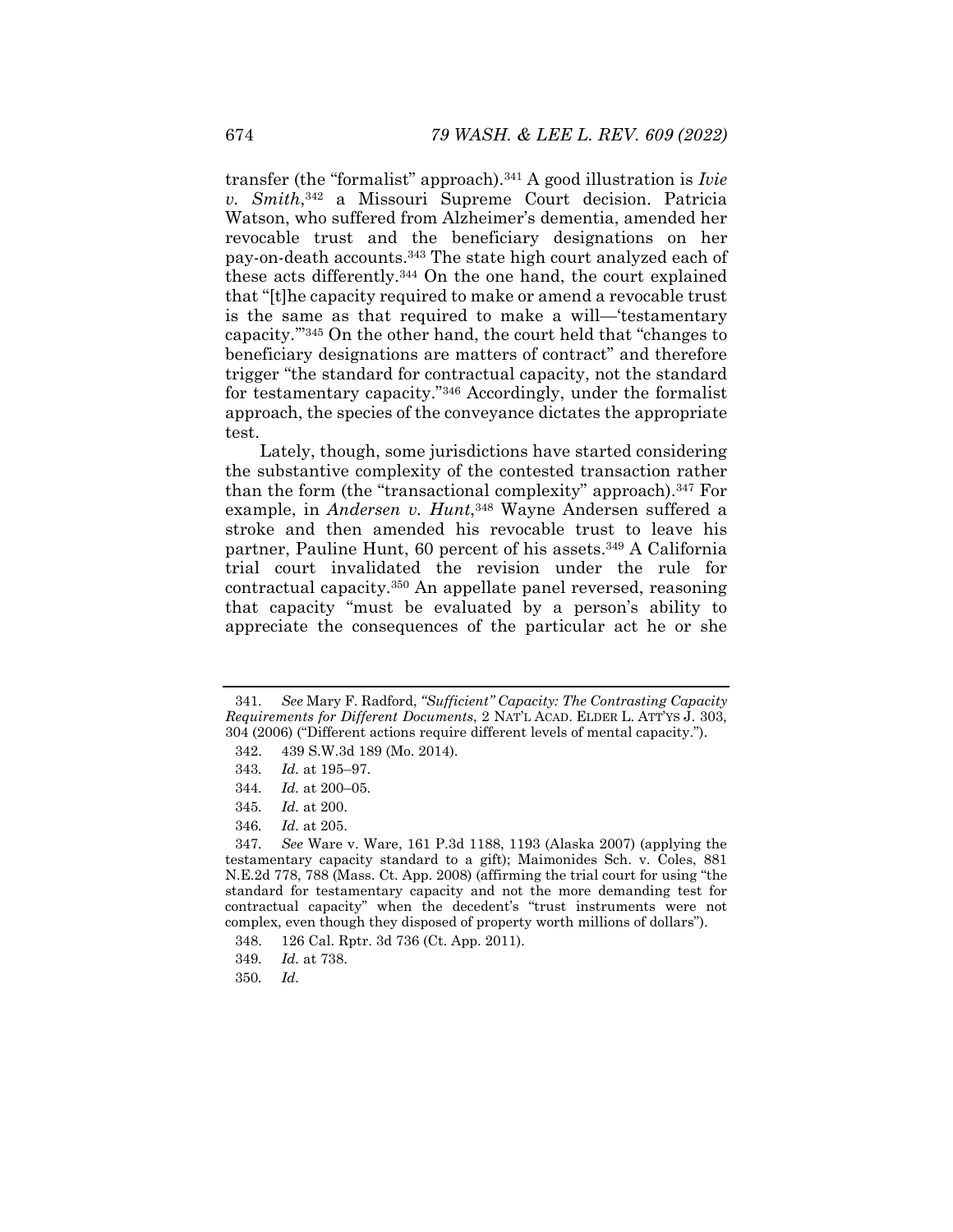wishes to take."351 Because Andersen's amendment was simple—indeed, it merely changed Hunt's share of the estate—the court held that it was "indistinguishable from a will or codicil," and enforced it under the lower threshold for testamentary capacity.352 Conversely, in *Lintz v. Lintz*,353 another California appellate court analyzed an amendment to a revocable trust under contract law.354 Robert Lintz executed two revocable trusts and more than ten amendments to them.355 The court of appeals reasoned that these instruments, despite being revocable will substitutes, addressed community property and estate tax issues that "were unquestionably more complex than a will or codicil."356 Therefore, the transactional complexity approach goes beyond labels by linking the capacity rule to the sophistication of a particular device. A downside of this approach is that the transferor cannot ascertain with certainty which capacity standard will apply to a prospective transaction because the determination of complexity is not made by a court until after the transferor's death.357

Ideally, states would find middle ground by applying testamentary capacity to all will substitutes (the "hybrid" approach).358 Doing so would combine the benefits of the formalist and the transactional complexity approaches. For starters, borrowing the bright lines of the formalist approach would promote clarity and, in turn, cure the transactional complexity approach's biggest flaw.359 In a setting like estate planning, a categorical rule is superior to a muddy standard that forces the parties to guess what the law is. The hybrid approach

- 356*. Id.* at 55.
- 357*. See id.*

 358. By "will substitutes," we mean "revocable inter vivos trusts, life insurance, pension and employee-benefit accounts, multiple-party accounts with banks and other financial intermediaries, payable- or transfer-on-death arrangements, joint ownership with right of survivorship, and annuities with death benefits." RESTATEMENT (THIRD) OF PROP.: WILLS AND DONATIVE TRANSFERS § 7.1 cmt. a (AM. L. INST. 2003).

359*. See supra* note 357 and accompanying text.

<sup>351</sup>*. Id.* at 742 (emphasis omitted).

<sup>352</sup>*. Id.*

 <sup>353. 167</sup> Cal. Rptr. 3d 50 (Ct. App. 2014).

<sup>354</sup>*. Id.* at 54–55.

<sup>355</sup>*. Id.* at 53–54.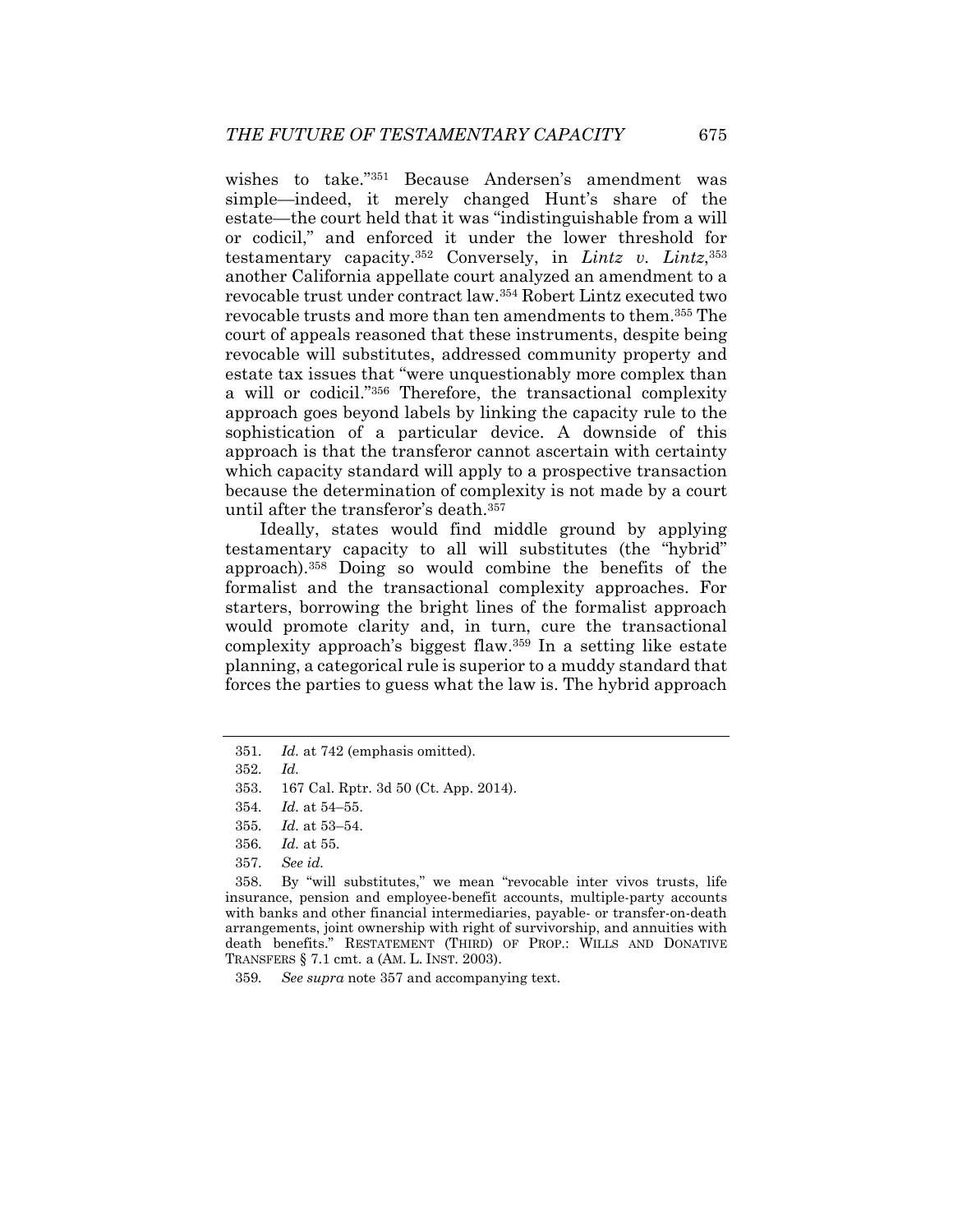would then expand the application of the testamentary capacity standard to all transfers that fall into the category of revocable will substitutes. Unfortunately, even though the Restatement endorses the categorical application of testamentary capacity to all revocable will substitutes,<sup>360</sup> many formalist jurisdictions still subject some types of will substitutes to contractual capacity.361 Like transactional complexity states, the hybrid approach would recognize the folly in this perspective. As noted, the rationale for demanding a higher degree of mental acuity for contracts is that transferors can harm themselves by making poor decisions.362 Yet when a person executes a will substitute, she retains "substantial lifetime rights of dominion, control,

361*. See supra* note 139 and accompanying text (collecting authority that uses contractual capacity for revocable trusts); SunTrust Bank, Middle Ga. N.A. v. Harper, 551 S.E.2d 419, 425 (Ga. Ct. App. 2001) ("Because [the decedent] no longer had the power to contract, we find that he no longer had the power to modify the contractual terms of the IRA by changing the beneficiary."); *In re* Est. of Marquis, 822 A.2d 1153, 1157 (Me. 2003) ("[A] party to an annuity contract must possess the mental capacity necessary for executing a valid contract—and not that required to execute or amend a will—when changing the beneficiary designation on an annuity policy."); Netherton v. Netherton, 593 S.W.3d 654, 665 (Mo. Ct. App. 2019) ("The capacity required to make a beneficiary designation is contractual capacity, which is a higher standard than testamentary capacity."); Rawlings v. John Hancock Mut. Life Ins. Co., 78 S.W.3d 291, 296 n.1 (Tenn. Ct. App. 2001) ("[C]hanging a beneficiary requires the same mental capacity as executing a valid contract."); Hilbert v. Benson, 917 P.2d 1152, 1156 (Wyo. 1996) ("[A] higher degree of mental capacity is required to execute an inter vivos conveyance or contract or to transact business generally, than is required in executing a will."). *But see* Prudential Ins. Co. of Am. v. Huizenga, No. CV-18-08320, 2020 WL 6891415, at \*3 (D. Ariz. Nov. 24, 2020) (employing the rule for testamentary capacity when analyzing a change to life insurance benefits).

362*. See supra* note 117 and accompanying text.

<sup>360</sup>*. See* RESTATEMENT (THIRD) OF PROP.: WILLS AND DONATIVE TRANSFERS § 8.1(b) (AM. L. INST. 2003)

If the donative transfer is in the form of a will, a revocable will substitute, or a revocable gift, the testator or donor must be capable of knowing and understanding in a general way the nature and extent of his or her property, the natural objects of his or her bounty, and the disposition that he or she is making of that property, and must also be capable of relating these elements to one another and forming an orderly desire regarding the disposition of the property.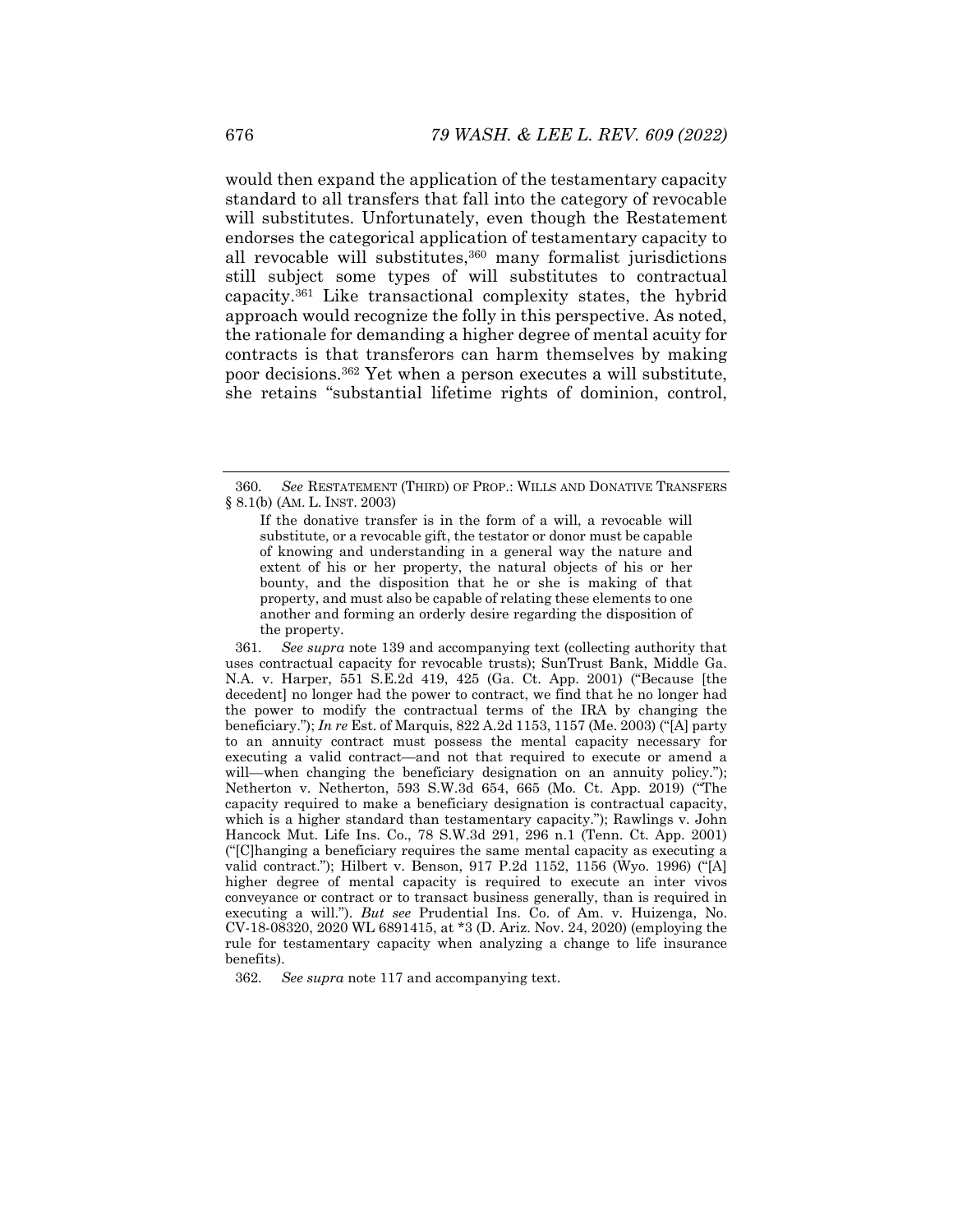possession, or enjoyment."363 Accordingly, there is less risk that a revocable trust or change in beneficiary designations will cause hardship to the property owner during life. Thus, applying the contractual capacity rule to revocable will substitutes imposes an unnecessarily stringent standard of mental acuity for transactions that are, in practice, aspects of estate planning rather than lifetime contracts.

Finally, the hybrid approach would pay practical dividends. Individuals often execute an "integrated" estate plan that consists of a revocable inter vivos trust (the centerpiece of their estate plan) and a "pour-over" will (which "pours" any remaining property in the probate estate into the trust).364 Yet recall that in some formalist states and all transactional complexity jurisdictions, contractual capacity might govern the trust.365 In turn, if a decedent possessed testamentary capacity but not contractual capacity, a court would uphold the will but invalidate the trust. This would nullify the decedent's testamentary scheme: indeed, the will would transmit assets to a trust that does not exist.366 The hybrid approach would avoid this perverse outcome by ensuring that each element of the integrated estate plan rises or falls together.

## **CONCLUSION**

This Article has explored an anomaly in the regulation of people with CIDD. Courts often must decide whether an owner possesses the mental fitness to control her property. When the question is whether to impose a guardianship, states try to ensure that the respondent participates in the hearing and

 <sup>363.</sup> RESTATEMENT (THIRD) OF PROP.: WILLS AND DONATIVE TRANSFERS § 7.1(a) (AM. L. INST. 1979).

<sup>364</sup>*. See* Maimonides Sch. v. Coles, 881 N.E.2d 778, 788 (Mass. Ct. App. 2008)

<sup>365</sup>*. See supra* notes 139, 353–357 and accompanying text.

<sup>366</sup>*. See Maimonides Sch.*, 881 N.E.2d at 788 (assessing an amendment to a trust under the testamentary capacity doctrine because "[t]he use of one standard for mental capacity to execute a pour-over will and another standard to execute a simultaneous revocable inter vivos trust would unnecessarily and impractically risk inconsistent results"); Robert Whitman, *Capacity for Lifetime and Estate Planning*, 117 PENN ST. L. REV. 1061, 1078 (2013) (suggesting that the law "consider[s] adopting a new unitary standard for mental capacity").